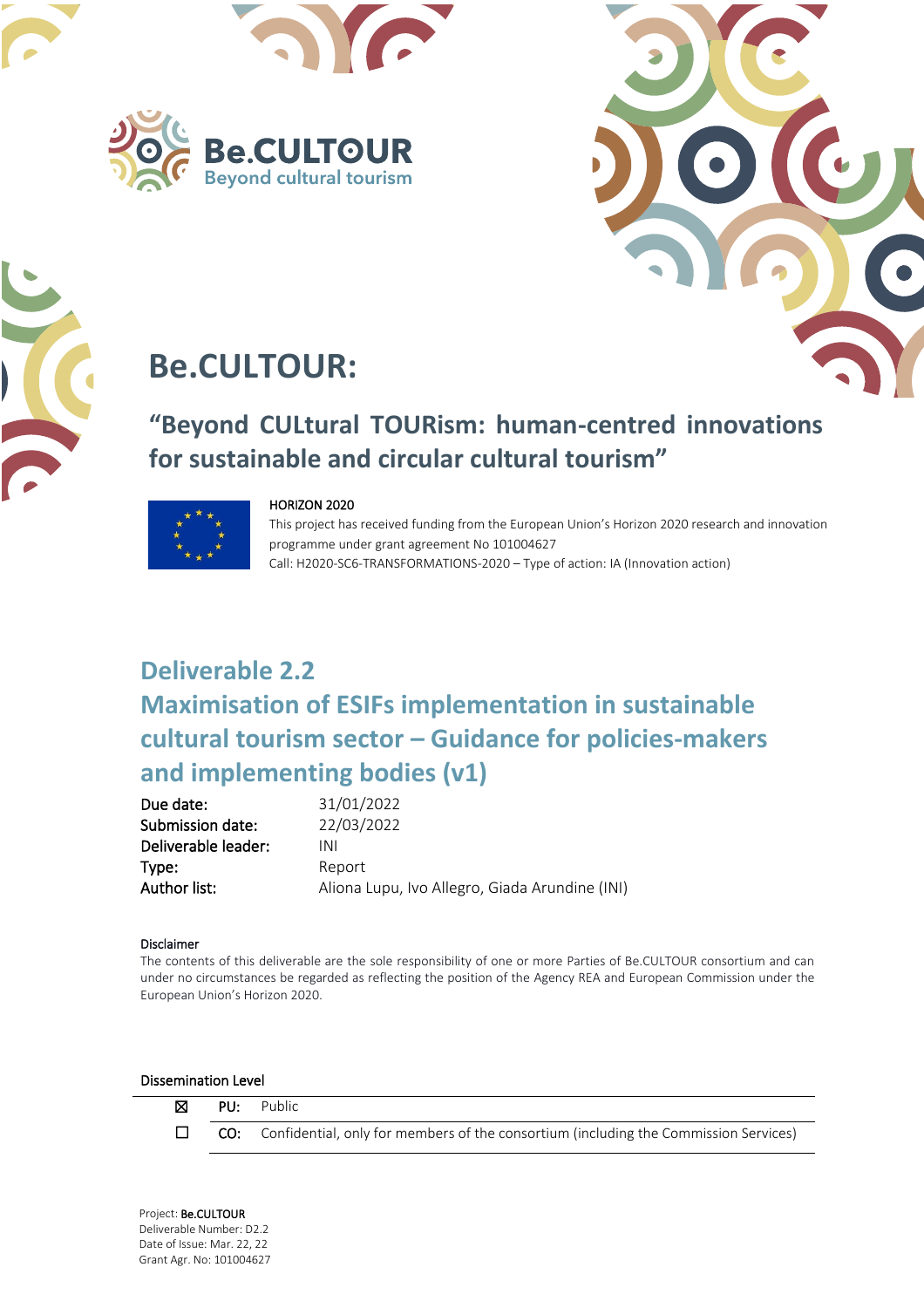### **Abstract**

Be.CULTOUR aims to empower European regions to co-create innovative, circular solutions for heritage regeneration and regional development beyond cultural tourism. The objectives and impact of the project are based on the implementation of co-creation activities, the development of Local Action Plans and innovative solutions for circular cultural tourism in six pilot ecosystems located in Italy, Spain, Cyprus, Sweden, Serbia and the cross-border region of North-East Romania-Moldova. As a partner to the consortium, each pilot ecosystem has identified a specific Pilot Heritage Site on which the project's methodology will be applied, tested, and validated. This will be done together with the local stakeholders engaged in local Heritage Innovation Networks, working together amongst each other and actively involved in the participation in the Be.CULTOUR Community of Practice. In parallel, a Community of Interest is developed to engage additional organisations (mirror ecosystems) committed to engaging in a peer-learning programme and replicating the Be.CULTOUR methodology in their territory, with their resources. As the drawing up of Action Plans has just started, the first version of this document bwill provide an overview of traditional and most innovative financing mechanisms and approaches to support sustainable investments in cultural tourism field. The final version of the deliverable, expected at the end of the project second year, will describe the scouting phase of financial mechanisms and the specific activities to be undertaken to implement the Local Action Plans in the regions involved.

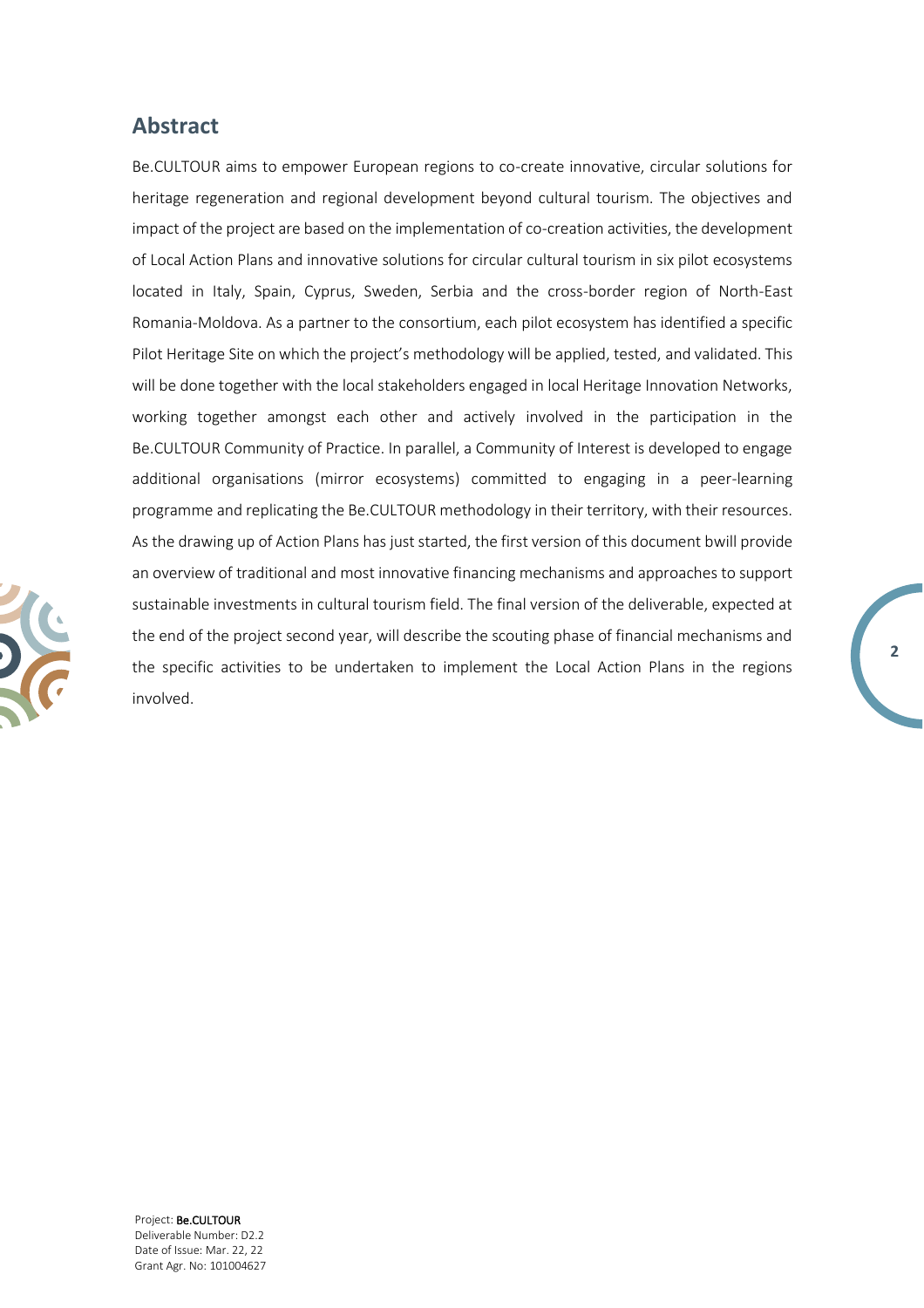## **Partners involved in the document**

| Participant No   | Participant organisation name                                                                               | <b>Short Name</b> | Check if involved |
|------------------|-------------------------------------------------------------------------------------------------------------|-------------------|-------------------|
| 1<br>Coordinator | CONSIGLIO NAZIONALE DELLE RICERCHE, Institute<br>for Research on Innovation and Services for<br>Development | <b>CNR IRISS</b>  |                   |
| $\overline{2}$   | Research<br>Innovation<br>European<br>Regions<br>and<br>Network                                             | ERRIN             |                   |
| 3                | ICLEI Europe - Local governments for Sustainability                                                         | <b>ICLEI</b>      |                   |
| 4                | Iniziativa Cube S.r.l.                                                                                      | INI               | X                 |
| 5                | Uppsala University                                                                                          | UU                |                   |
| 6                | Haute Ecole ICHEC - ECAM - ISFSC                                                                            | <b>ICHEC</b>      |                   |
| $\overline{7}$   | Open University of the Netherlands                                                                          | <b>OUNL</b>       |                   |
| 8                | <b>APT Basilicata</b>                                                                                       | APT-BAS           |                   |
| 9                | Diputación Provincial de Teruel                                                                             | PGT               |                   |
| 10               | Larnaca and Famagusta Districts Development<br>Agency                                                       | ANETEL            |                   |
| 11               | Laona Foundation                                                                                            | LAONA             |                   |
| 12               | Västra Götaland region                                                                                      | <b>VGR</b>        |                   |
| 13               | Stalna Konferencija Gradova I Opstina                                                                       | <b>SCTM</b>       |                   |
| 14               | Agentia Pentru Dezvoltare Regionala Nord-Est                                                                | <b>NERDA</b>      |                   |
| 15               | Verde e Moldova                                                                                             | <b>VEM</b>        |                   |

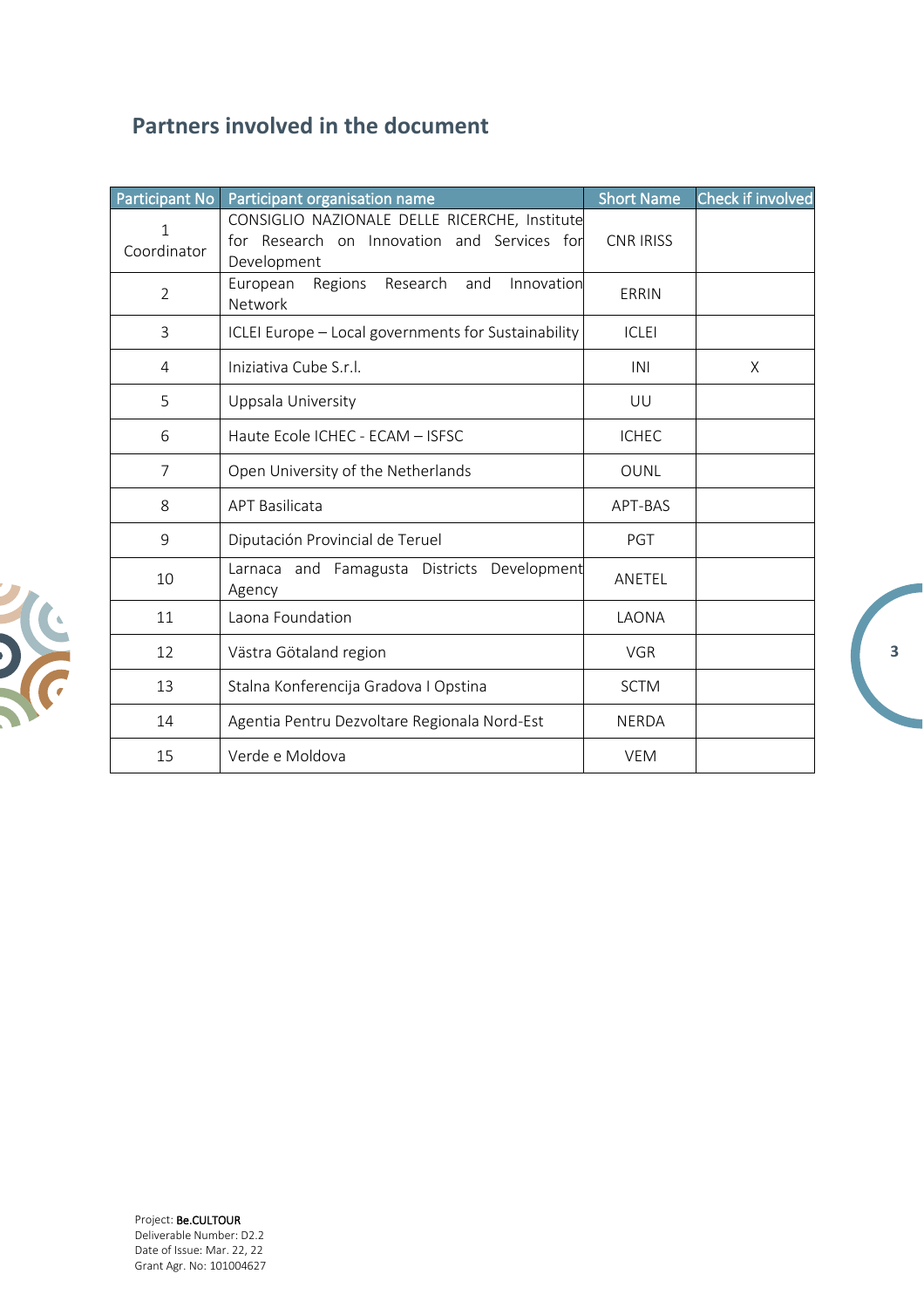## Table of Contents

| 1.      | <b>DESCRIPTION OF THE PROJECT</b>                                                                                                       | 5        |
|---------|-----------------------------------------------------------------------------------------------------------------------------------------|----------|
| $1.1\,$ | <b>Be.CULTOUR specific objectives</b>                                                                                                   | 6        |
| 2.      | <b>INTRODUCTION</b>                                                                                                                     | 8        |
| 2.1     | Document structure                                                                                                                      | 9        |
| 3.      | EUROPEAN STRUCTURAL AND INVESTMENT FUNDS: REGULATION, EVOLUTION,                                                                        |          |
|         | <b>IMPLEMENTATION AND THEIR CONTRIBUTION TO EU TOURISM SECTOR</b>                                                                       | 10       |
| 3.1     | State of art of ESIFs use for tourism: review of 2007-2013 and 2014-2020 programming periods<br><b>ESIFs implementation and results</b> | 12       |
| 3.2     | ESIFs 2021-2027 potential contribution to the development of the tourism sector in Europe<br>3.2.1 ESIFs 2021-2027                      | 19<br>19 |
|         | 3.2.2 ESIFs implementation process                                                                                                      | 21       |
|         | 3.2.3 ESIFs 2021-2027 funding opportunities for tourism sector                                                                          | 23       |
|         | 4. SMART SPECIALIZATION STRATEGIES: THE SIGNIFICANT ROLE OF TOURISM IN S3                                                               |          |
|         | <b>DESIGN AND IMPLEMENTATION</b>                                                                                                        | 26       |
| 4.1     | Assessing tourism key strategic role in EU economy                                                                                      | 26       |
| 4.2     | Tourism in Smart Specialization Strategies                                                                                              | 28       |
| 5       | <b>IMPLEMENTATION OF INNOVATIVE ESIFS BASED FINANCING MECHANISMS</b>                                                                    |          |
|         | <b>DEDICATED TO SUSTAINABLE CULTURAL TOURISM SECTOR</b>                                                                                 | 32       |
| 5.1     | Be. Cultour project approach towards sustainable financing of cultural tourism initiatives                                              | 32       |
| 5.2     | An Investment Readiness Facility for sustainable cultural tourism initiatives                                                           | 33       |
| 5.3     | Revolving Circular Impact Fund                                                                                                          | 36       |
|         | <b>REFERENCES</b>                                                                                                                       | 40       |
|         | <b>ACRONYMS</b>                                                                                                                         | 42       |

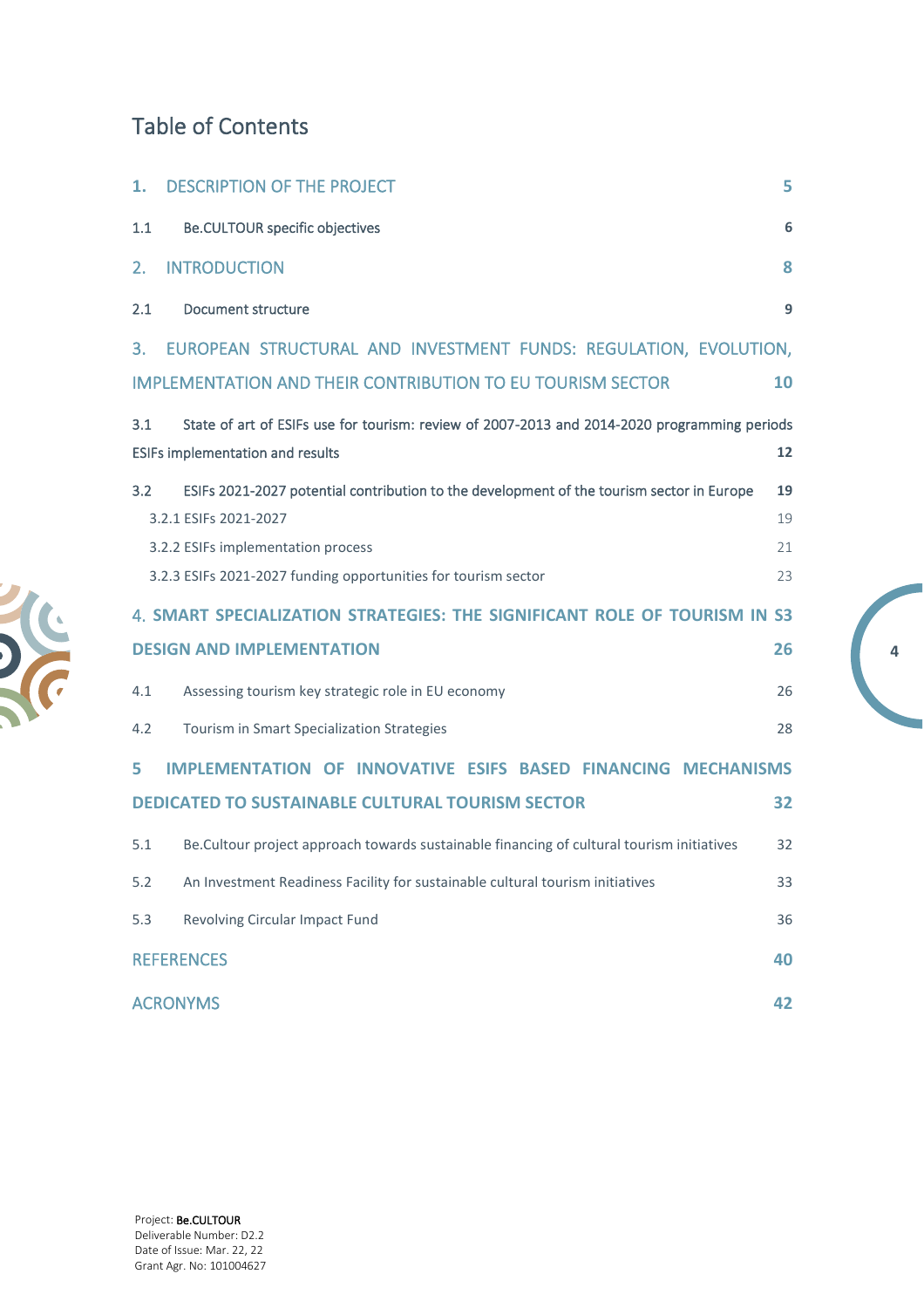### <span id="page-4-0"></span>**1. Description of the Project**

Be.CULTOUR stands for "Beyond CULtural TOURism: heritage innovation networks as drivers of Europeanisation towards a human-centred and circular tourism economy". It expresses the goal to move beyond tourism through a longer-term *human-centred* development perspective, enhancing cultural heritage and landscape values.

Cultural tourism entails opportunities but also risks. Tourism as a whole can be a highly volatile economic sector. If not managed properly, cultural tourism can also easily turn into a "value extractive" industry, generating negative environmental, social and cultural impacts on local communities and ecosystems. This project will develop specific strategies to promote an understanding of cultural tourism, which moves away from a "stop-and-go" consumer-oriented approach towards one that puts humans and circular economy models at its centre, paying attention to nature, communities and cultural diversity. "Place", intended as the *genius loci*, the ancient spirit of the site expressing its "intrinsic value" and "people" as co-creators of its uniqueness, culture, art, tradition, folklore, productivity, spirituality, as well as its "time space routine", are the focus of Be.CULTOUR, which aims at realizing a longer-term development project for the pilot areas involved.

The overarching goal of Be.CULTOUR is to co-create and test sustainable human-centred innovations for circular cultural tourism through collaborative innovation networks/methodologies and improved investments strategies. Targeting deprived remote, peripheral or deindustrialized areas and cultural landscapes as well as over-exploited areas, local Heritage innovation networks will co-develop a long-term heritage-led development project in the areas involved enhancing inclusive economic growth, communities' wellbeing and resilience, nature regeneration as well as effective cooperation at cross-border, regional and local level.

**5**

Wide and diversified partnerships of stakeholders from 18 EU and non-EU regions of Northern-Central and Southern Europe, the Balkans, the Eastern neighbourhood and the Mediterranean will be the driving force of the project. A community of 300 innovators (which includes regional authorities and municipalities, clusters and associations, museums and tourist boards, entrepreneurs, chambers of commerce, citizens, researchers, practitioners as well as project partners) in 6 pilot regions will co-create innovative place-based solutions for human-centred development through *sustainable* and *circular* cultural tourism.

Collaborative "Heritage innovation networks" will be established in 6 European deprived remote, peripheral and deindustrialised areas and cultural landscapes identified as "pilot innovation ecosystems": committed to the project's objectives, they have defined clear cultural tourism-

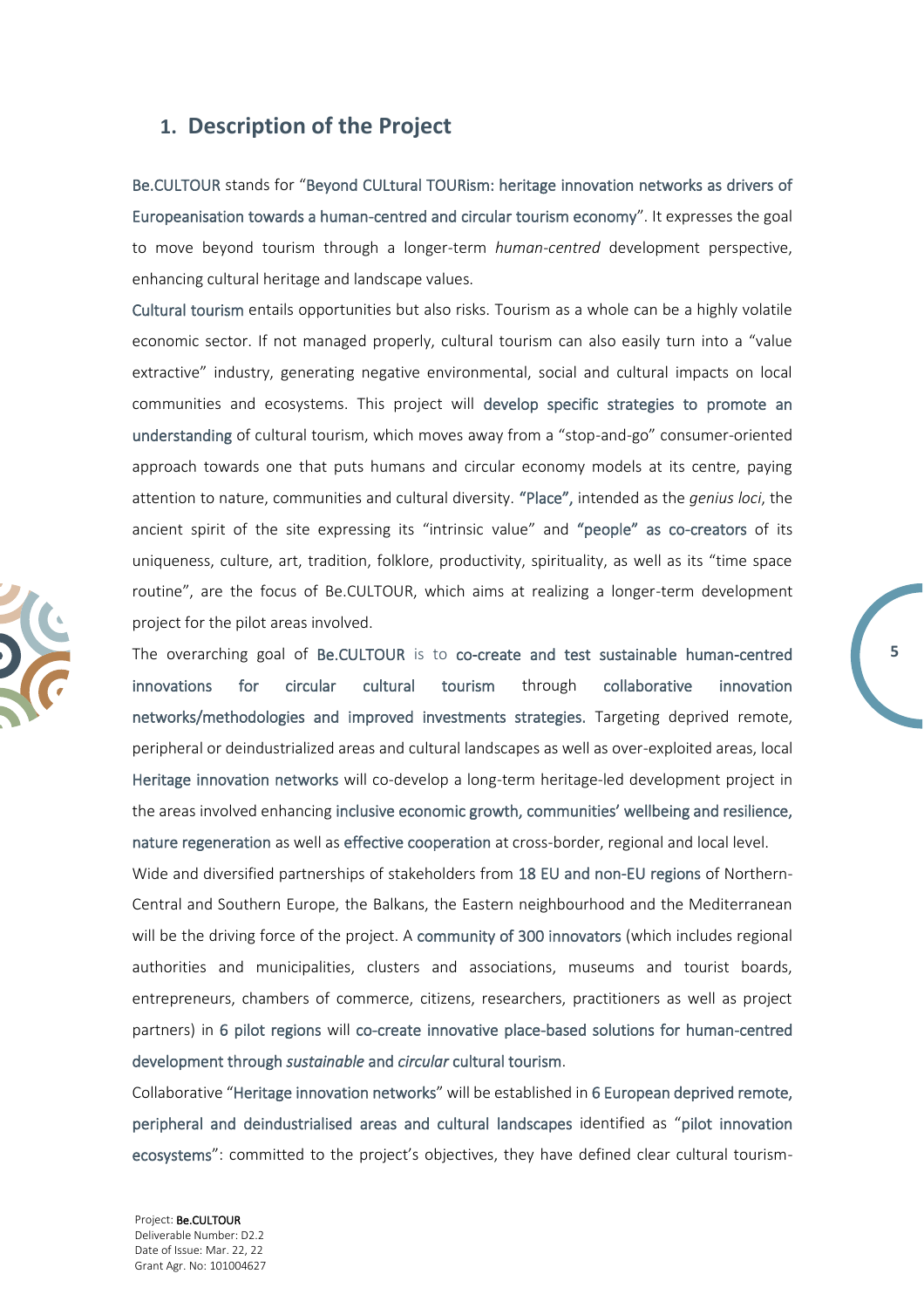related challenges requiring innovation that will serve as the basis for the collaboration with the 16 additional "mirror innovation ecosystems". Mutual learning and up-scaling of business solutions will be the objectives of the collaboration between pilot and mirror ecosystems, building the sustainability of the project's results beyond its lifetime.

By adopting a human-centred quadruple/quintuple helix approach to co-design, Be.CULTOUR will result in 6 community-led Action Plans, 18 innovative human-centred solutions and 6 close-tomarket prototypes of new cultural tourism integrated services and products: these will directly contribute to inclusive economic growth, communities' wellbeing and resilience, and nature regeneration in pilot and mirror regions, stimulating effective cooperation at a cross-border, regional and local level. The core partners of the Consortium will progressively build Be.CULTOUR sustainability by broadening the interregional collaboration while anchoring it to relevant EU initiatives in the academic, business and institutional realms.

#### <span id="page-5-0"></span>1.1 Be.CULTOUR specific objectives

The scopes of the Be.CULTOUR project will be achieved through a set of specific, measurable, achievable, realistic and time-constrained (SMART) specific objectives:

Objective  $1 - To$  assess the impacts and market potential of sustainable and circular cultural tourism at national, regional and local level through multidimensional quantitative and qualitative indicators, innovative statistical methods and advanced smart data management systems;

**6**

Objective 2 – To build a Community of Practice of 6 pilot regional ecosystems and a Community of Interest with 16 "mirror ecosystems" in EU and non-EU countries actively engaged in knowledge-sharing and exploitation of Be.CULTOUR's approach, methodology, tools, and innovative solutions for sustainable and circular cultural tourism;

Objective 3 – To co-develop 6 Action Plans for sustainable and circular cultural tourism by establishing collaborative "Heritage innovation networks" in 6 pilot regions in Northern-Central and Southern Europe, the Balkans, the Eastern neighbourhood and the Mediterranean;

Objective  $4 - To$  co-develop, prototype and test human-centred and place-specific product, process and service innovations for sustainable and circular cultural tourism in pilot heritage sites; Objective 5 – To provide policy recommendations for more effective use of European Structural Investment Funds (ESIFs) and other EU funds to support cultural tourism innovation ecosystems in pilot and mirror regions, and develop a proposal of evolution of ESIFs through synergies with other public funds;

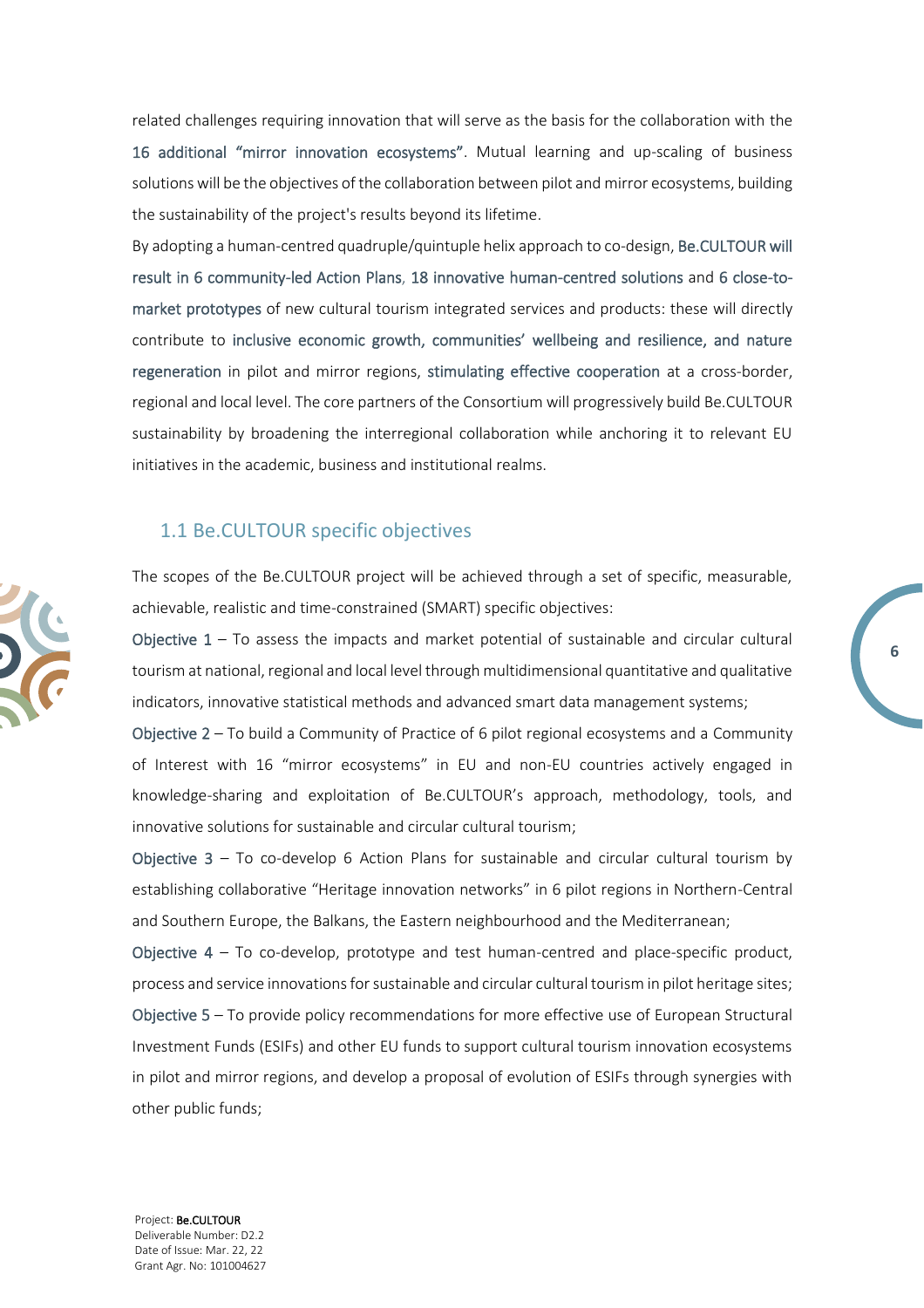Objective 6 – To contribute to deepen cultural Europeanisation through information and educational activities focused on the European history, identity and culture expressed in tangible and intangible cultural heritage and cultural landscapes, developing European Cultural Routes and European Heritage Labels in pilot heritage sites.

All partners have wide experience in developing and testing the Be.CULTOUR proposed approach, methodology and tools, ensuring the effective and time-constrained achievement of all the above-mentioned specific goals.

**7**

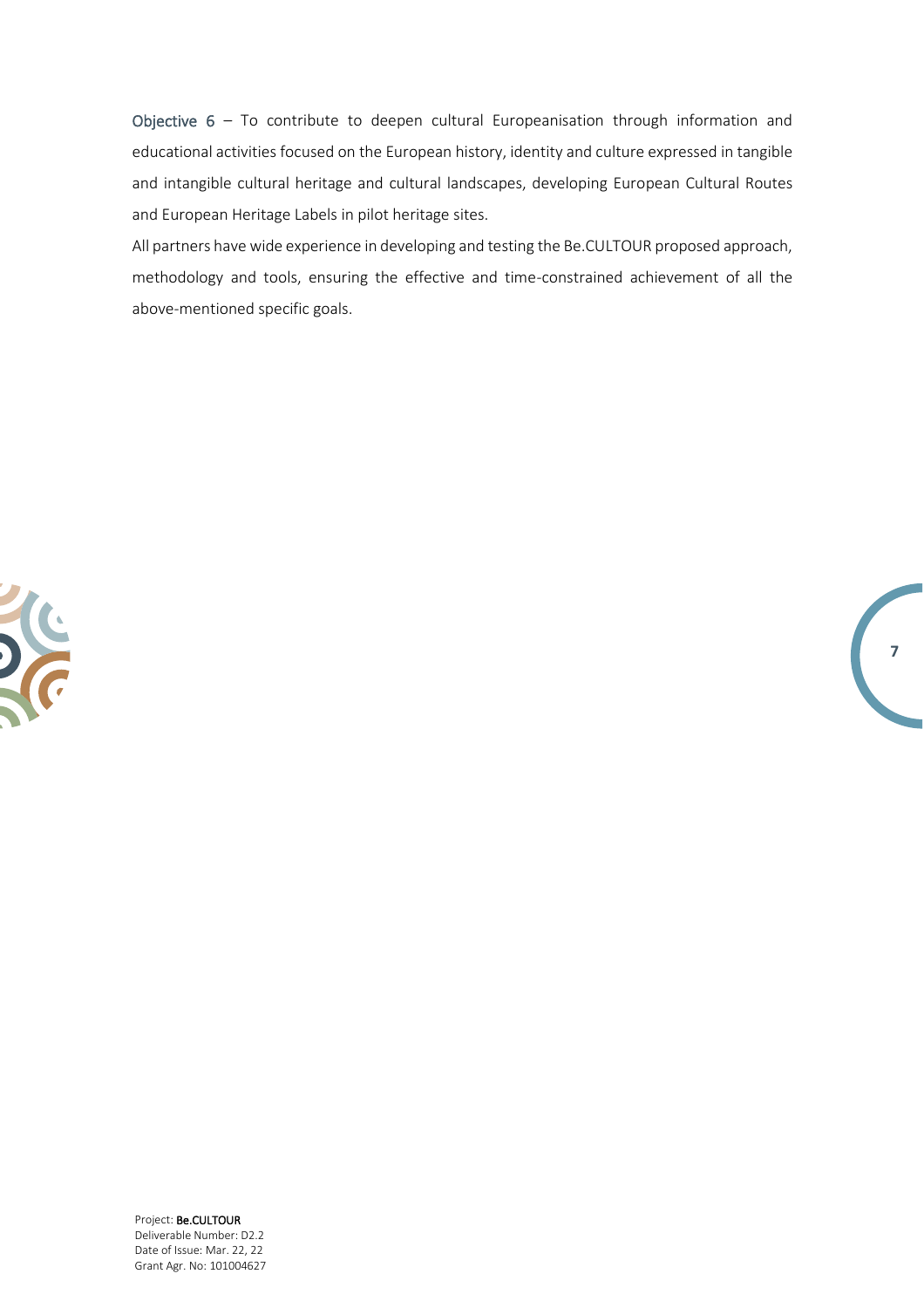### <span id="page-7-0"></span>**2. Introduction**

Be.CULTOUR aims to empower European regions to co-create innovative, circular solutions for heritage regeneration and regional development beyond cultural tourism. The objectives and impact of the project are based on the implementation of co-creation activities, the development of Local Action Plans and innovative solutions for circular cultural tourism in six pilot ecosystems located in Italy, Spain, Cyprus, Sweden, Serbia and the cross-border region of North-East Romania-Moldova.

As a partner of the consortium, each pilot ecosystem has identified a specific Pilot Heritage Site on which the project's methodology will be applied, tested, and validated. This will be done together with the local stakeholders engaged in local Heritage Innovation Networks, working together amongst each other and actively engaged in the participation in the Be.CULTOUR Community of Practice. In parallel, a Community of Interest is developed to engage additional organisations (mirror ecosystems) committed to engaging a peer-learning programme and replicating the Be.CULTOUR methodology in their territory, with their resources.

This deliverable of WP2, under its first version, is focused on the analysis of ESIFs evolution in the sustainable cultural tourism sector and on drawing up a proposal on the implementation of innovative ESIFs based financing mechanisms dedicated to the addressed sector in order to leverage private investments. The starting point of this document is represented by the introductory work already provided by other Be.CULTOUR partners under WP1 (D1.1), WP3 (D3.1, D3.3 and D3.4), WP4 (D4.1 and D4.2) and the results obtained under Horizon2020 CLIC project [\(https://www.clicproject.eu/deliverables/\)](https://www.clicproject.eu/deliverables/).

**8**

The final version of the deliverable, expected at the end of the project, will detail the implementation potential of the financing mechanisms proposed, will provide an analysis of ESIFs synergies with other EU and national funds and will evaluate the potential of the financing mechanisms proposed to create synergies with IPA and ENP funds in cultural tourism sector. Finally, the deliverable will conclude with recommendations for public and private stakeholders active in the cultural tourism sector.

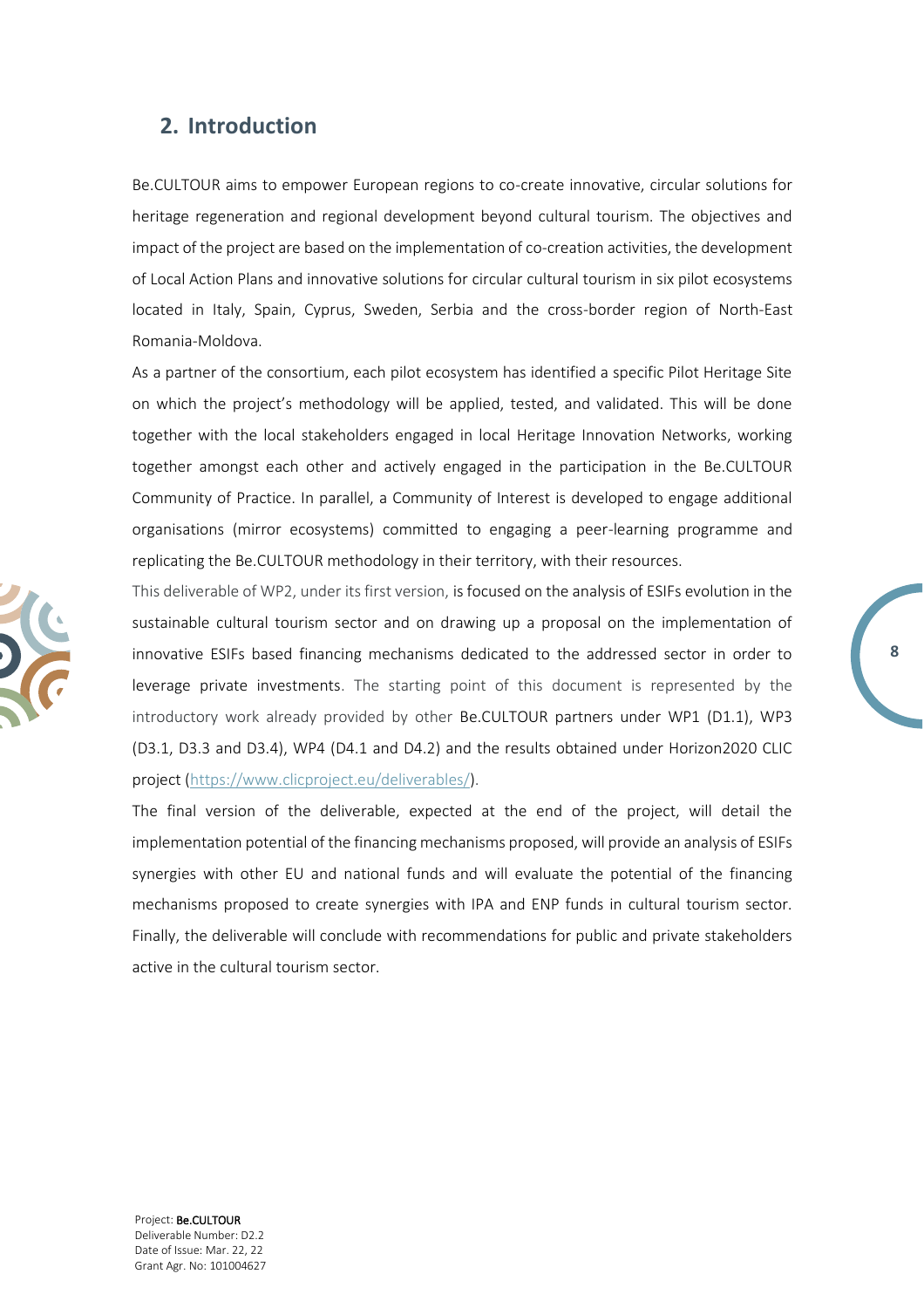### <span id="page-8-0"></span>2.1 Document structure

This deliverable aims at the design and implementation of financing mechanisms by exploiting ESIFs and supporting circular cultural tourism initiatives. The first version of this document is structured as following:

- Section 1: General description of the project;
- Section 2: Introduction issues and the structure of the document;
- Section 3: Outline of regulation, evolution, implementation and contribution of ESIFs to EU tourism sector;
- Section 4: Overview of tourism in Smart Specialisation Strategies;
- Section 5: Introduction of Be.Cultour project approach towards sustainable financing of cultural tourism initiatives and the proposal of two financing mechanisms;

**9**

• Section 6: Conclusions of the first version of this deliverables.

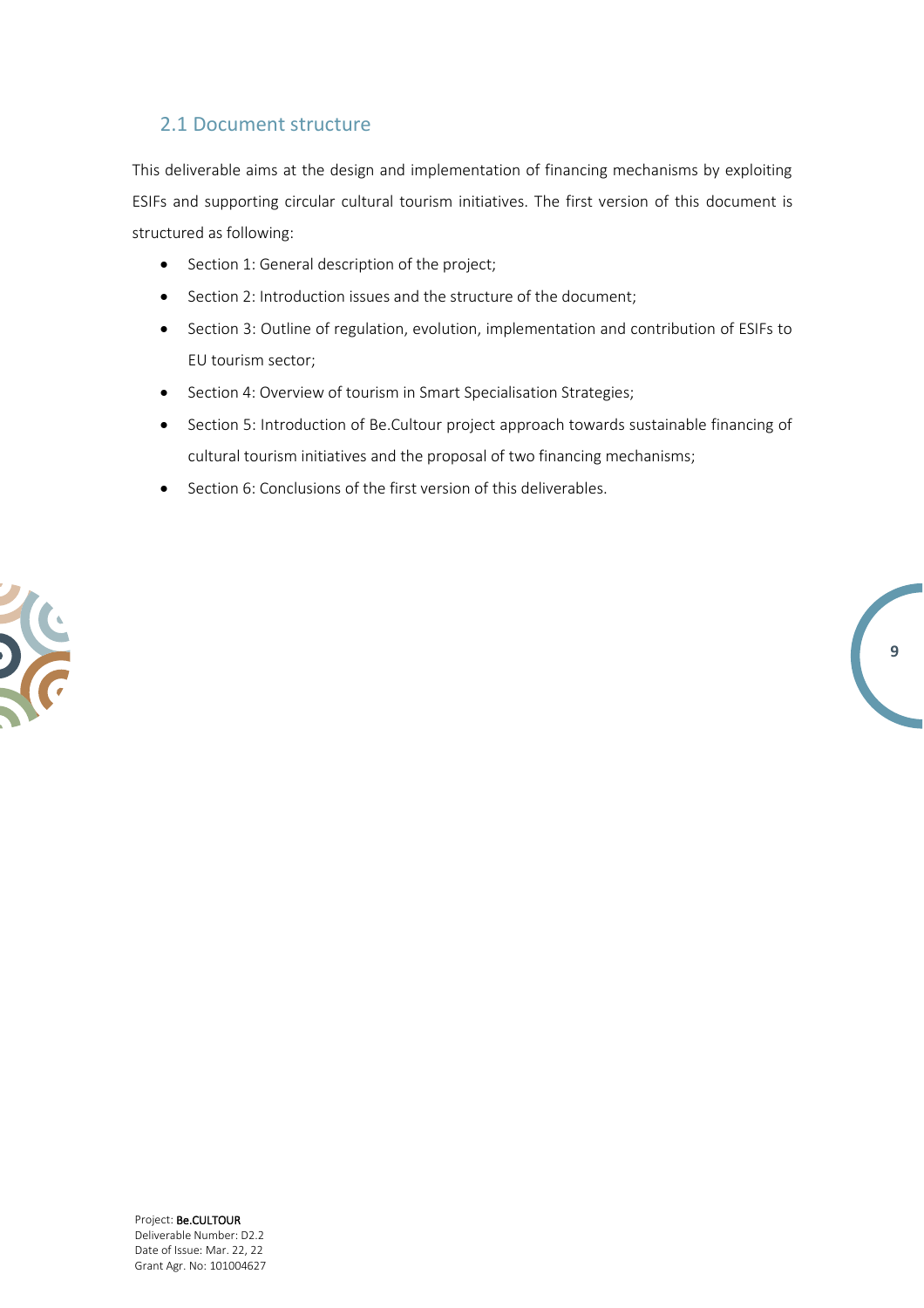# <span id="page-9-0"></span>**3. European Structural and Investment Funds: regulation, evolution, implementation and their contribution to EU tourism sector**

Given rising investment needs and declining public investment spending, European Union (EU) funding mechanisms represent an important tool to ensure investment spending among EU Member States. Through its complex financing network relying on EU budgetary funds, on traditional financing instruments and innovative ad-hoc ones, EU is able to pursue and implement a range of strategic priorities, upholding and promoting its values and interests worldwide. A key objective of EU is to strengthen regional cohesion by addressing development disparities, particularly by targeting less-favoured regions.<sup>1</sup> The key common principles of solidarity and equality have inspired the European Cohesion Policy aimed at strengthening economic, social and territorial cohesion in the European Union and correcting imbalances between countries and regions by promoting the increasing allocation of funds in disadvantages areas and sectors. Furthermore, Cohesion Policy constitutes an effective tool to foster the achievement of an inclusive, smart, green and sustainable development in EU countries.

To finance its interventions, Cohesion Policy is implemented mainly through the use of European Structural and Investment Funds (ESIFs), constituting therefore the political framework behind hundreds of thousands of projects across Europe that receive funding through the European Regional Development Fund (ERDF), the European Social Fund (ESF) and the Cohesion Fund (that targets EU Member States with a GDP below 90% of the EU27 average, not including Croatia)<sup>2</sup>.

According to the definition given by European Commission, ESIFs represent the EU's main source of investment for helping Member States to re-establish and increase growth and to guarantee a recovery that generates employment, while also ensuring sustainable development, in line with the aims and application of the Europe 2020 Strategy (European Commission, 2010).

These Funds constitute financial instruments defined by and embedded into a specific regulatory framework which implementation processes are the outcome of negotiations

<sup>2</sup> [https://ec.europa.eu/regional\\_policy/it/faq/#1](https://ec.europa.eu/regional_policy/it/faq/#1)



Art. 174 of the Treaty on the Functioning of the European Union: https://eurlex.europa.eu/legalcontent/EN/TXT/?uri=CELEX%3A12008E174.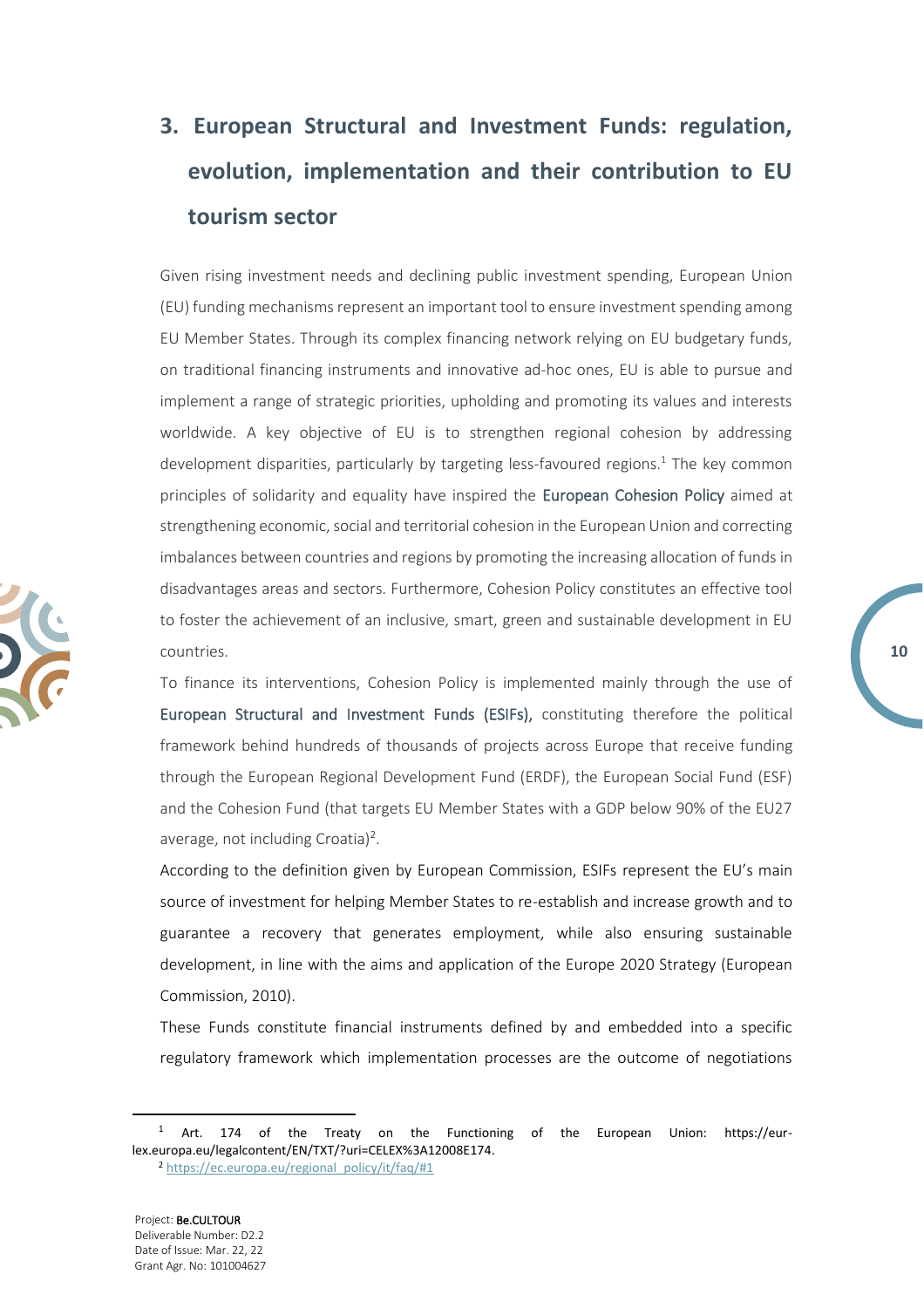between the European Commission and each Member State, resulting in partnership agreements between the two parties which also involves stakeholders at local and/or regional level.

The programming of EU funds is set within the context of an agreed multiannual financial framework (MFF) covering a specified 'programming period' that allow for long-term financial planning, setting the overall limits to the amounts of money that may be spent from the EU budget into a range of agreed policy areas. ESIFs take the lion's share of EU funding activities; the two main funds – ERDF and CF –, in fact, manage almost one third of the total EU budget. The investment financing provided through ESIFs is significant for a number of reasons. First, while it aims to reduce inequalities between EU countries, it can also help reduce disparities within countries through targeted, and ideally place-based, investment. Second, encouraging productivity growth is critical to ensuring greater well-being as it can have a positive impact on income and jobs, health, and access to services. One ingredient for promoting such growth is investment in both "hard" (e.g. transport, energy, Information and Communication Technology, etc.) and "soft" infrastructure (e.g. research and development, human capital and skills, social and community services, etc.), a focus of this current programming period. Finally, since the global financial crisis, the public investment to GDP ratio has dropped in many EU countries and therefore ESIF, especially Cohesion Policy funding, offers an effective way for EU Member States to ensure a reliable source of public investment finance, especially today when investment needs are rising.

Given the breadth and importance of ESIFs, this section provides an overview of how ESIFs funds have contributed and supported tourism sector in Europe in these years – specifically during 2007-2013 programming periods – and gives a detailed analysis of their structure and composition in the framework of the 2021-2027 programming period, underlying their potential to support and enhance tourism-related projects and activities in the forthcoming years.

**11**

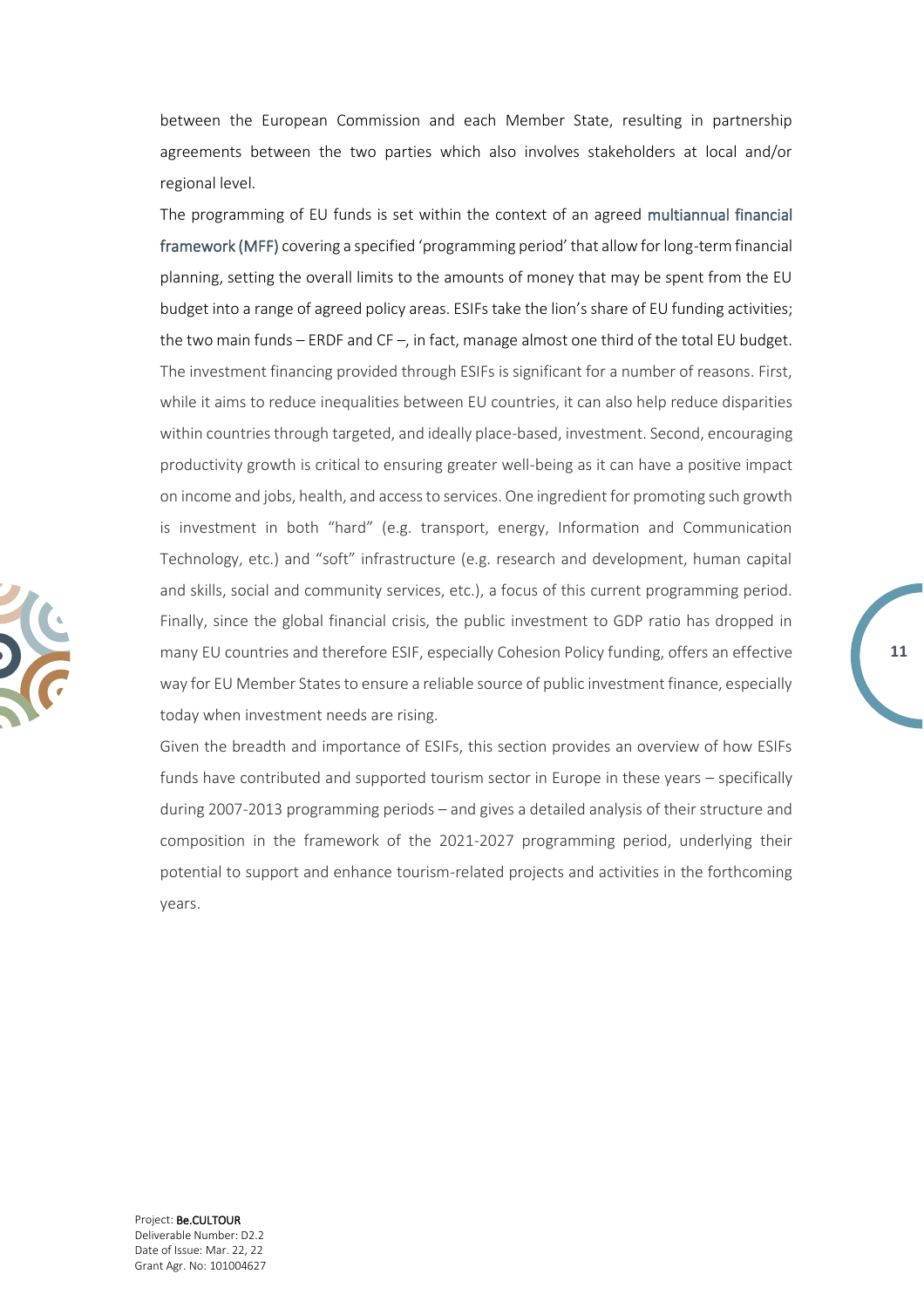# <span id="page-11-0"></span>3.1 State of art of ESIFs use for tourism: review of 2007-2013 and 2014-2020 programming periods ESIFs implementation and results

In the last decade, a combination of opportunities and challenges in tourism sector led to tens of thousands of tourism-related projects funded through ESIFs both in the 2007-2013 and in 2014- 2020 programming periods.

In the 2014-2020 programming period, EUR 461 billion was allocated to ESIFs, with an increase of 4,4% over the previous programming period in which the planned amount for ESIFs was EUR 441 billion, in order to support over 500 programmes (European Commission, 2019). EU funds make it possible to advance national and subnational-level investment in competitiveness, growth and jobs in EU Member States: in fact, it has been estimated that by 2015 ESIFs investment associated with the 2007-2013 programming period supported a 3% increase in GDP among EU 12 countries<sup>3</sup>, and a similar increase is expected by 2023 associated with the current programming period. <sup>4</sup>

Referring exclusively to the tourism sector, in the 2014-2020 period, close to EUR 10 billion have been earmarked from ESIFs, mainly from the European Regional Development Fund ERDF, the European Social Fund ESF, and Cohesion Fund CF, for activities and projects aimed at promoting and enhancing tourism in Europe. Due to the structural transversal nature of this sector, the majority of projects combine tourism activities with activities from other areas related to travel experiences. Protection, development, and promotion of public cultural and heritage assets is by far the largest category founded, with a EUR 4.3 billion planned EU-funding component. The share of tourism-related funding (including financing for culture and nature assets) within the overall ESIFs funding usually ranges between 2-5% across Member States.

**12**

For the 2007-2013 programme period, an interesting overview can be derived from the ex-post evaluation of the seven-years programme period made by DG REGIO, 2016, focusing on the European Regional Development Fund (ERDF) and the Cohesion Fund (CF). According to the analysis, only considering ERDF, the total amount of funds allocated to culture and tourism related projects is close to EUR 14.4 billion. Among the EU countries that have successfully made use of European resources from ERDF and CF funds there are Poland, Italy and Hungary, for which the resources allocated to selected heritage or tourism projects amount to EUR 1,948.6, EUR

<sup>3</sup> EU 12 countries are Bulgaria, Cyprus, Czech Republic, Estonia, Hungary, Latvia, Lithuania, Malta, Poland, Romania, Slovakia and Slovenia. For the 2014-2020 period, Croatia is also included in the estimate.

<sup>4</sup> European Commission (2018), *Seventh report on economic, social and territorial cohesion*, [https://ec.europa.eu/regional\\_policy/sources/docoffic/official/reports/cohesion7/7cr.pdf](https://ec.europa.eu/regional_policy/sources/docoffic/official/reports/cohesion7/7cr.pdf).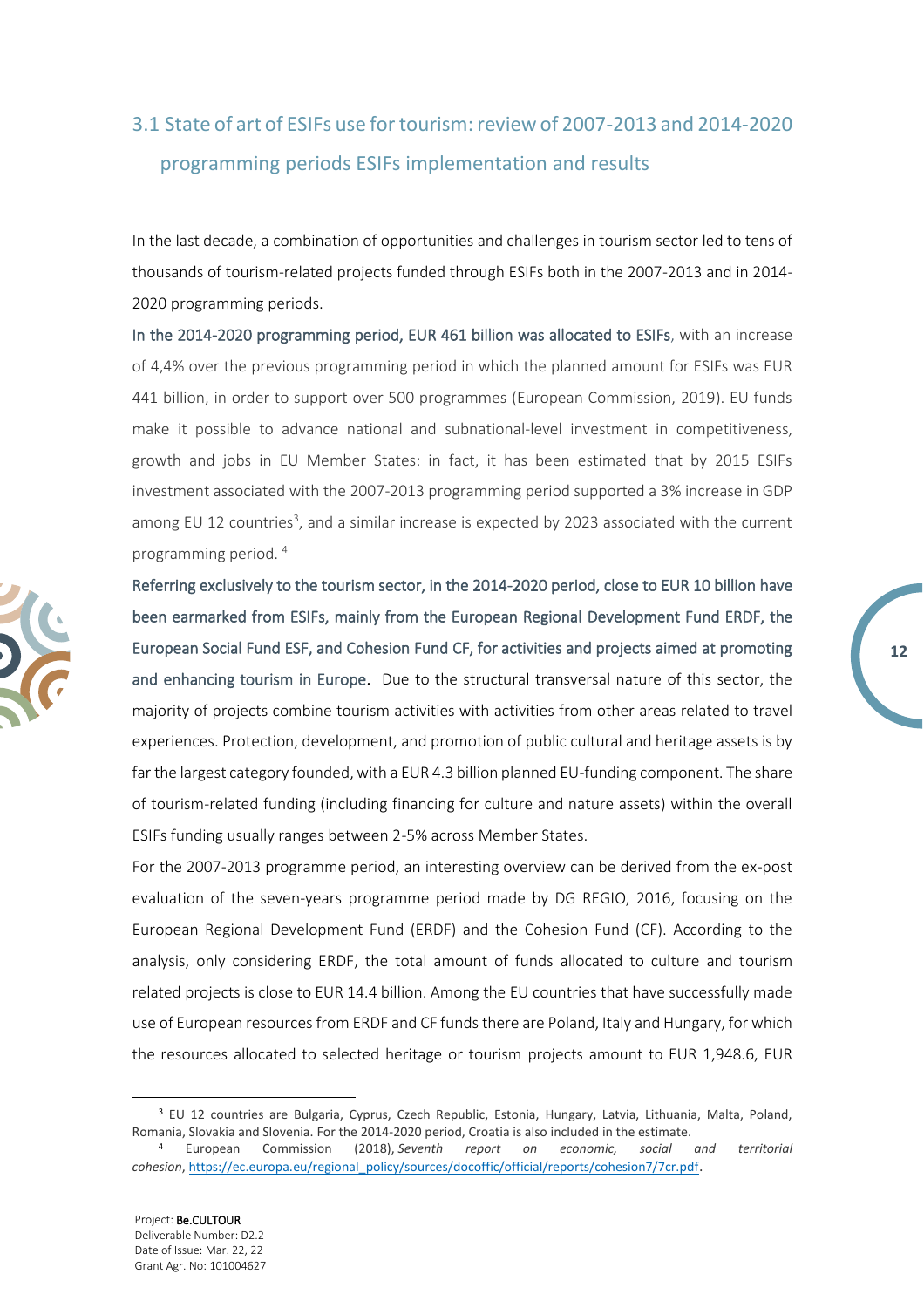1,195.6 and EUR 1,110.7 million respectively.<sup>5</sup> However, it is plausible that there is an underestimation of the total ERDF amount allocated to projects related to culture and tourism, because SMEs operating in these sectors may also have been indirectly supported by other ERDF categories.

In the 2007-2013 programme period 15 countries (Bulgaria, Cyprus, Czech Republic, Germany, Finland, France, Hungary, Italy, Lithuania, Latvia, Malta, Poland, Portugal, Sweden, Slovenia) with readily available ESIF project databases count more than 30 thousands tourism-related projects, whereas for the 2014-2020 period more than 10 thousand tourism related projects co-financed by all ESIFs have been identified in just 12 countries (Austria, Belgium, Czech Republic, Germany, Denmark, Spain, Finland, Croatia, Lithuania, Malta, Poland, Portugal).

Funding support for tourism projects is implemented through a range of channels, each with different objectives and criteria. In Regulation (EU) No 1303/2013 of the European Parliament and of the Council, tourism is not directly mentioned, as it constitutes a sector and means of attaining economic development, it is not an objective. The same applies for the previous funding period (2007 – 2013) with Regulation (EC) No 1083/2006. Tourism, however, is considered eligible for funds if it contributes to the thematic objectives and the investment priorities in a targeted way and if it is fully embedded in a wider development and growth strategy.

For the 2014-2020 period, the ESIF viewer database (ERDF, ESF, CF) provides relevant information of the expected tourism-related interventions implemented by means of funding through the ESIFs. Tab 1 shows some of the most significant of them, divided into categories according to their targeted effect on the economy, the environment and society respectively.



<sup>&</sup>lt;sup>5</sup> Source: DG REGIO (2016), Ex post evaluation of Cohesion Policy programmes 2007- 2013, focusing on the European Regional Development Fund (ERDF) and the Cohesion Fund (CF) Work Package 9: Culture and Tourism Final Report, Contract: 2014CE16BAT034 [https://ec.europa.eu/regional\\_policy/sources/docgener/evaluation/pdf/expost2013/wp9\\_final\\_report.pd](https://ec.europa.eu/regional_policy/sources/docgener/evaluation/pdf/expost2013/wp9_final_report.pdf) [f](https://ec.europa.eu/regional_policy/sources/docgener/evaluation/pdf/expost2013/wp9_final_report.pdf)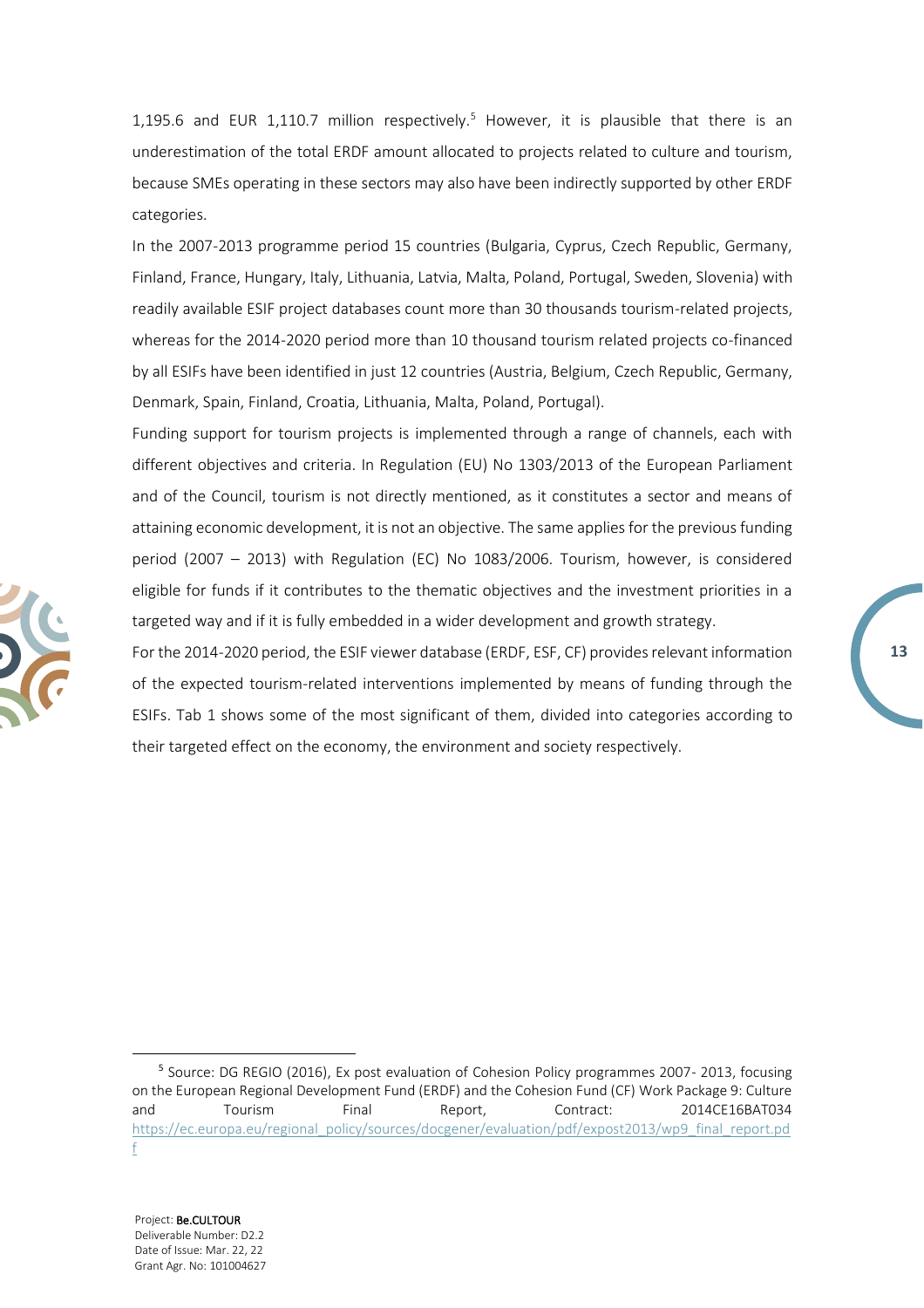### Tab 1 : Tourism-related categories of intervention funded through ESIFs 2014-2020 in the ESIFs database

| <b>Economic effect</b>   | Local and regional economic development(GDP)<br>Direct/indirect employment<br>Development of a broader skill set and supporting labour<br>mobility<br>Enhanced competitiveness of local SMEs<br>Innovation uptake and digitalization<br>Increased visibility of regions, brands and investment<br>possibilities<br>Diversification of the economic sectors of local communities,<br>e.g., providing a link between the fisheries industry and<br>tourism. |
|--------------------------|-----------------------------------------------------------------------------------------------------------------------------------------------------------------------------------------------------------------------------------------------------------------------------------------------------------------------------------------------------------------------------------------------------------------------------------------------------------|
| Environmental<br>effects | Sustainable transport<br>Increased energy efficiency<br>-                                                                                                                                                                                                                                                                                                                                                                                                 |
|                          | Increased awareness about nature and environmental                                                                                                                                                                                                                                                                                                                                                                                                        |
|                          | protection<br>Reduced pressure on natural resources due to diversification                                                                                                                                                                                                                                                                                                                                                                                |
|                          | of sectors (shift from traditional extractive sectors to tourism)                                                                                                                                                                                                                                                                                                                                                                                         |
| Social effects           | Urban revitalization and community building                                                                                                                                                                                                                                                                                                                                                                                                               |
|                          | Increased social engagement and inclusion<br>$\overline{\phantom{a}}$                                                                                                                                                                                                                                                                                                                                                                                     |
|                          | Improved governance and administrative capacity                                                                                                                                                                                                                                                                                                                                                                                                           |
|                          | Positive health effects                                                                                                                                                                                                                                                                                                                                                                                                                                   |

The review of the databases for both periods 2007-2013 and 2014-2020 also shows a wide range of tourism-related activities supported by ESIFs.

Investments range from infrastructure development, cultural heritage to education / awareness-raising activities as well as marketing and research activities. Examples of activities include:

- Investment in cultural heritage sites;
- Investment in eco and health tourism;
- Tourism promotion activities;
- Vocational training in the tourism sector;
- Hotel renovations, including in rural regions;
- Exchange of tourism practices;
- Investment in tourism activities related to fishing;
- Investment in hard infrastructure, e.g. roads, waste management;
- Investment in tourism-related ICT;
- Support for FLAGs investing in tourism.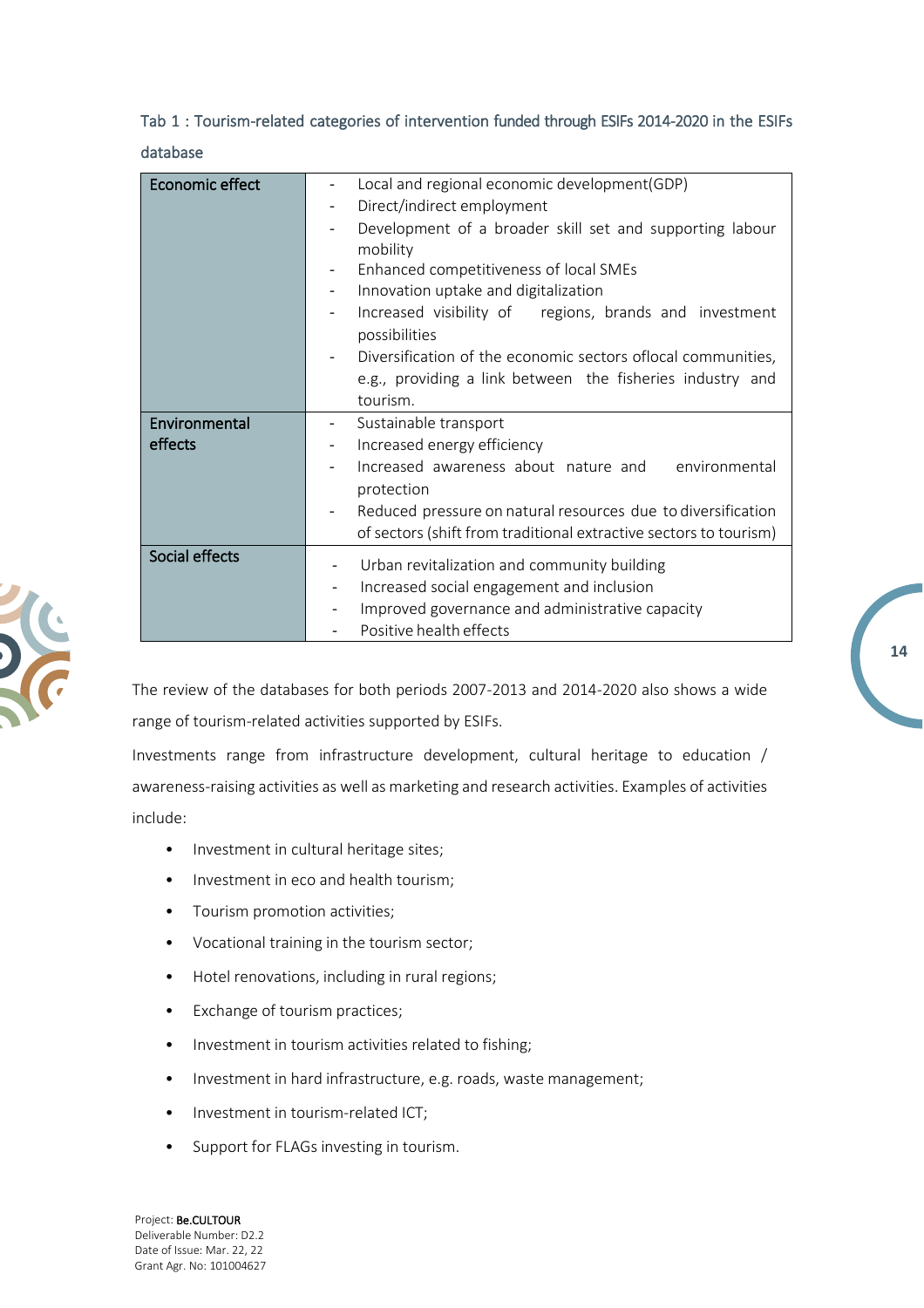Table 2 collects all the categories of beneficiaries who made use of each of the funds designated in the previous programming period, while Table 3 outlines the main key impacts of several financed EU tourism-related projects on the economy, the environment and society.

#### Tab 2: Beneficiaries

| <b>ERDF/CF</b> | Companies (e.g. SMEs, hotels, health spas), chambers of commerce,              |  |  |  |  |
|----------------|--------------------------------------------------------------------------------|--|--|--|--|
|                | research/training institutes, restaurants, public (information) centres,       |  |  |  |  |
|                | schools, teaching centres, education centres, universities, associations,      |  |  |  |  |
|                | municipal administrations, cities, towns, municipalities, infrastructure       |  |  |  |  |
|                | companies, development agencies, associations of municipalities, natural       |  |  |  |  |
|                | parks                                                                          |  |  |  |  |
| <b>ESF</b>     | Hotels, regional development associations, tourism parks, municipalities,      |  |  |  |  |
|                | provinces, learning centres, companies, associations of municipalities,        |  |  |  |  |
|                | museums, religious sites, heritage institutes, ministries of culture, schools, |  |  |  |  |
|                | city councils, competency centres, sociocultural education centres             |  |  |  |  |
| <b>EAFRD</b>   | Small guesthouses, groups of local producers                                   |  |  |  |  |
| <b>EMFF</b>    | Companies, local fishery groups, universities, municipalities, schools         |  |  |  |  |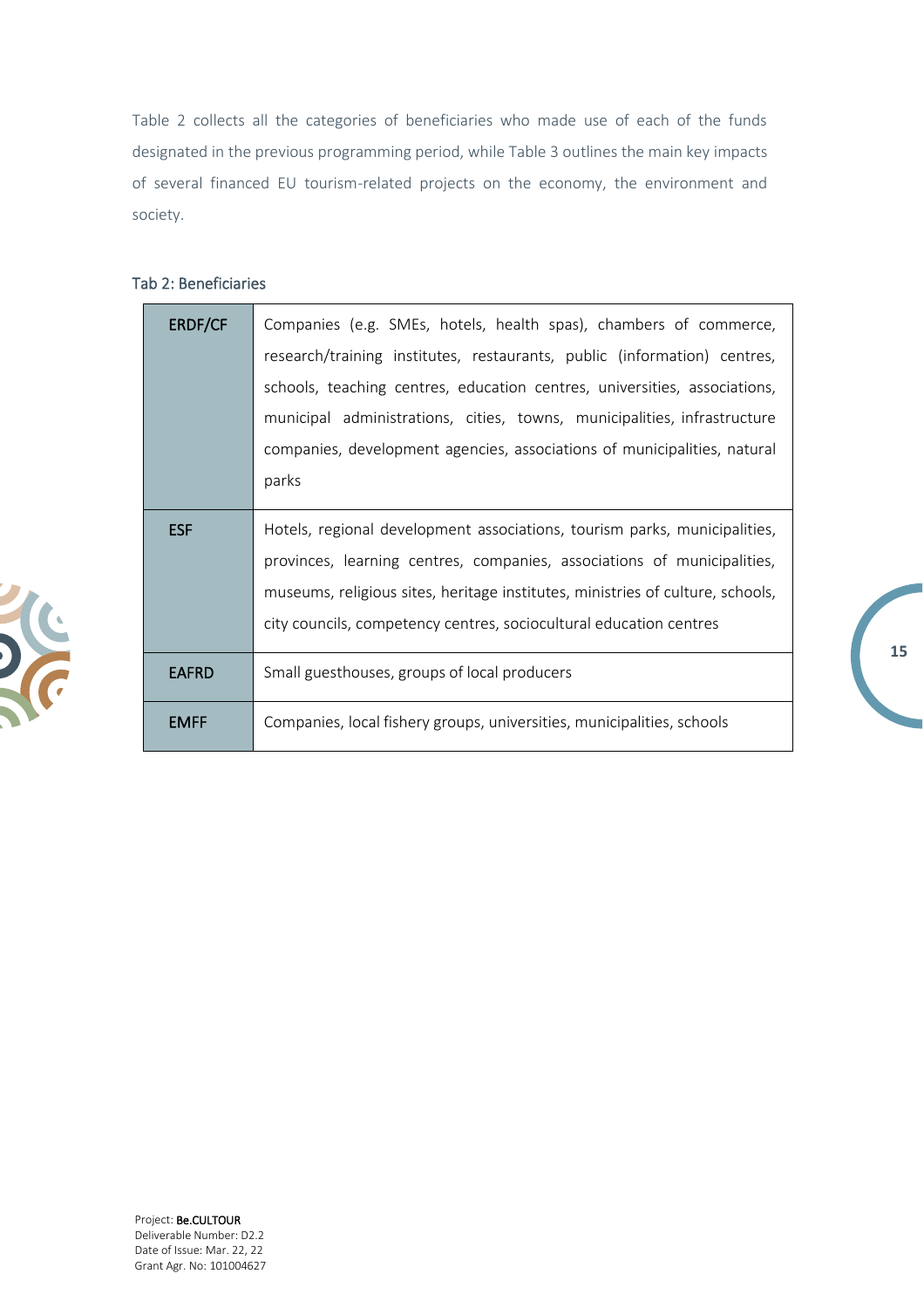| Tab 3: Key impacts (economic, environmental, and social effects) of several financed EU |  |  |  |
|-----------------------------------------------------------------------------------------|--|--|--|
| tourism-related projects                                                                |  |  |  |

| Impacts on economy |                                                                        |
|--------------------|------------------------------------------------------------------------|
| Local and regional | The contribution to local and regional economic development is         |
| economic           | not only through the overall increase in tourism<br>achieved           |
| development        | revenues and new employment opportunities, but also through            |
|                    | involvement<br>of businesses<br>specific<br>the<br>the<br>in<br>local  |
|                    | accommodation, food, and leisure sectors, thus creating                |
|                    | additional work and income opportunities. For example, in the          |
|                    | case of the project 'Ancient theatre of Aptera in Crete', the high     |
|                    | and still growing number of visitors to the site (from 15,212 in       |
|                    | 2015 to 38,666 in 2017) brought various economic benefits tohe         |
|                    | region directly (though new job opportunities, skills training,        |
|                    | demand for supplementary services such as food & beverages,            |
|                    | etc.), and thereby to the Greek economy as a whole.                    |
| Direct/indirect    | The most evident expected effect of tourism is on direct               |
| employment         | employment related to touristic activities. For example, since the     |
|                    | inauguration of MonsCongress Centre in 2015, 4.5 direct full-time      |
|                    | jobs have been created. The reconstruction of the Dubrovnik            |
|                    | airport will result in an increase in employment of workers from       |
|                    | 447 to 676 by 2020. The indirect impact on employment is much          |
|                    | higher (e.g. employment in related activities such as maintenance      |
|                    | (roads and city infrastructure including gardens, fountains, etc.),    |
|                    | food providers, transport, medical services, etc). The creation of     |
|                    | the Mons Congress Centre had impacts on small businesses and           |
|                    | downtown restaurants as reported by local merchants who claim          |
|                    | that the number of conventioneers/ business persons attending          |
|                    | downtown restaurants is increasing. Besides the direct full-time       |
|                    | jobs, the creation of the centre generated 30 indirect jobs through    |
|                    | the construction of the Congress Hotel nearby.                         |
| Development of a   | By investing in education, training and vocational training for skills |
| broader skill set  | of employees/staff in the tourism sector (e.g. language skills),       |
| supporting<br>and  | tourism related projects contributed to development of a broader       |
| labour mobility    | skill set and supporting labour mobility (communication skills,        |
|                    | cross-cultural collaboration). The example of 'Dual learning           |
|                    | industrial kitchen and catering' shows how this can be achieved        |
|                    | through synergies between the educational and hospitality              |
|                    | sectors. Further examples include the project 'Developing leaders      |
|                    | for change and innovation in tourism', which aimed to increase         |
|                    | the number of qualified professionals working in the tourism           |
|                    | industry in Malta, by upgrading their management knowledge and         |
|                    | skills.                                                                |

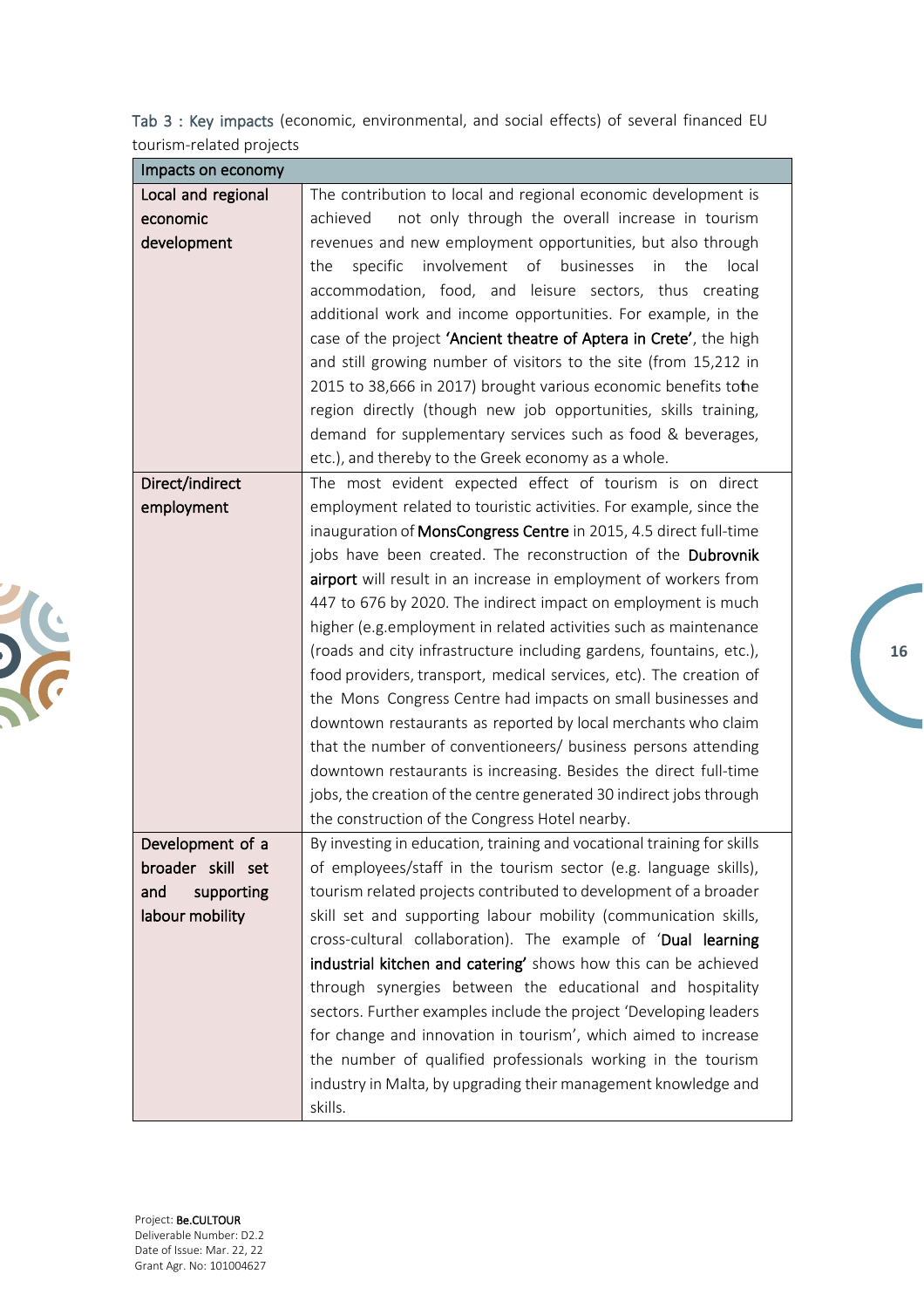| Impacts on economy                                                                                                                                  |                                                                                                                                                                                                                                                                                                                                                                                                                                                                                                                                                                                                                                                                                                                                                                                                                                                                                                                                                                                              |
|-----------------------------------------------------------------------------------------------------------------------------------------------------|----------------------------------------------------------------------------------------------------------------------------------------------------------------------------------------------------------------------------------------------------------------------------------------------------------------------------------------------------------------------------------------------------------------------------------------------------------------------------------------------------------------------------------------------------------------------------------------------------------------------------------------------------------------------------------------------------------------------------------------------------------------------------------------------------------------------------------------------------------------------------------------------------------------------------------------------------------------------------------------------|
| Enhanced<br>of<br>competitiveness<br>local SMEs<br>Increased visibility<br>of regions, brands<br>investment<br>and<br>possibilities                 | Tourism initiatives providing direct support to local businesses enable<br>enhancing competitiveness of local SMEs. The case of 'Experience-<br>based coastal tourism $-$ an interregional application' supported the<br>development of clusters and businesses as a driving force for<br>innovation and growth in the tourism industry. SMEs competitiveness<br>was enhanced by establishing five demonstration projects and a<br>nationwide network, which resulted in established partnerships and<br>networks.<br>Local economic development can be positively affected by<br>supporting thedevelopment of strategies and policies aimed at<br>promoting the visibility of regions, brands and investment<br>possibilities. This can be of particularimportance for rural regions,<br>as demonstrated by the example of 'AldeiasHistóricas de Portugal<br>(AHP) - Revitalising villages through education and business<br>development' which helped define a concerted strategy in order |
|                                                                                                                                                     | to promote the cultural heritage of villages in Central Portugal and<br>supported the development of an incentive policy for potential<br>investors in the region.                                                                                                                                                                                                                                                                                                                                                                                                                                                                                                                                                                                                                                                                                                                                                                                                                           |
| Diversification of the<br>economic services of<br>local communities,<br>e.g. providing alink<br>the<br>between<br>fisheries industry<br>and tourism | Tourism projects contribute to the diversification of the economy of<br>localcommunities, e.g. projects providing a link between the fisheries<br>industry and tourism. Making use of fishing harbours and local<br>fisheries' potentialfor tourism can be achieved through cooperation<br>between local action groups. This was the case in Poland, where a<br>group of nine local action groups proposed undertaking promotional<br>events regarding fish products, to situate local areas as tourist<br>destinations. Promoting social wellbeing and cultural heritage in<br>fisheries and aquaculture areas, including fisheries, aquaculture and<br>maritime cultural heritage can lead to the diversification of sources of<br>income for local communities as well.                                                                                                                                                                                                                   |
| Impacts on environment                                                                                                                              |                                                                                                                                                                                                                                                                                                                                                                                                                                                                                                                                                                                                                                                                                                                                                                                                                                                                                                                                                                                              |
| Sustainable<br>transport                                                                                                                            | Sustainable transport can be developed through tourism related<br>projects which aim to establish healthier and more beneficial<br>alternatives to conventional transport. Often, this will be<br>grouped with sport initiatives. For instance, the project 'Creating<br>a cycle route in the Atlantic Pyrenees region' developed cycle<br>infrastructure to provide local inhabitants and visitors with an<br>environmentally sustainable new mode of transport, while<br>cross-border connections. Sustainable<br>promoting<br>stronger<br>modes of mobility might not necessarily be one of the primary<br>objectives of tourism initiatives, but they can occur as side effects.<br>For instance, the creation of the Mons Congress Centre in a<br>strategic location encouraged the use of public transport, thus<br>contributing to the reduction of the carbon footprint.                                                                                                             |
| Increased<br>energy<br>efficiency                                                                                                                   | A different aspect of promoting environmental sustainability<br>comes from infrastructure construction or adjustments that                                                                                                                                                                                                                                                                                                                                                                                                                                                                                                                                                                                                                                                                                                                                                                                                                                                                   |

**17**

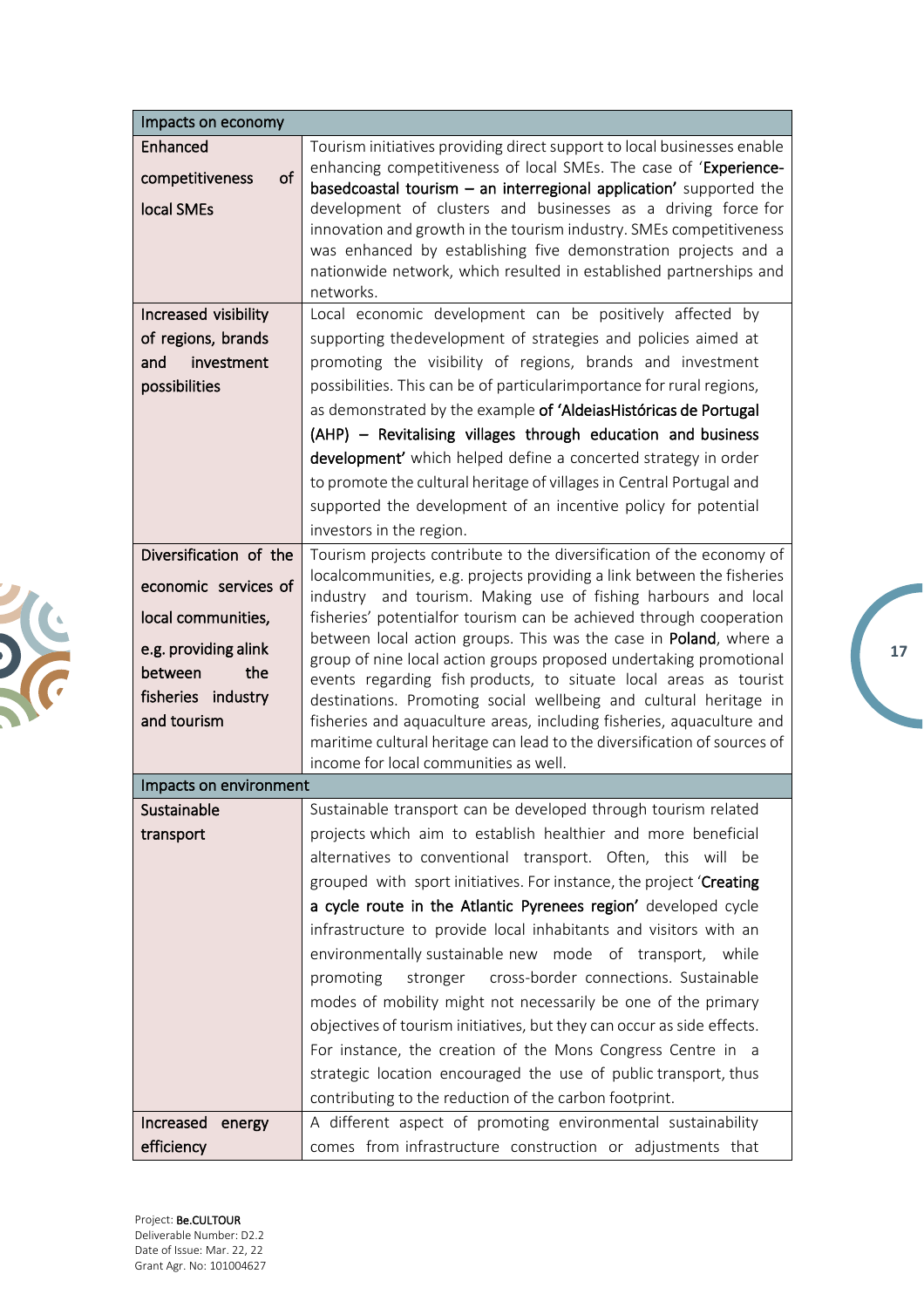| Impacts on economy                                                              |                                                                                                                                                                                                                                                                                                                                                                                                                                                                                                                                                                                                                                                                                                                                                                                                                                                                                                                                                                                                                                                                                                                                                                                        |
|---------------------------------------------------------------------------------|----------------------------------------------------------------------------------------------------------------------------------------------------------------------------------------------------------------------------------------------------------------------------------------------------------------------------------------------------------------------------------------------------------------------------------------------------------------------------------------------------------------------------------------------------------------------------------------------------------------------------------------------------------------------------------------------------------------------------------------------------------------------------------------------------------------------------------------------------------------------------------------------------------------------------------------------------------------------------------------------------------------------------------------------------------------------------------------------------------------------------------------------------------------------------------------|
| Increased<br>about<br>awareness<br>and<br>nature<br>environmental<br>protection | increases the energy efficiency of businesses and facilities,<br>promoting resource efficiency and a shift towards a low carbon<br>economy. The Mons congress centre was designed to optimise<br>energy consumption. Particular attention was paid to the thermal<br>envelope, internal ventilationand the use of natural lighting.<br>Tourism initiatives can aim to raise awareness about nature and<br>environmental protection. Beyond promotional and marketing<br>activities, this can be achieved by providing learning platforms to<br>engage tourists as well as the local community. The project 'Extension<br>of the treetop walkway at Hainich National Park' included the creation<br>of two 'experience platforms' that would facilitate the engagement of<br>visitors. One 'research platform' and two 'adventure features' were<br>integrated into the existing walk for tourists and the science<br>community. The project 'Lake Constance Gardens' aimed inter alia to<br>promote the cultural heritage (horticultural history) of the region.<br>With horticulture at its core, it was strongly focussed on the<br>environment and promoting appreciationof nature. |
| Impact on society                                                               |                                                                                                                                                                                                                                                                                                                                                                                                                                                                                                                                                                                                                                                                                                                                                                                                                                                                                                                                                                                                                                                                                                                                                                                        |
| Urban<br>revitalisation and<br>community<br>building                            | Many tourism initiatives can foster urban revitalisation and<br>community building by providing opportunities for business and<br>skills development, as well as cultural engagement. The inflow of<br>workers from other cities, regions, and countries can restore<br>areas lacking in workforce and boosting local economies. In the<br>case of the Stranraer Oyster Festival, the festival attracts people<br>from other places to visit for the duration of the festival and it is<br>one of the most significant elements of the wider regeneration<br>plan for reinventing the image of Stranraer.                                                                                                                                                                                                                                                                                                                                                                                                                                                                                                                                                                              |
| social<br>Increased<br>engagement<br>and<br>inclusion                           | Promoting social engagement and inclusion through tourism<br>related projects can help bind communities as well as engage<br>socially excluded groups. The 'Livonian Culinary route' project<br>contributed to social inclusion by targeting the involvement of<br>people from rural areas through organised training, seminars,<br>workshops and consultations, creating an impact on how they<br>work together and building capacity. The project 'Cultural Route<br>of Epirus' engaged professionals, local businesses, and public or<br>third sector bodies through a signed 'local development pact'.                                                                                                                                                                                                                                                                                                                                                                                                                                                                                                                                                                             |
| Improved<br>governance<br>and<br>administrative<br>capacity                     | Tourism initiatives can contribute to improving governance<br>and administrative capacity in local regions by enhancing the<br>institutional capacity of tourism agencies, public authorities and<br>other relevant stakeholders. Technological solutions can be used<br>in tourism as part of the solution to challenges faced by old<br>urban centres which rely on tourism revenue, but must manage<br>tourists efficiently. For example, the project Smart Heritage City<br>(SHCity) provided an open source data platform and associated                                                                                                                                                                                                                                                                                                                                                                                                                                                                                                                                                                                                                                          |

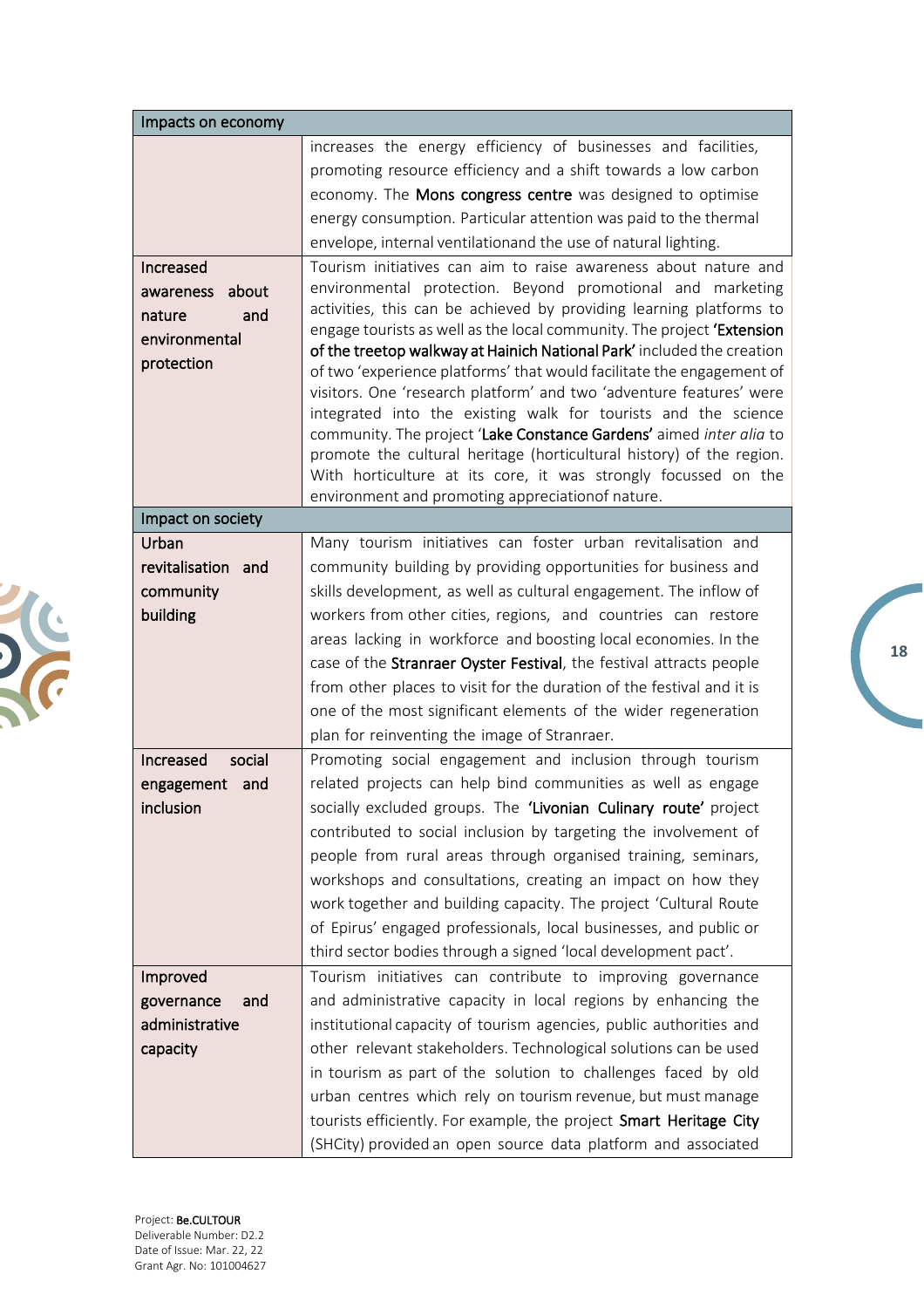| Impacts on economy |                                                                   |  |  |
|--------------------|-------------------------------------------------------------------|--|--|
|                    | knowledge-building activities designed to better manage cultural  |  |  |
|                    | heritage sites.                                                   |  |  |
| Positive<br>health | Tourism can trigger positive health impacts through the           |  |  |
| effects            | promotion of sports activities. Such effects are illustrated by   |  |  |
|                    | the "Mid Ireland Adventure project". It focuses on leisure in the |  |  |
|                    | shape of outdoor activities, such as mountain bike tours,         |  |  |
|                    | guided walks, summer camps, stand up paddle board & kayak         |  |  |
|                    | safaris, archery and adventure races, which lead to recreational  |  |  |
|                    | and health benefits for tourists.                                 |  |  |

# <span id="page-18-0"></span>3.2 ESIFs 2021-2027 potential contribution to the development of the tourism sector in Europe

#### <span id="page-18-1"></span>*3.2.1 ESIFs 2021-2027*

The ESIFs designed for the programming period 2021-2027 lay down common provisions for seven shared-management funds at EU level:

- Cohesion Fund (CF), mainly focused on environmental and transport infrastructures;
- European Maritime and Fisheries and Aquaculture Fund (EMFAF), successor to the European Maritime, Fisheries Fund (EMFF) 2014-2020; supports actions and investments that can contribute to the aquatic biodiversity and to sustainable and low-impact fishing and aquaculture activities. It also promotes the supply of quality and healthy seafood products to European consumers, supports the development of a sustainable blue economy in coastal communities, and contributes to maritime surveillance and international cooperation on ocean governance.

**19**

- European Regional Development Fund (ERDF) mainly focused on smart growth and the green economy, but that will also support other activities such as connectivity, social issues and local development.
- European Social Fund Plus (ESF+), aimed at strengthen the social dimension of Europe;
- Asylum and Migration Fund (AMIF), Internal Security Fund (ISF), Border Management and Visa Instrument (BVI), three funds aimed at strengthen and develop a Common European Asylum System, promote legal migration to EU States and improve solidarity among EU Member States.

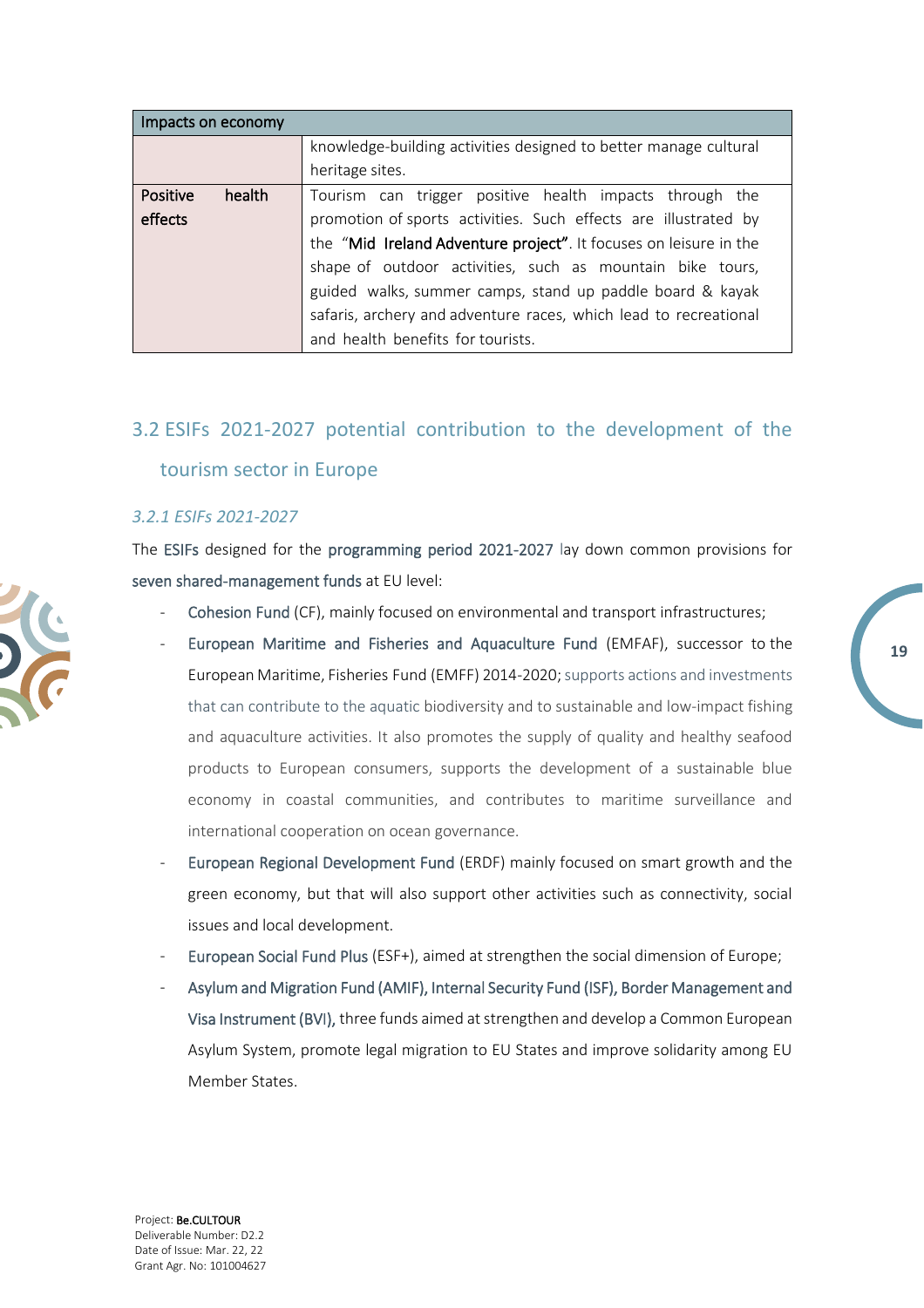ESIFs design and development in 2021-2027 have been defined on the basis of five main objectives (also designed as Policy Objectives (PO)), such as:

1. A smarter Europe, through innovation, digitisation, economic transformation and support to small and medium-sized businesses (PO 1);

2. A greener, carbon free Europe, implementing the Paris Agreement and investing in energy transition, renewables and the fight against climate change (PO 2);

3. A more connected Europe, with strategic transport and digital networks (PO 3);

4. A more social Europe, delivering on the European Pillar of Social Rights and supporting quality employment, education, skills, social inclusion and equal access to healthcare (PO 4); 5. A Europe closer to citizens, by promoting the sustainable and integrated development of urban areas, rural and coastal areas and local initiatives and supporting locally-led development strategies and sustainable urban development across the EU (PO 5).

For the financial period 2021-2027, the overall resources approved and adopted by the Council for the cohesion package amount at €330 billion at constant 2018 prices (€373 billion at current prices), distributed among the main cohesion policy funds.

Given the promotion of economic, social and territorial cohesion as one of the EU's key objectives, also by reducing the gap between the levels of development existing among the EU countries, the method of allocating EU funds provides three different calculation systems for less developed, in transition and more developed regions (so-called "Berlin Formula"). Although the allocation method is still largely based on each country GDP per capita, new criteria are added to the traditional indicator, such as youth unemployment, low education level, climate change, and the reception and integration of migrants, to better reflect the reality on the ground. Outermost regions will continue to benefit from special EU support.<sup>6</sup>

Furthermore, particular attention is paid to rural areas, areas in industrial transition and regions with serious and permanent natural or demographic disadvantages, such as the northern most regions with very low population densities and island, cross-border and mountain regions.

The implementation of regional policy depends mainly on three funds: the European Regional Development Fund(ERDF),which is intended to contribute to the correction of the main regional imbalances existing in the Union, participating in the development and structural adjustment of regions whose development is lagging behind and in the conversion of declining industrial regions; the Cohesion Fund(CF),which is set up to provide financial assistance for environmental and trans-European transport infrastructure projects in Member States with a gross national

<sup>6</sup> [https://ec.europa.eu/regional\\_policy/en/2021\\_2027](https://ec.europa.eu/regional_policy/en/2021_2027)



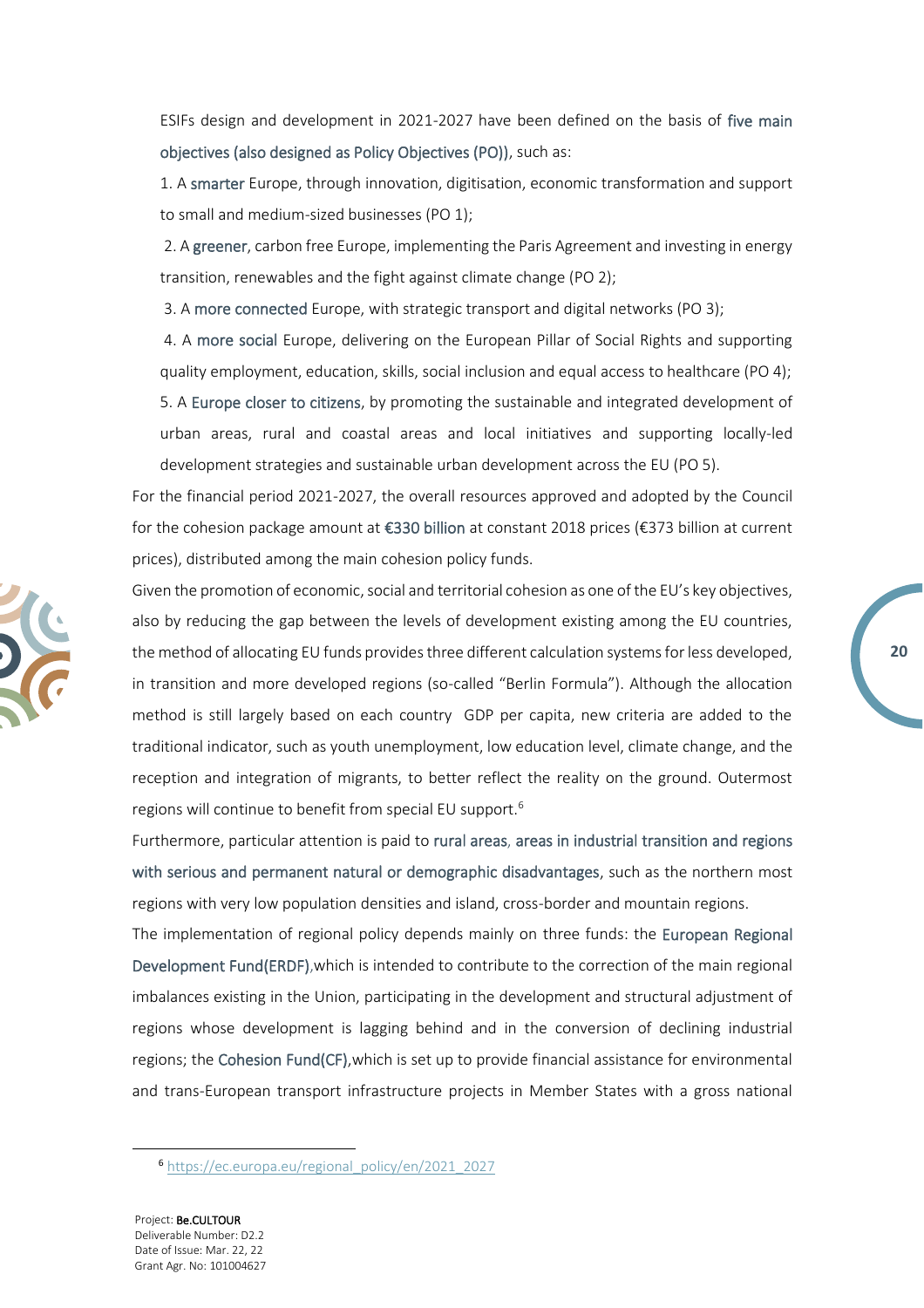income (GNI) per capita of less than 90% of the Union average (in the current programming Bulgaria, Cyprus, Croatia, Estonia, Greece, Latvia, Lithuania, Malta, Poland, Portugal, the Czech Republic, Romania, Slovakia, Slovenia and Hungary and therefore not Italy); the European Social Fund(ESF), which aims to promote employment opportunities and the geographical and occupational mobility of workers within the Union and to facilitate adaptation to industrial change and changes in production systems, in particular through vocational training and retraining. There are many citizens who can apply for help from European funds, but they do not always know they have this right. The beneficiaries of cohesion policy can be companies (especially small and medium-sized ones), public bodies, associations, or private individuals, provided they submit a project that complies with the selection criteria set by the managing authority of the program. Foreign companies established in Europe are also eligible for assistance from the Structural Funds.<sup>7</sup>

#### <span id="page-20-0"></span>*3.2.2 ESIFs implementation process*



There are several differences in the way ESI funds are able to support culture; these differences arise in the way Member States have shaped the Partnership Agreements and the formulation of Operational Programmes both at national and regional levels. Although no ESIFs specific objective may explicitly address culture, in fact, cultural action could potentially being perceived as a suitable means to reach key ESIFs objectives.

For a better understanding on how ESIFs have contributed in funding culture in last programme periods, two concepts have to be introduced: ex-ante conditionality and thematic concentration, both working as pre-requirements for ESIFs assignment.

An ex-ante conditionality is a condition which is regarded as needed for the effective and efficient use of ESI funds; Member States have to show that they do have policies in place that can give rise to the intended processes needed as contributing to the achievement of a specific objective. The choice of the sectors in which address resources has to be based on perceived competitive advantages of the countries and regions concerned, following what it is known as "Smart Specialization Strategy"( S3). Smart Specialization Strategy defines a place-based approach in which Member State identify strategic areas for intervention based both on the strengths and potential of the economy and on an Entrepreneurial Discovery Process with wide stakeholder involvement. It is an outward-looking approach that builds on the assets and resources available to regions and Member States and address specific socio-economic challenges in order to identify

<sup>7</sup> [https://ec.europa.eu/regional\\_policy/it/faq/#5](https://ec.europa.eu/regional_policy/it/faq/#5)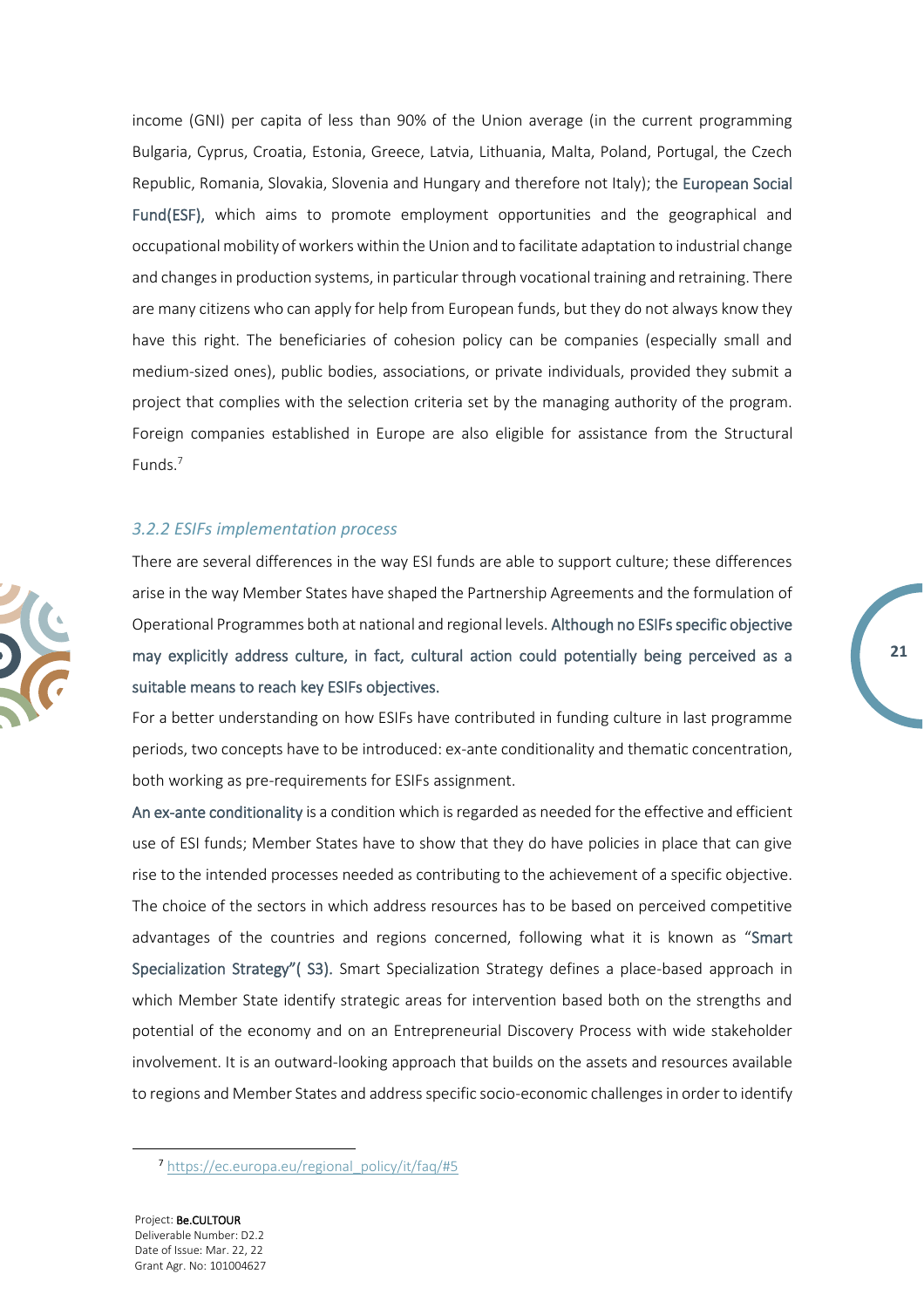unique opportunities for development and growth. On this basis, Member States make choices for investment and support a limited number of well-identified priorities for knowledge-based investments and/or clusters.

Thematic concentration means that the majority of resources must be concentrated on few thematic objectives, chosen by Member States, in which the largest part of the Funds will be allocated in order to reach a "critical mass" of real impact.

The implementation process of EU Structural and Investment Funds can be described as follow:



**22**

On the basis of the two or more specific objectives chosen by Member States (thematic concentration) and of the national or local smart specialisation strategies (S3), each Member State has to draw up a strategic plan indicating its objectives investment priorities for the use of these Funds. Once the European Commission's observations adequately taken into account, this plan becomes a "Partnership Agreement". Member States also have to draw up "Operational Programmes" breaking down priorities listed in the Partnership Agreements into concrete actions. "Operational Programmes" (OP) are implemented by Managing Authorities set up by the Member States (at national, regional or another level). These can take the form of national or regional Operational Programmes (OPs) in the larger Member States or just national OPs in smaller Member States: with OPs starts the implementation of ESIFs on the ground of specific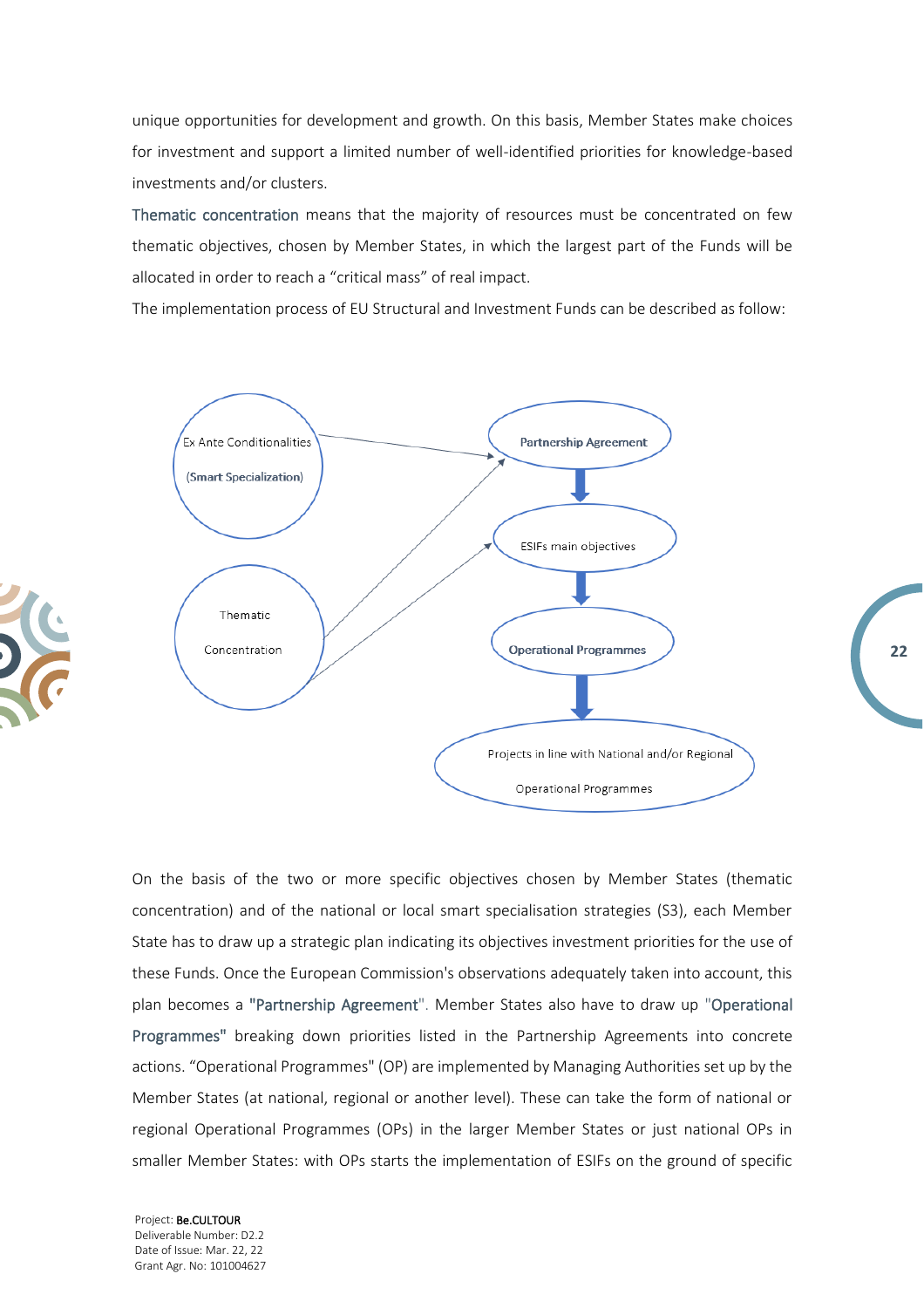Countries or Regions. ESIFs beneficiaries could range from small and medium enterprises (SMEs) to large ones, and from public bodies to private organizations: this aspect of ESIFs orientation and development is crucial for the process of accessing funds, because it shows that what could potentially influence the direction of funds is more the ability of sectoral organizations to design, propose and get funding for projects falling with national or regional Operational Programmes that meet ESIFs objectives, rather than eligibility of individual enterprises in accessing these funds.

#### <span id="page-22-0"></span>*3.2.3 ESIFs 2021-2027 funding opportunities for tourism sector*

The European Regional Development Fund (ERDF) aims to strengthen economic and social cohesion in the European Union by correcting the imbalances between regions. It may therefore provide essential support to improve the competitiveness and quality of tourism at regional and local levels, notably in areas in (industrial / rural) decline or those undergoing urban regeneration. Investment in tourism sector are possible through all the 5 policy objectives supported by ERDF, provided that they comply with relevant objectives, enabling conditions or minimum requirements established for that policy objective:

- 1. PO1: A more competitive and smarter Europe, by promoting innovative and smart economic transformation and regional ICT connectivity  $\rightarrow$  In the light of that objective, innovation and the uptake of enabling new technologies in culture and tourism can be supported, since they can enable the growth and competitiveness of SMEs operating in these sectors, by providing, piloting and developing new digital services, solutions (e.g. the digitalization of cultural heritage) promoting the development of tourism-related ICT products or new skills(apps, data mining etc.);
- 2. PO2: A greener, low-carbon transition towards a net-zero carbon economy and resilient Europe, green and blue investment, the circular economy, climate change mitigation and adaptation, risk prevention and management, and sustainable urban mobility  $\rightarrow$  Tourism industry there can benefit from investments coherent with this objective, that could, for instance, contribute directly to the rehabilitation of industrial sites or contaminated land on indirectly, for instance, through investments aimed at protecting natural heritage and biodiversity, that may have indirect benefits in the field of culture and tourism;
- 3. PO3: A more connected Europe by enhancing mobility  $\rightarrow$  Investments in transport infrastructures are crucial in enhancing sustainable practices in tourism industry, since they could create favourable situation for sustainable tourism through fostering

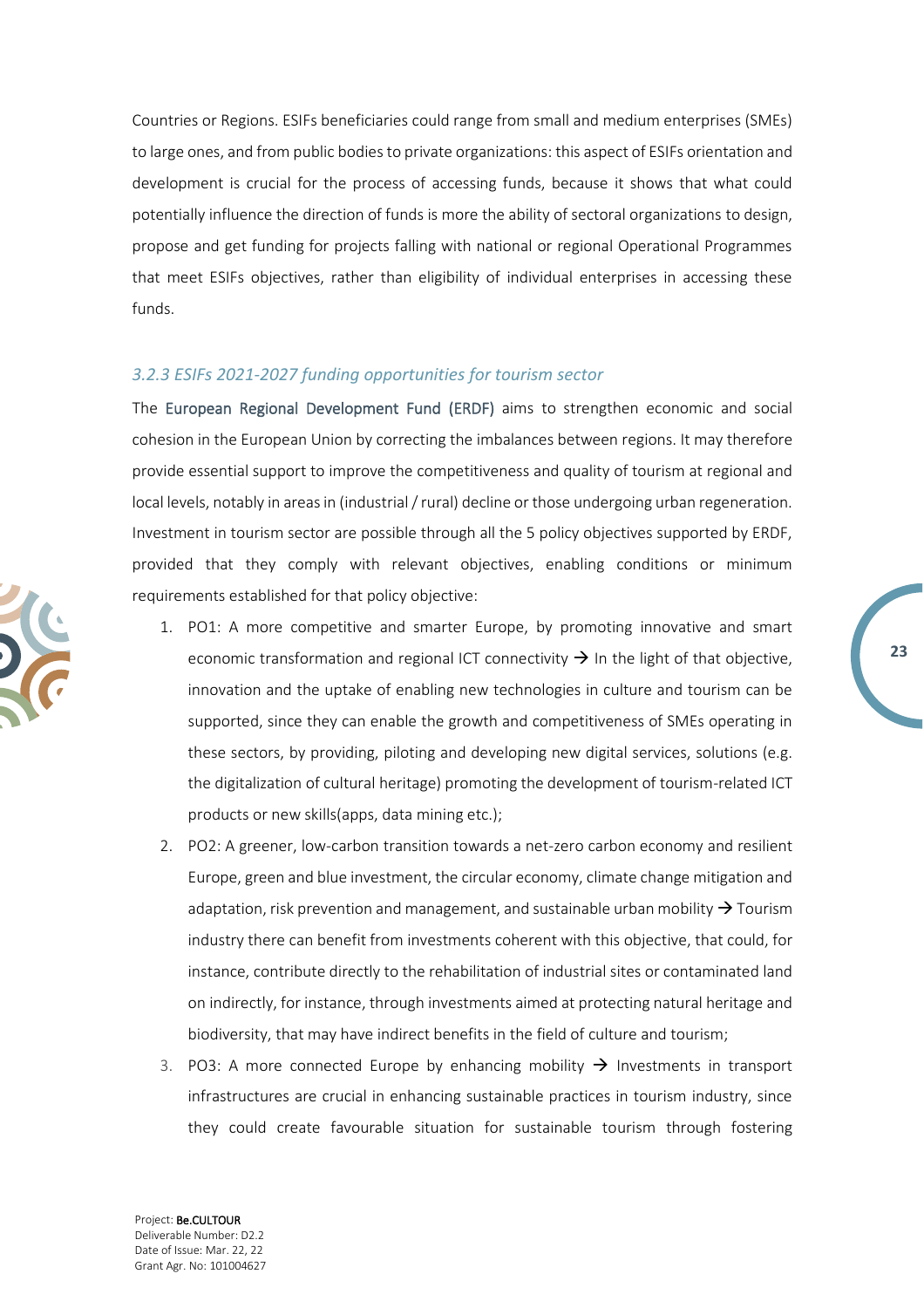cooperation between sectors ( e.g. integration of services for public transport and cycling);

- 4. PO4: A more social and inclusive Europe by implementing the European Pillar of Social Rights  $\rightarrow$  the scope of PO4 provides fertile grounds for tourism and culture investments: this objective, in fact, supports actions and investments that can contribute to the social development of areas relying heavily on a tourism ecosystem by creating new opportunities for developing a new sustainable way of conceiving tourism, and thus, new job opportunities. Investments should also provide more diversified services in tourism industry, e.g. services that may have a positive impact on local communities, and help in the concrete integration of deprived communities and/or the employment of people from vulnerable backgrounds;
- 5. PO5: A Europe closer to citizens by fostering the sustainable and integrated development of all types of territories and local initiatives  $\rightarrow$  investments under this policy objective have the potential to foster local development and social/territorial cohesion through the involvement of local stakeholders and the participation of local communities in the funded projects.

The Cohesion Fund (CF)  $\rightarrow$  according to the investment and infrastructure needs specific to each Member State, the CF may support:

1. Investment in the environment, including areas related to sustainable development and energy which present environmental benefits;

**24**

2. Trans-European transport networks (TEN-T) in the area of transport infrastructure.

The tourism actions eligible for funding depend on the needs of each eligible Member State, as defined in their respective Operational Programs.

For example, the 2014-2020 "Operational Program under the Investment for Growth and Jobs" objective for Malta - co-financed by the European Regional Development Fund and the Cohesion Fund - has conservation as one of its priorities and the promotion of Malta's natural and cultural heritage as a key tourism resource; the development of ICT products and services to increase etourism services and the creation of cultural hubs that contribute to developing the cultural tourism niche sector in Malta.

The European Social Fund Plus (ESF + )  $\rightarrow$  it is a key financial instrument that could provided needed resources to EU countries in order to recovery societies and economies after the coronavirus pandemic crisis. With a budget of almost EUR99.3 billion for the 2021-2027 period, the ESF+ will support policy implementation and national structural reforms in the field of

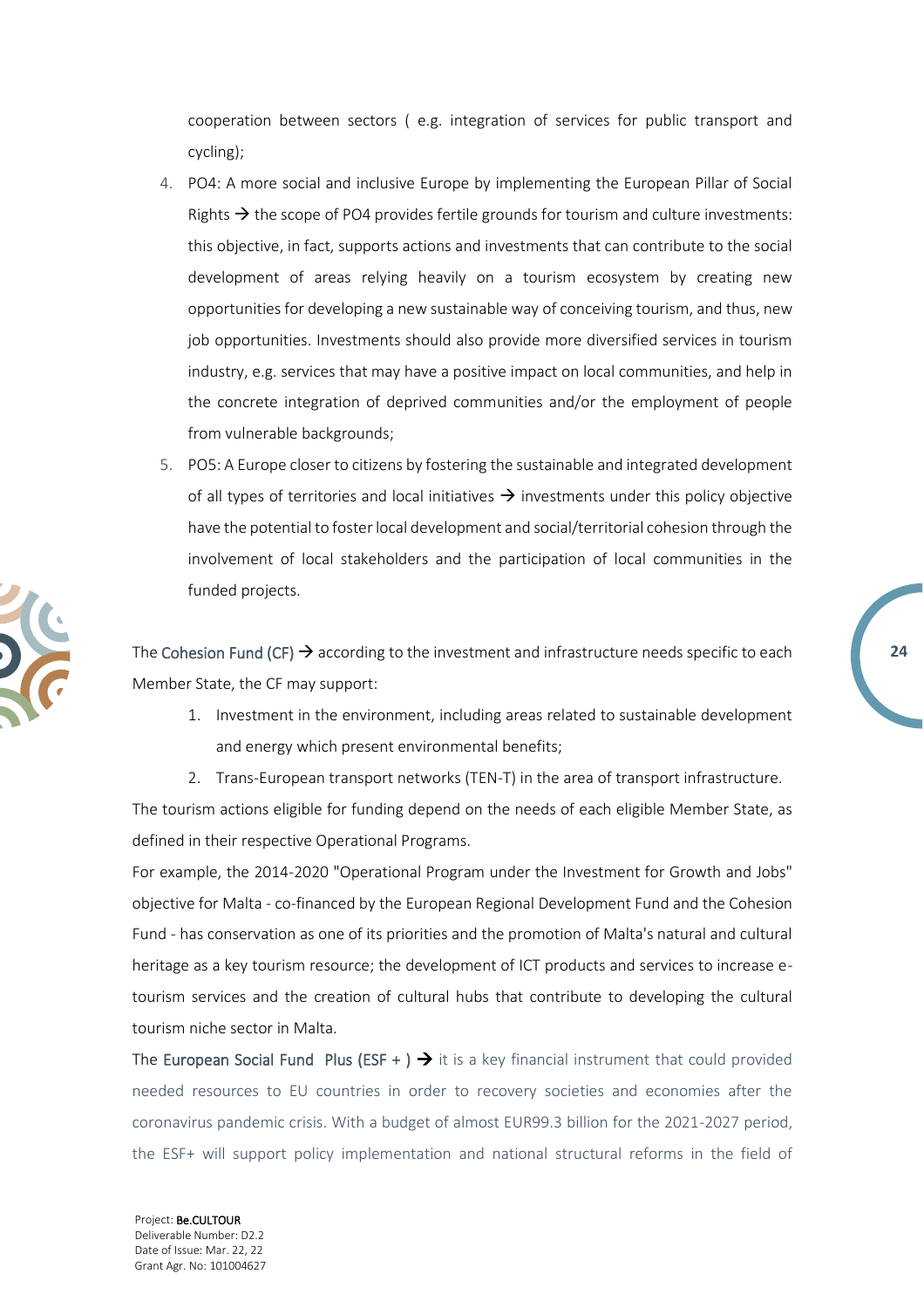employment, education and skills, promoting horizontal principles of gender equality, equal opportunities and non-discrimination in all its investments. Regarding investments in tourism, ESF+ can potentially fully support youth employment in tourism ecosystem, or support innovation and the digital transformation in the field, by driving investment in jobs, skilling and re-skilling activities.

The European Maritime and Fisheries and Aquaculture Fund (EMFAF). One of the fund's priorities focuses on enabling a sustainable blue economy in coastal, island and inland areas, and fostering the development of fishing and aquaculture communities. This priority is the most relevant for the tourism ecosystem, as it supports community-led local development and could cover tourismrelated projects such as eco-tourism, fishing-tourism, local gastronomy (fish and seafood restaurants), accommodation, tourist trails, diving, as well as supporting local partnerships in coastal tourism.

**25**

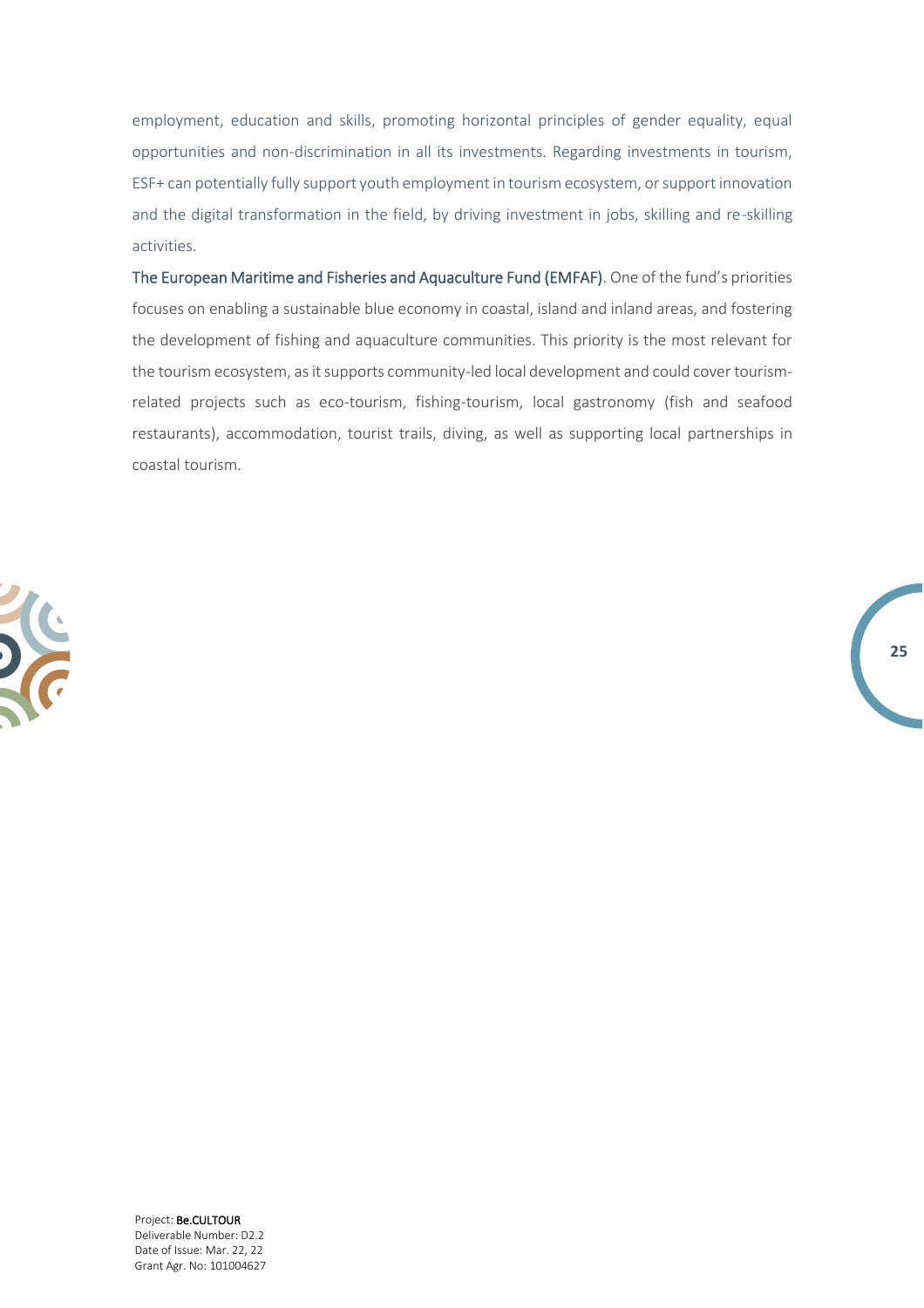# <span id="page-25-0"></span>**4. Smart Specialization Strategies: the significant role of tourism in S3 design and implementation**

#### <span id="page-25-1"></span>4.1 Assessing tourism key strategic role in EU economy

Tourism is assumed to be an activity deeply embedded into the specific features and characteristics of territories; the supply of tourism products and services in a destination is highly dependent and constrained by the existing resources, natural landscape, climate and by material and immaterial cultural heritage. The increasing utilization of Information and communication technologies (ICT) tools in the provision and consumption of tourism services reinforces these localized interactions, making tourism more than a place-based activity, also a knowledge-based activity, rooted into the territory in which related services are offered and at the same time potentially able to contribute to the promotion and development of local and regional innovation networks. Tourism sector supply can be seen as a decentralized value-chain, where most of the tourism products and services are provided by SMEs operating at local level. Although tourism providers potentially collect a large amount of useful information about preferences, needs and behaviours of tourists, this information obtained by SMEs, however, tend to be tacit and localized, mainly because they do need processes of codification and adaptation in order to contribute to the generation of innovative solutions and they are rooted into the specific destination in which are gathered. Thus, these tourism destinations become a repository of unique and inimitable knowledge without implying the development of new products and services, mainly because SMEs tend to be less engaged in innovation networks, not taking then full advantage of their potential to increase productivity (Tödtling, F.; Kaufmann, A, 2001) .

**26**

For this reason, effective interactions between stakeholders are crucial to boost the regional innovation potential, transforming this unique and localized knowledge into a tangible reorganization of tourism supply and contributing to sector's innovation and competitiveness. The variety of services comprising the destination value chain determines a high potential for the tourism sector to assume a central role within smart specialization strategies. In addition to the competitive advantage that many European regions and countries identify in the sector and the need to prioritise this sector in the investment strategy - an issue that will be discussed in the next sub-section - tourism is seen as a key strategic sector since it can potentially help to develop strong intra-industry connection, as perceived by exploring the knowledge proximity between accommodation services, food provision, entertainment, tour guides and the most traditional hospitality services. The same could be said regarding the potential connectivity that could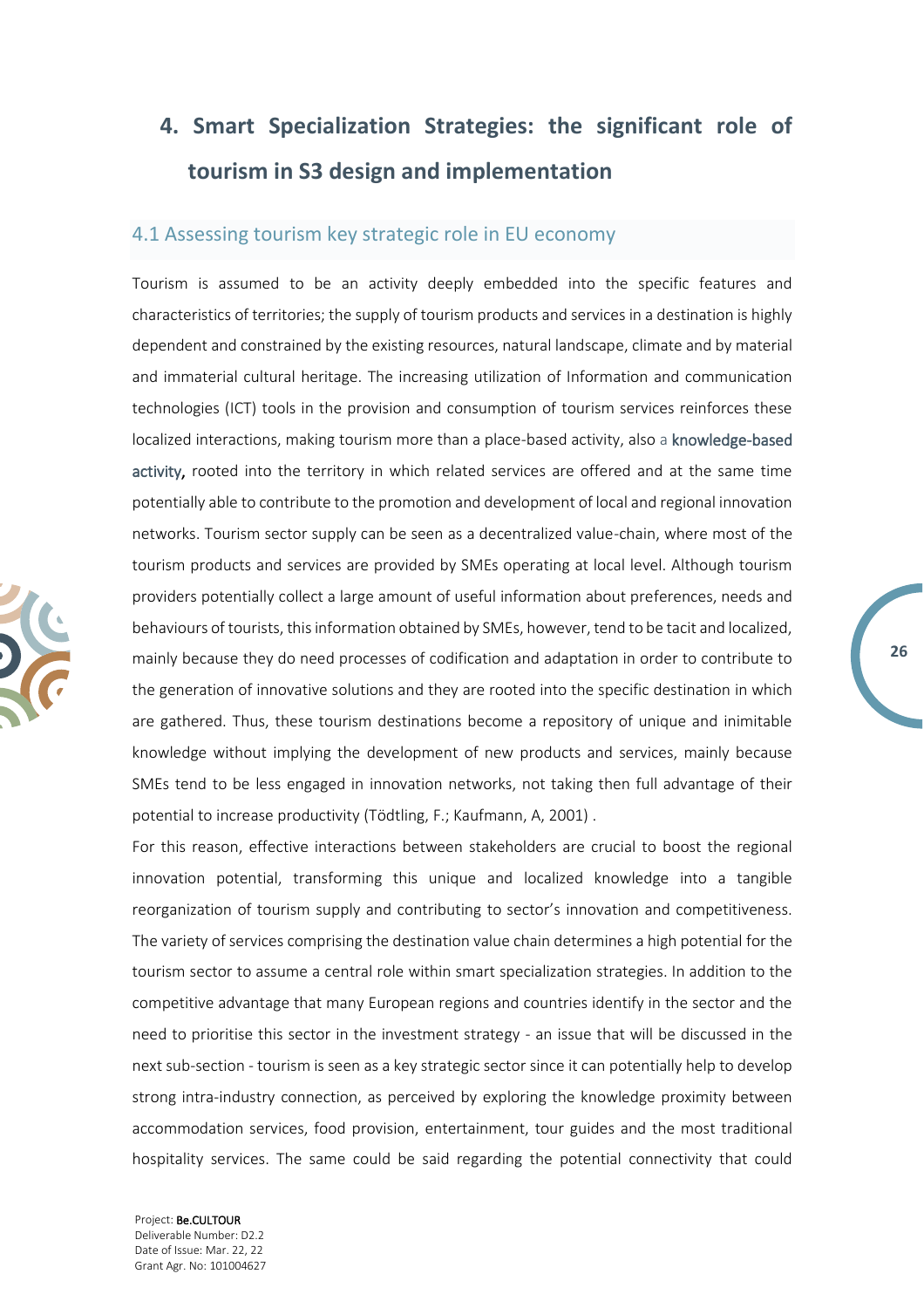emerge between tourism and unrelated sectors, since the specific needs of the tourism market may contribute at the creation of interactions with transport and mobility facilities and services, health services, water or waste management, energy consumption and so on (Öztürk, H.E. , 2016).

Furthermore, tourism can play an important role in driving the transition to a green economy, contributing to a more sustainable and inclusive growth. Tourism industry, and particularly cultural tourism sub-sector, is in fact well-placed to contribute to higher employment rates, to enhance social cohesion, improve productivity and foster economic growth across many portfolios, given its strong local dimension. Moreover, given the cross-cutting nature of tourism, alongside its close connections to numerous sectors at destination and international levels, even small improvements towards greater sustainable actions and behaviours in production and consumption patterns within tourism industry will have significant impacts on overall economy and society.

UNWTO (2015) emphasized the role of tourism within the 17 goals and 169 targets defined in the "2030 Agenda for Sustainable Development" ; in particular, it is proposed that tourism should play an important role in terms of goals 8 (inclusive and sustainable economic growth), 12 (sustainable consumption and production) and 14 (sustainable use of oceans and marine resources), clearly emphasizing the potential impacts of tourism on the development of destination territories and host communities, along with the importance of the protection and preservation of resources. This approach seems to be in accordance with the definition of tourism competitiveness proposed by Ritchie & Crouch (2003), integrating the concepts of growth, benefits for the host communities and preservation of resources in determining the competitiveness of the sector. The assertion of the significant contribution the sector can make to sustainable development is neither trivial nor obvious, and analysis related to the impacts of tourism on the sustainable use of territorial resources, both in natural areas (related to the preservation of ecosystems, congestion or transformations in the land use) and urban sites (related to the preservation of material and immaterial heritage, congestion, inflation or gentrification) have received broad attention over the last 30 years.

**27**

This happened mainly because economic impacts have been already broadly analysed during the last decades (e.g. Pablo-Romero & Molina, 2013), and from an optimistic point of view, related to the "tourism-led growth hypothesis" (Shubert & Brida, 2011). With more recent researches showing how the economic impacts of tourism on economic growth are extremely volatile, mainly depending on seasonality and varying according to the evolution of the destinations. (Antonakakis et al. ,2015), and the rising concerns on climate change and its impact on touristic areas, are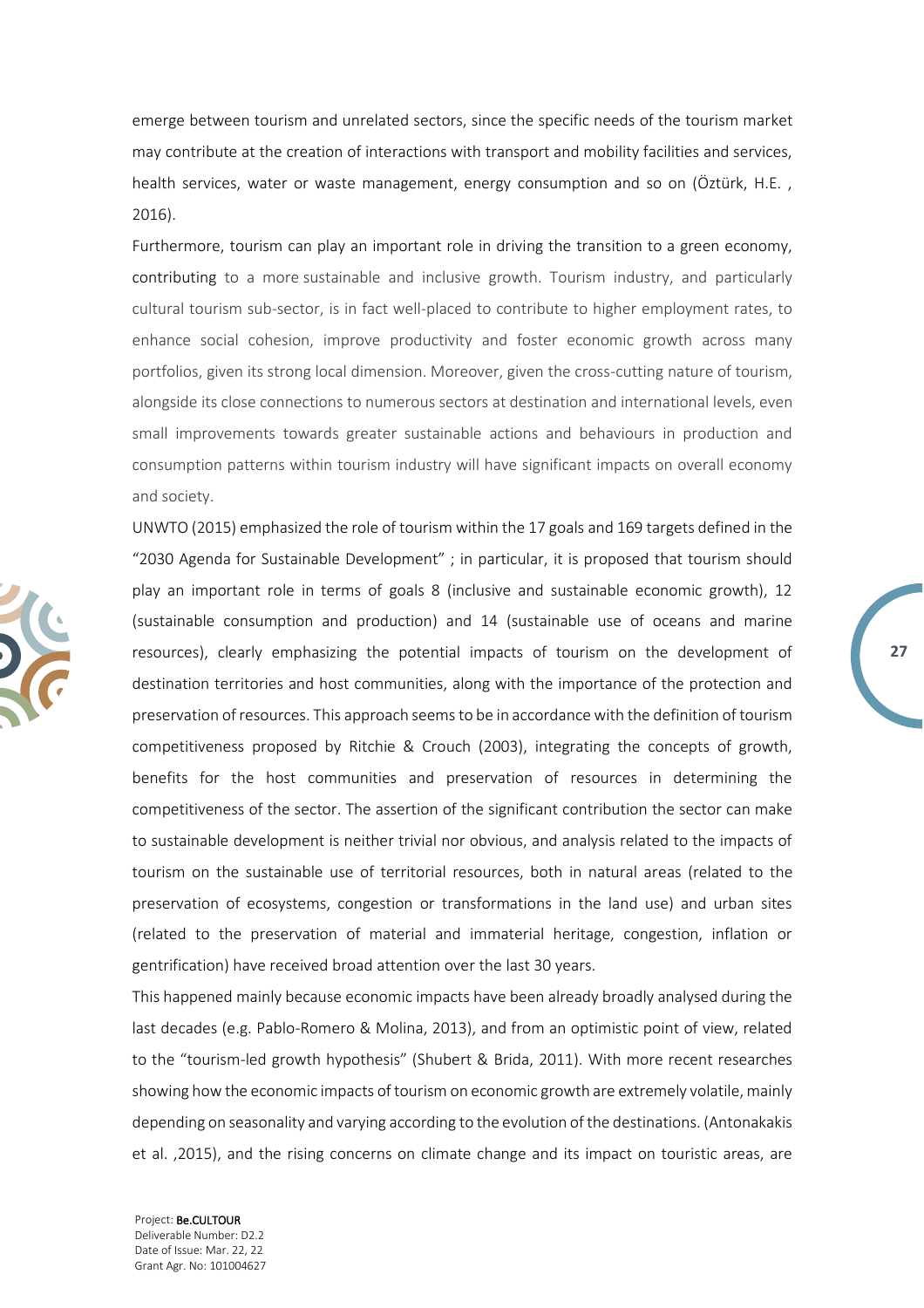reinforcing the need to integrate environmental aspects within tourism-related studies and policies, also increasing the interest of European regions and countries in including this sector in their smart specialization strategies.

#### <span id="page-27-0"></span>4.2 Tourism in Smart Specialization Strategies

In the European context, the smart specialization approach has become a key concept within the EU Cohesion Policy (Foray, 2014; McCann and Ortega-Argilés, 2015), as a place-based and bottom-up approach aimed at changing governance behaviour, in which a wider range of stakeholders are involved and that is focused on the prioritization of public resources by addressing investments on particular activities, in order to strengthen comparative advantage in already existing or new area. In the EU "Guide to Research and Innovation Strategies for Smart Specializations", 2012, RIS3 has been defined as an integrated and place-based economic transformation agenda, that has to focus on key national/regional priorities, emphasize each regions/country strengths and competitive advantages, involve a wide range of stakeholders and at the same time has to be aimed at boosting technological and practice-based innovation in order to attract private investors. Furthermore, in order to be effective, it has to include a monitoring and evaluation system. Smart Specialization has been defined as the capacity of an economic system to generate new specialities through the identification of new domains of opportunities based on regional competitive advantages and its concentration of competences and strengths, in order to promote a structural change (Foray, 2015).

For the potentiality of this strategy to foster local development accordingly to their regional or local potentialities, strengths and comparative advantage, a growing number of EU countries choose the tourism sector as a S3 key strategic priority.

Reasonably, in fact, a large number of EU regions may have interest to invest on tourism, and specifically on cultural tourism: regions having natural and cultural resources, those having a significant historical and cultural heritage, and both regions already characterized by a high level of tourist flows and those that would transform themselves in an alternative tourism destination. Tourism is therefore a strategic choice made by EU regions/countries that have not homogeneous characteristics, both by already developed tourism destinations and by regions with no tourism specialization. This shows an interesting aspect that exists in the dynamics of specialisation and prioritisation of the sector by European governments: on one side, regions with high specialization in tourism have issues connected to low human capital workforce, low innovation and low value- added generated by the sector, whereas on the other side regions potentially

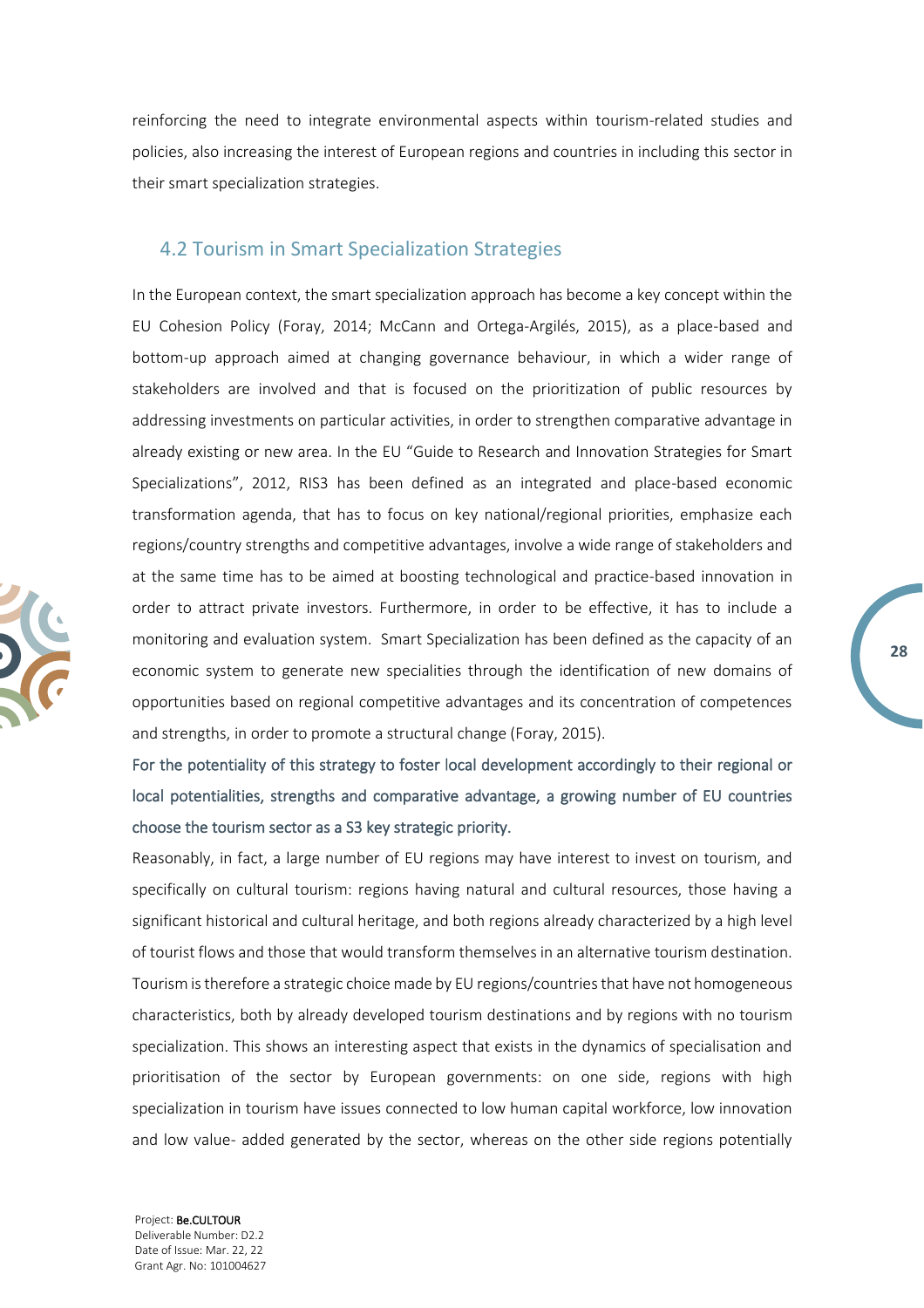more able to generate higher innovation and value added in the sector do not have a relevant know-how on which build their specialisation in that specific area. The value-added measures the difference between the revenues obtained by tourism activities and the cost of the related inputs, and this variable is usually used as an indicator of tourism competitiveness. Comparative advantages between regions depend mainly on physical and human resources, capital resources, historical and cultural resources, infrastructure and on the general size of the economy. The latter relate to aspects of territorial capital and identify regional elements that could be framed by a "smart specialization" approach (Foray et al., 2012), with a specific tourism focus. Several authors emphasized the importance of the linkage between the uniqueness of territorial resources and the differentiation of tourism supply, in order to generate high quality tourism products and services, while ensuring the preservation of resources (e.g. Kozak, 1999; Buhalis, 1999; Hassan, 2000; Page & Dowling; 2002).

Smart specialization approach emphasizes the importance of endogenous resources and the development of inter-sectorial relations between related sectors, in order to generate positive and long-lasting spillover effects of innovation processes, while promoting the importance of "key-enabling technologies" as strategic tools that can boost the development of priority sector of each region. In this sense, the concept of smart specialization seems to be coherent with the definition of smart cities ( or regions) for which: "A city [region] is smart when investments in human and social capital and traditional (transport) and modern (ICT) communication infrastructure fuel sustainable economic growth and a high quality of life, with a wise management of natural resources, through participatory governance" ( Caragliu et al., 2011), linking the enabling role of digital technologies and innovation in general with sustainabilitylinked objectives.

**29**

In this sense, technological and industrial developments oriented to the energy or transport sector, promoting savings on energy consumption and production of energy from renewable sources is main feature that characterizes a "smart city". Additionally, low emissions, energy savings, and eco-friendly mobility systems can clearly contribute to make territories sustainable tourism destinations. Furthermore, as it is proposed by the "smart tourism" or the "smart specialization" approaches, the development of information and communication services can have relevant impacts in regions where tourism plays a prominent role, as tourists permanently need information related to mobility, facilities, services or local resources.

Reasonably, in fact, a large number of EU regions may have interest to invest on tourism, and specifically on cultural tourism: regions having natural and cultural resources, those having a

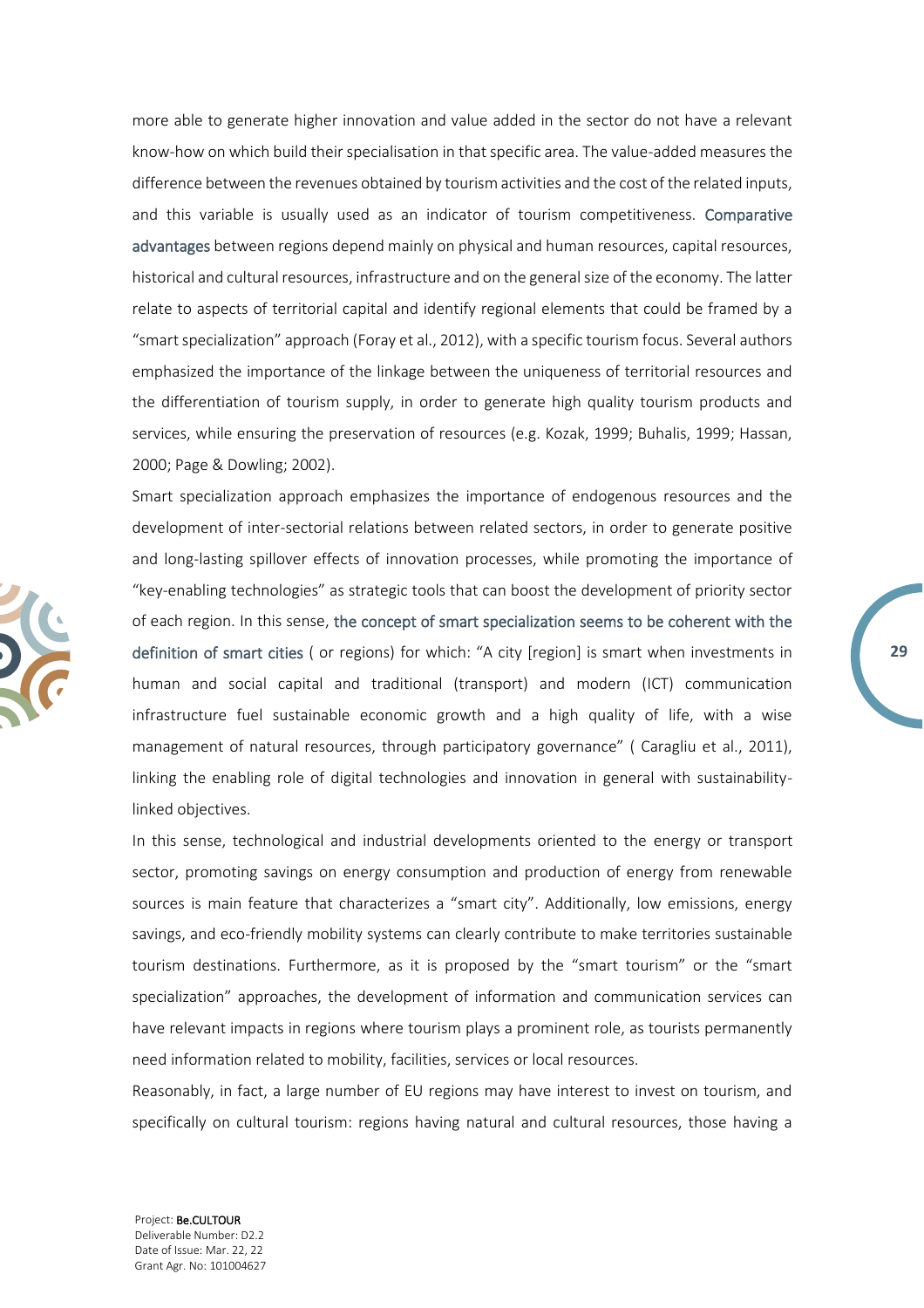significant historical and cultural heritage, and both regions already characterized by a high level of tourist flows and those that would transform themselves in an alternative tourism destination. Biagi, Brandano, Ortega-Argiles (2021) have identified a taxonomy of tourism regions in Europe, clustering 89 regions that chose tourism as a priority according to some geographical, economic, institutional and tourism explanatory variables (such as: islands, regional capital, GDP per capita, lagging regions, quality of government, tourism GDP contribution, night of stay per capita), also adding regional innovation scoreboard.<sup>8</sup> They identified 4 clusters, within which the regions are distributed as follows:

|                      | Lagging regions with a low level of tourism flows. This cluster   |
|----------------------|-------------------------------------------------------------------|
| Cluster 1            | includes regions located in Poland, Romania and Greece that       |
|                      | record a low level of GDP per capita as well as a low level of    |
|                      | institutional quality and innovation capacity.                    |
|                      | Tourism regions. This cluster contains a low number of            |
| Cluster 2            | regions, where the level of tourism flows is very high. These     |
|                      | regions are located, on average, in countries where the           |
|                      | tourism GDP contribution is the higher (Greece, Italy, Spain).    |
|                      | Lagging regions with a developed tourism sector. Regions          |
| Cluster <sub>3</sub> | belonging to this cluster are characterised by a medium-low       |
|                      | level of GDP per capita, but with a developed tourism sector      |
|                      | and a high tourism GDP contribution at the national level.        |
|                      | Capital and regions with high GDP per capita. In this cluster are |
|                      | grouped all regions that host the capital of the country. The     |
|                      | cluster includes also regions with high GDP per capita, high      |
| Cluster 4            | innovation score and good quality of government. They are         |
|                      | located in countries where, on average, the GDP contribution      |
|                      | due to tourism is very low.                                       |

This categorization of regions shows how tourism is considered a priority by a large number of EU regions, and by regions that do not have homogeneous characteristics: both by regions that are already specialized tourist destinations and by regions without a developed tourism sector. The determinants/characteristics of regions choosing tourism as a priority are:

 $8$  Due to some missing values, the cluster analysis takes into consideration in a total of 80 regions.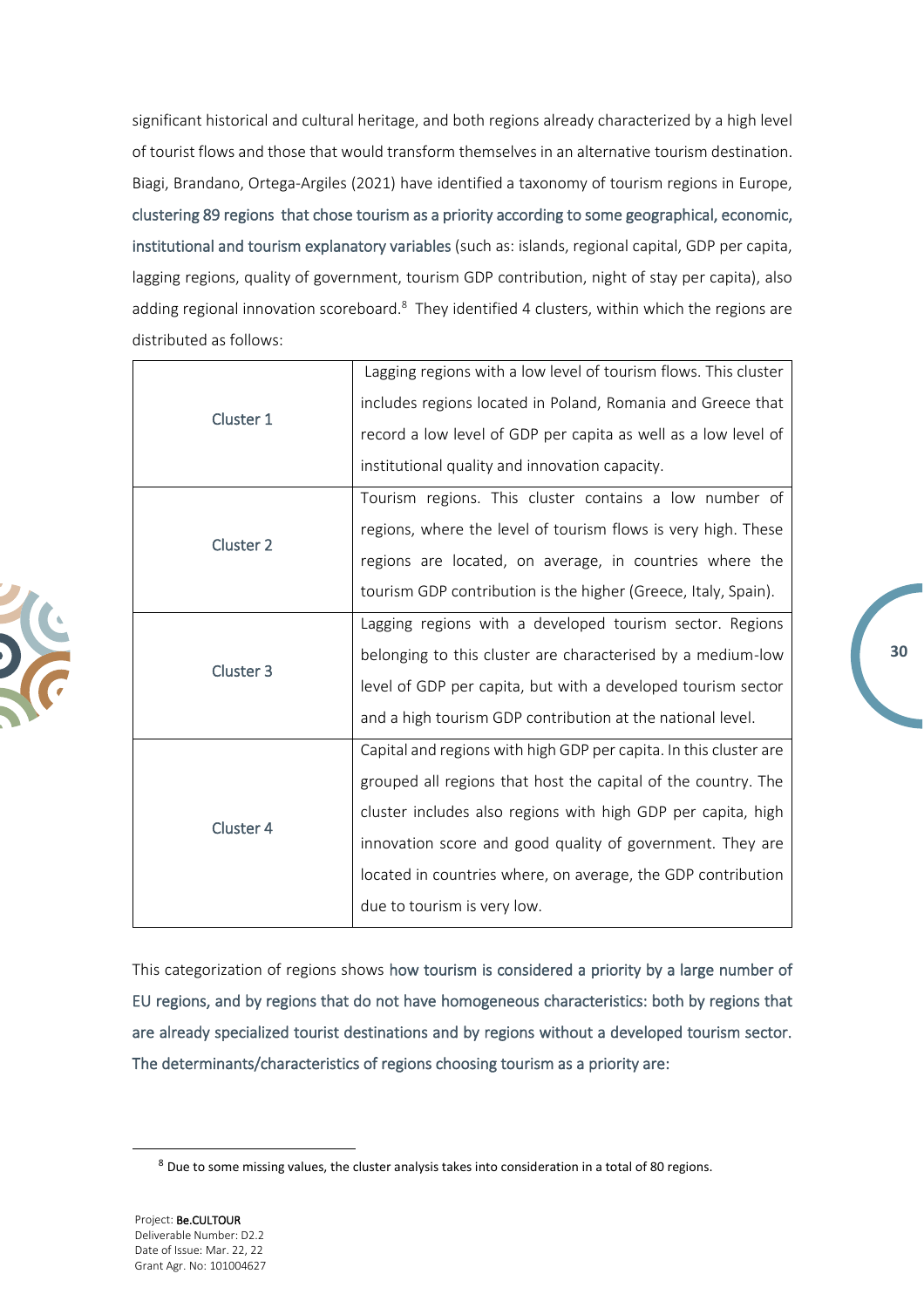- to be islands and capital of regions;
- to have a lower GDP per capita and to be catching-up;
- to have a low quality of government and to be lagging regions;
- to be a tourism destination (Nights of stays)
- to belong to a tourism country (Tourism GDP contribution).

This underlines a potential issue that may exist in the dynamics of specialisation and prioritisation of the sector by European governments: on one side, regions with high specialization in tourism have issues connected to low human capital workforce, low innovation and low value- added generated by the sector, whereas on the other side regions potentially more able to generate higher innovation and value added in the sector do not have a relevant know-how on which build their specialisation in that specific area.<sup>9</sup>

The cluster analysis gives some first hints on the direction of a diversification (or complementarity) in this prioritization choices: for instance, Cluster 2 that includes the specialized tourism regions in the sample, only includes 10 out of 80 regions(Algarve, Canary Islands, Balearic Islands, Ionian Islands, Crete, Southern Aegean, Bolzano, Trento, Salzburg, Tirol), mainly concentrated in the Mediterranean area (Greece, Spain, Italy, Portugal and two of them in Austria). This can be considered as an indirect indicator of using tourism sector as a way to diversify the economies for the remaining not specialized regions, showing that for the majority of them tourism is prioritised as a complementary activity to other economic sectors.

**31**

An issue that needs to be taken into account when taking tourism sector as a S3 key strategic priority is the fact that the concentration of the regional specialization process on a small number of tourism-related sector exposes the region to demand-fluctuations in those specific activities. Tourism sector is, in fact, a sector that it is traditionally extremely conditioned to seasonality, relatively volatile in demand, highly elastic regarding fluctuation in prices and revenues and very sensitive to external elements (such as conflicts, security, safety or weather /climate-related events), so that a strategic development process that take into consideration different types of related sectors, not only concentrated around the tourism cluster, seems to be highly recommended.

 $9$  The value-added measures the difference between the revenues obtained by tourism activities and the cost of the related inputs, and this variable is usually used as an indicator of tourism competitiveness.( João Romão, 2020)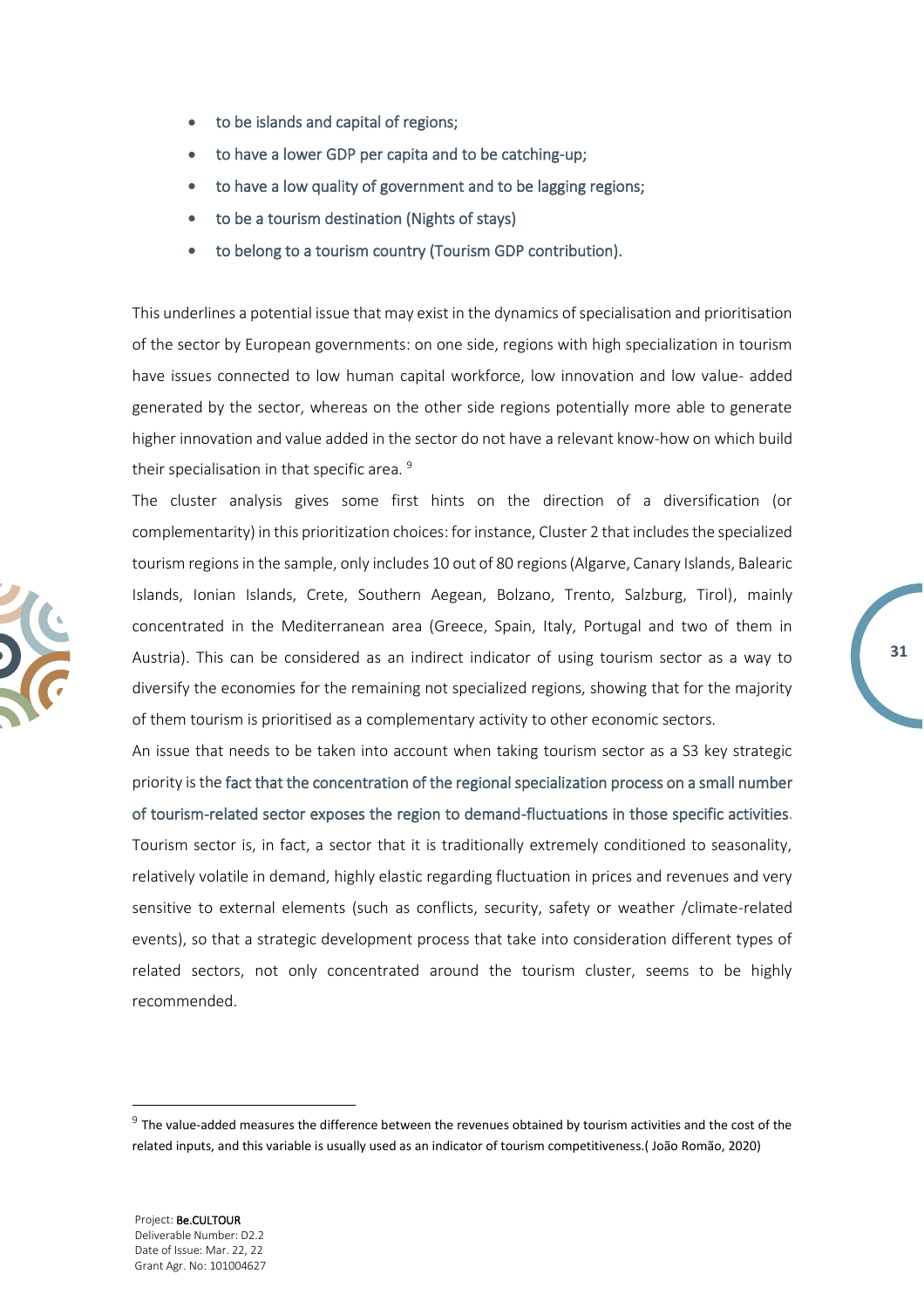# <span id="page-31-0"></span>**5 Implementation of innovative ESIFs based financing mechanisms dedicated to sustainable cultural tourism sector**

## <span id="page-31-1"></span>5.1 Be.Cultour project approach towards sustainable financing of cultural tourism initiatives

Be.CULTOUR project represents the fertile soil for the further development and implementation of several financial mechanisms proposed and designed under H2020 CLIC project and linking with the Climate-KIC's Decision Metrics and Finance initiative.

More specifically, Be.Cultour partner, Iniziativa Cube (INI), has developed under the Horizon2020 CLIC project a proposal of circular financing mechanisms for the adaptive reuse of cultural heritage, leveraging on sustainable finance and impact invest. The proposed financing mechanisms were designed based on the main concepts of circular, sustainable, green, social, impact and ESG finance and EU Taxonomy. The definitions for circular, sustainable, green, social, impact and ESG investment are characterised by rather vague boundaries depending on different factors. The interaction between these definitions is quite high and it can be assumed that wider definitions incorporate narrower ones. For example, Sustainable Finance can be considered as a wider definition incorporating impact investing, ESG investing, green finance and social finance etc. (Boffo and Patalano, 2020).

**32**

Alongside with the different definitions of finance, the adoption of blended finance as an innovative approach to financing sustainable development is also important for cultural tourism industry.

In the "Blended Finance Principles Guidance", the OECD defines blended finance as the strategic use of development finance for the mobilisation of additional finance towards sustainable development (OECD, 2020).

The European Court of Auditors (ECA) report provides the definition for a "blended project" as a PPP project that combines EU funds with private financing resources (European Court of Auditors, 2018).

The five core principles for blended finance developed by OECD at a glance are the following:

- Anchor blended finance use to a development rationale;
- Design blended finance to increase the mobilisation of commercial finance;
- Tailor blended finance to local context;

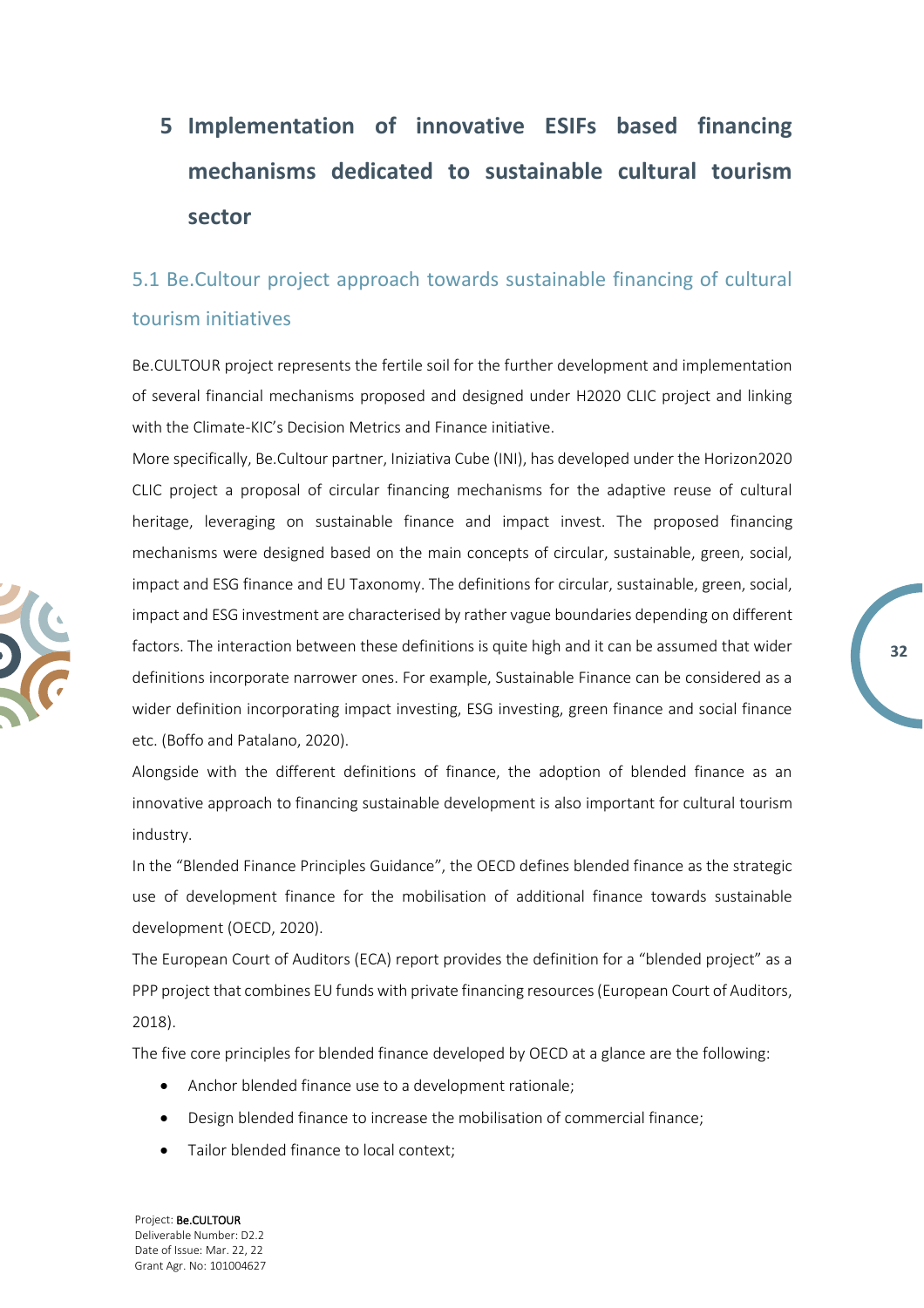- Focus on effective partnering for blended finance;
- Monitor blended finance for transparency and results (OECD, 2020).

These principles and the described definitions can be used as guidance when implementing circular blended finance mechanisms under Be.Cultour project.

Furthermore, the "leverage" terminology, behind the Be.Cultour financing mechanisms, is based on the definition provided by the World Bank, as "the ability of a public financial commitment to mobilise some larger multiple of private capital for investment in a specific project or undertaking" (WorldBank, 2011; Griffiths, 2012). In relation to financial instruments funded by EU or/and national public funds, leverage is expressed in terms of how many euro of public and private funding have been invested for each euro of public support underpinning the instrument. Based on the financing knowledge from CLIC project, the Be.Cultour overarching approach towards circular financing of sustainable cultural tourism initiatives shall be focused on a flexible vision in the use of (blended) financing instruments, based on different expected risk-and impactadjusted returns, in function of the investment stages and the capacity of the adopted circular business models to generate cash flow and impacts. This approach can further support the private leverage investments in sustainable cultural tourism initiatives.

### <span id="page-32-0"></span>5.2 An Investment Readiness Facility for sustainable cultural tourism initiatives

**33**

Many barriers prevent investment in cultural tourism sector in the perspective of circular economy: lack of knowledge, decision-making, lack of incentives, limited community engagement, balancing cultural significance and economic viability, commercial risk and uncertainty, technical difficulties etc. (Ikiz Kaya *et al.*, 2019). To achieve the desired sustainable investment targets in cultural tourism, it is fundamental to build an enabling environment for investments at EU and national/regional levels.

Investors require good information on costs, benefits and impacts for investment proofing and decision-making. Both the availability and quality of data on cultural tourism initiatives costs and benefits should be improved in order to attract the whole spectrum of potential investors: private, public, non-profit organisations, individuals and others. Indeed, many projects are not being undertaken not because of lack of financial resources but rather the lack of good practices. According to UNECE, actions are urgently needed to develop pipelines of priority projects (Economic Commission for Europe, 2019).

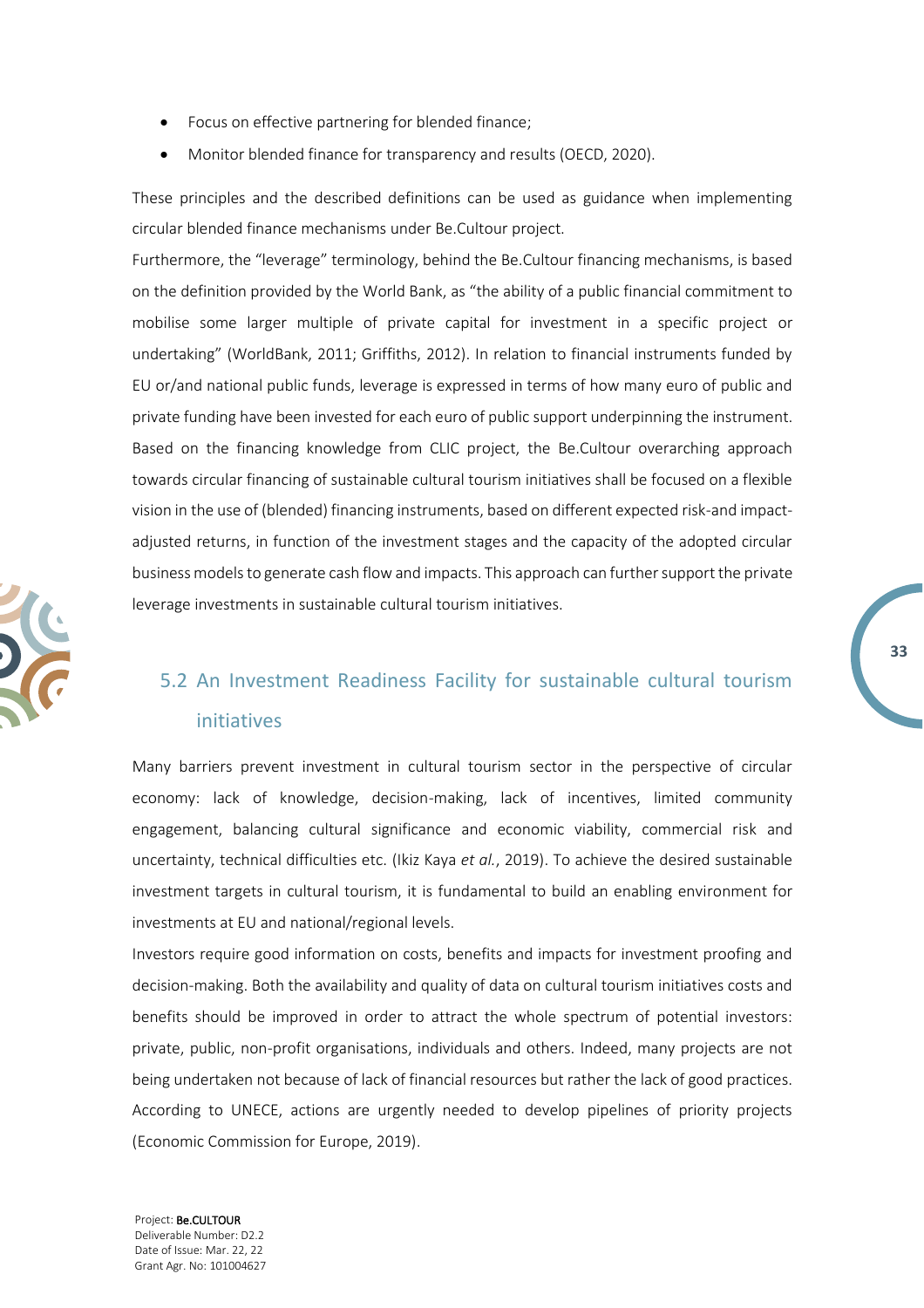The Council of Europe encourages the European Commission and Member States to "improve access to funding, make full use of available programmes for the public and private sector and EU Structural Funds" (Council of Europe, 2014).

In this perspective, public funds can be used to support for example the implementation of feasibility studies, to evaluate the economic viability and expected impacts of cultural tourism investments. The employment of public funds will contribute to enhance the investment maturity/readiness of cultural tourism initiatives and mobilise private investments. This form of technical assistance, already used by the European Commission for energy efficiency sector or, on a smaller scale, in cultural heritage sector by several revolving funds (Pickard, 2009), developed in this report under the form of a financial supporting mechanism called Investment Readiness Facility (IRF) for sustainable cultural sector (comprising also cultural heritage), will allow to address the barriers and challenges mentioned above and improve the financial landscape for cultural tourism initiatives.

The IRF has been designed based on the recent EC facilities to support public and private bodies in developing bankable sustainable energy projects and preparing and mobilise private investments in the sector. The so called "Project Development Assistance (PDA)" facilities have been funded in the past through the Intelligent Energy Europe (IEE) programme and recently through Horizon2020. Under IEE, the PDA facilities were managed directly, under the name of ELENA, through public banks as EIB, KfW, CEB, EBRD and/or, indirectly through local financial intermediaries (local banks). The MLEI-PDA facility was managed directly by EASME on behalf of the  $EC^{10}$ .

In Be.Cultour project, the Investment Readiness Facility for cultural tourism feasibility and implementation will be focused at national and regional level. Indeed, the IRF can be managed by the respective public authorities and funded through dedicated European Structural Investment Funds (ESIFs).

The facility may envisage two levels of financing: higher amount binding grants for big projects (physical interventions and business models) and lower amount grants for the feasibility studies demonstrating circular business models viability in cultural tourism sector.



<sup>10</sup> <https://ec.europa.eu/easme/en/project-development-assistance-pda>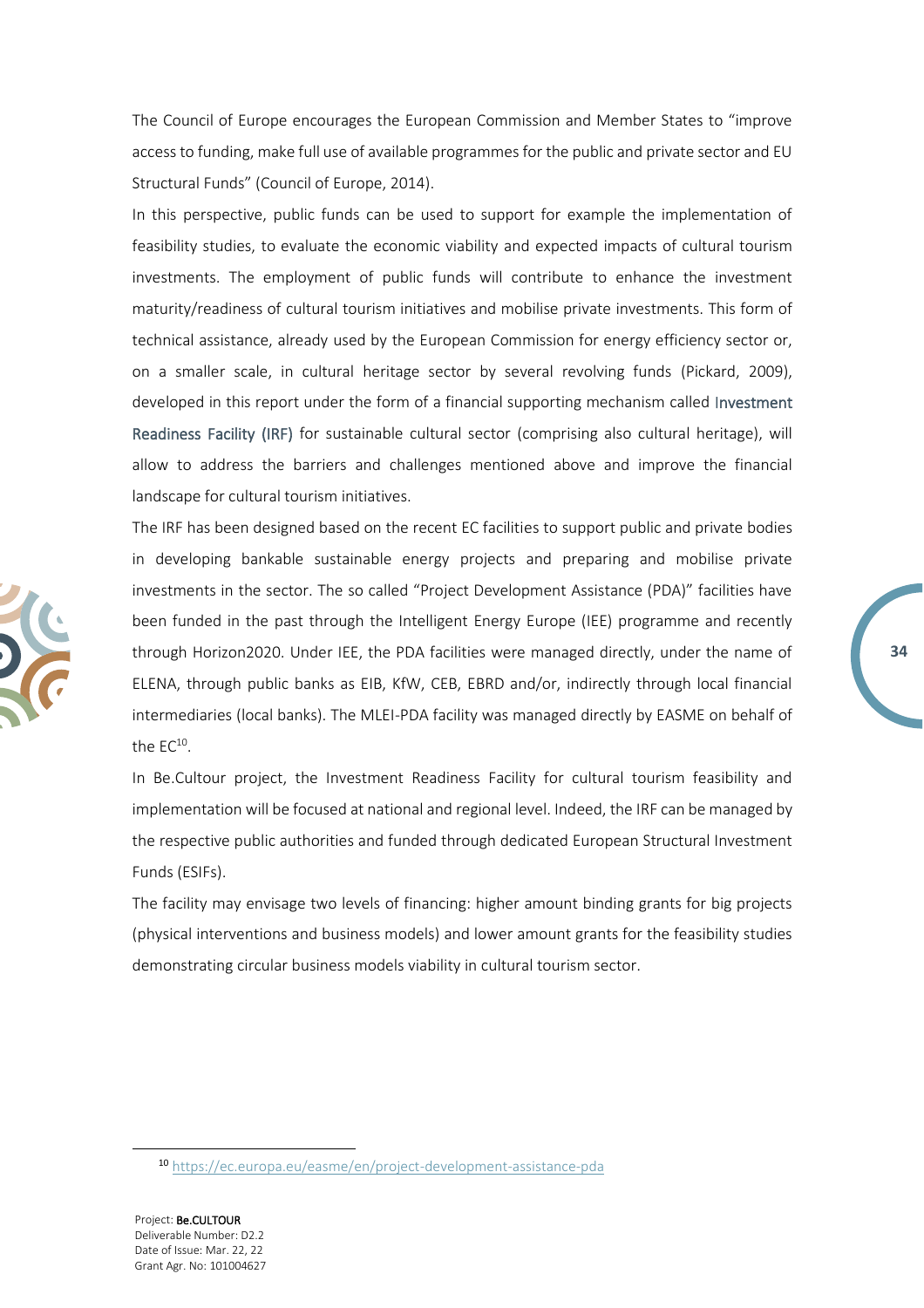#### The instrument aims at supporting the following goals:

- Design circular business models and organisational innovation;
- Build technical, economic, financial, impact measurement and legal expertise;
- Ensure high degree of replicability of similar initiatives;
- Remove existing barriers (administrative, financial, market failures etc.);
- Mobilize private investments;
- Bundle projects and mix interventions to reach critical size and "warm up" the initiative, exploit also financially and economically unsustainable projects and achieve the expected returns and impacts.

The beneficiaries of the IRF may be both public authorities (regions, municipalities, other local authorities and public entities) as well as private for-profit (large enterprises, SMEs) and nonprofit organisation (social enterprises, B-corporations etc.).

The targeted sector will be represented by the circular cultural tourism initiatives. All other complementary sectors that contribute to enhance the cultural tourism initiative may be considered eligible, e.g. energy efficiency, sustainable mobility etc. The complementary sectors may be assessed case by case and, the list of these sectors may be integrated in the future. The overall eligibility of the initiative will be assessed if it responds fully to the circular economy framework, in particular, in relation to the adopted business model.

The IRF instrument will support circular cultural tourism initiatives that generate impacts according to a set of criteria and indicators developed within Be.Cultour Impact Measurement Framework.

**35**

The IRF can be managed as an instrument on two levels: for small project ( $\epsilon = \epsilon$  5 million) and large projects ( $> \epsilon$  5 million). Moreover, similar to the other technical assistance facilities, it is recommended to have the instrument bind to the successful implementation of the supported investments. For this reason, the IRF can be enhanced by the application of a leverage factor  $$ for example, of at least 15 for small projects and of at least 20 for large projects. This mean that for each euro invested in the technical assistance for cultural tourism initiatives, there should be mobilize respectively at least 15 and 20 euros in terms of investments. As evidence, it can be necessary to require the beneficiaries to demonstrate by the end of the technical assistance support that the framework contracts with the investors and other stakeholders have been signed.

The process for the submission of the project proposals can be open on a first-come-first –serve basis, subject to the availability of funds and the synergies with the already existing cultural tourism initiatives portfolios, at the discretion of the management team.

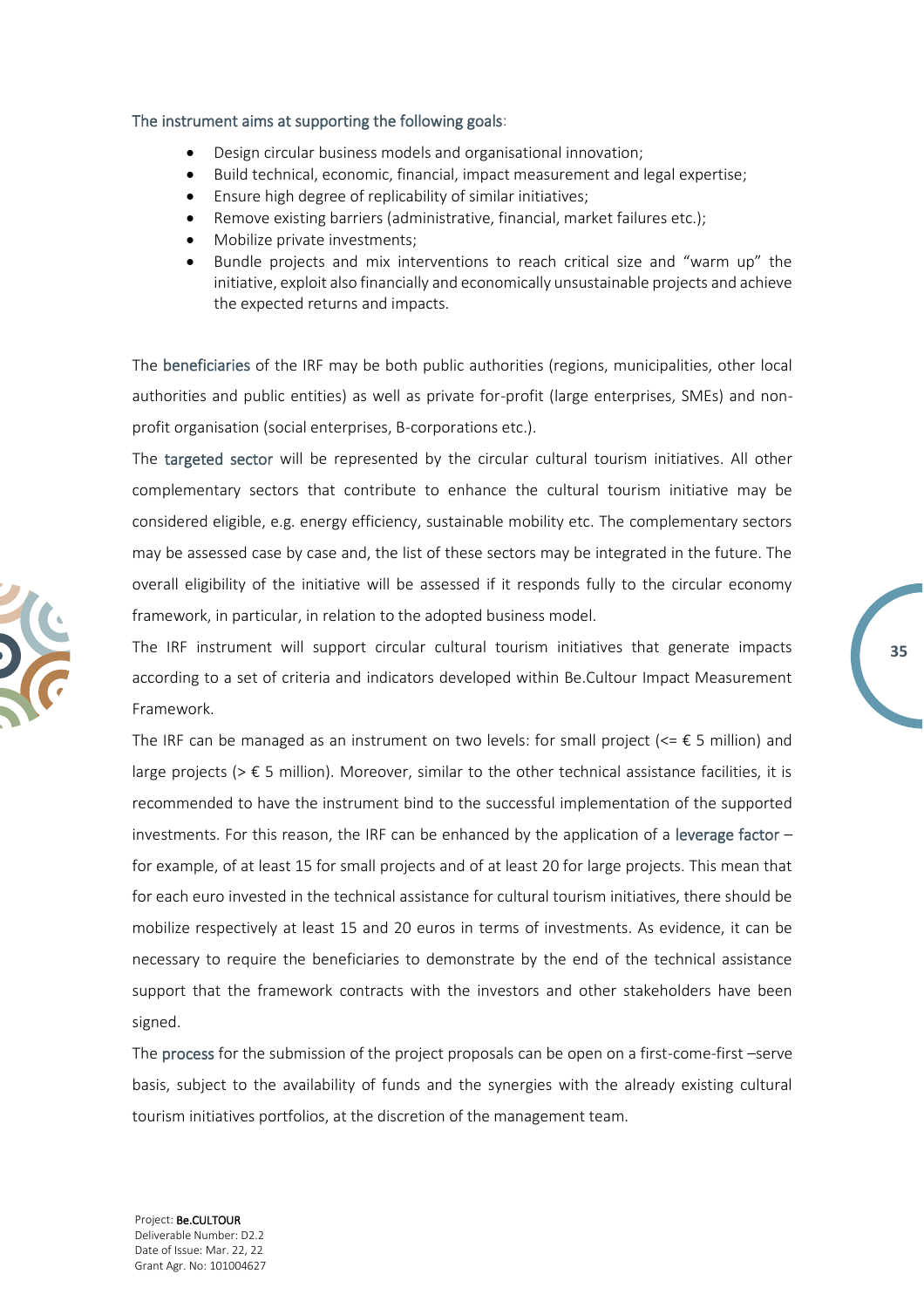The IRF management team will also have to define the application format for the proposals, the general conditions for awarding the facility support (evaluation and selection criteria) and the awarding process.

After awarding the IRF support to the beneficiary and signing the contract with the managing authority, each IRF beneficiary has to complete the agreed activities, including the identification and selection of investors, within a predefined timeframe.

#### <span id="page-35-0"></span>5.3 Revolving Circular Impact Fund

Non-profit organization, entrepreneurs and SMEs are essential for economic growth, job creation, boosting innovation and promoting social cohesion in particular when addressing cultural tourism initiatives. In the context of the European New Green Deal and of the postpandemic COVID-19 recovery, the role of entrepreneurship and of the European SMEs in contributing to the sustainable economic development, in improving the quality of life and producing social and cultural impacts, in particular in the cultural sector, is fundamental. Hence, the importance of financial support under the form of (social) impact investments for the new initiatives, also through the exploitation of culture and cultural heritage, for their development and scale-up, has become more and more necessary, especially at regional levels.

Different new impact investment funds have appeared across Europe under the form of incubators, accelerators and programmes to support start-ups, social entrepreneurship, seed investors and many investment vehicles have emerged. None of these instruments focuses specifically on the sustainable cultural tourism and circular cultural heritage initiatives and the adopted circular business models.

**36**

The proposal of a Revolving Circular Impact Fund (also "the Fund") aims at fostering the valorization of cultural tourism and cultural heritage through sustainable business models, by financing valuable initiatives for people and environment that generate cultural and social impacts.

In accordance with Be.Cultour project objectives, the main impact areas of the investments shall be: cultural and natural heritage protection and safeguard, social inclusion and integration, culture and education, health and well-being, resilient and sustainable cities and human settlements, sustainable use of terrestrial ecosystems, directly linked to the SDGs: No Poverty (SDG 1), Quality Education (SDG 4), Decent Work and Economic Growth (SDG 8), Sustainable Cities and Communities (SDG 11), Life on Land (SDG 15) etc.

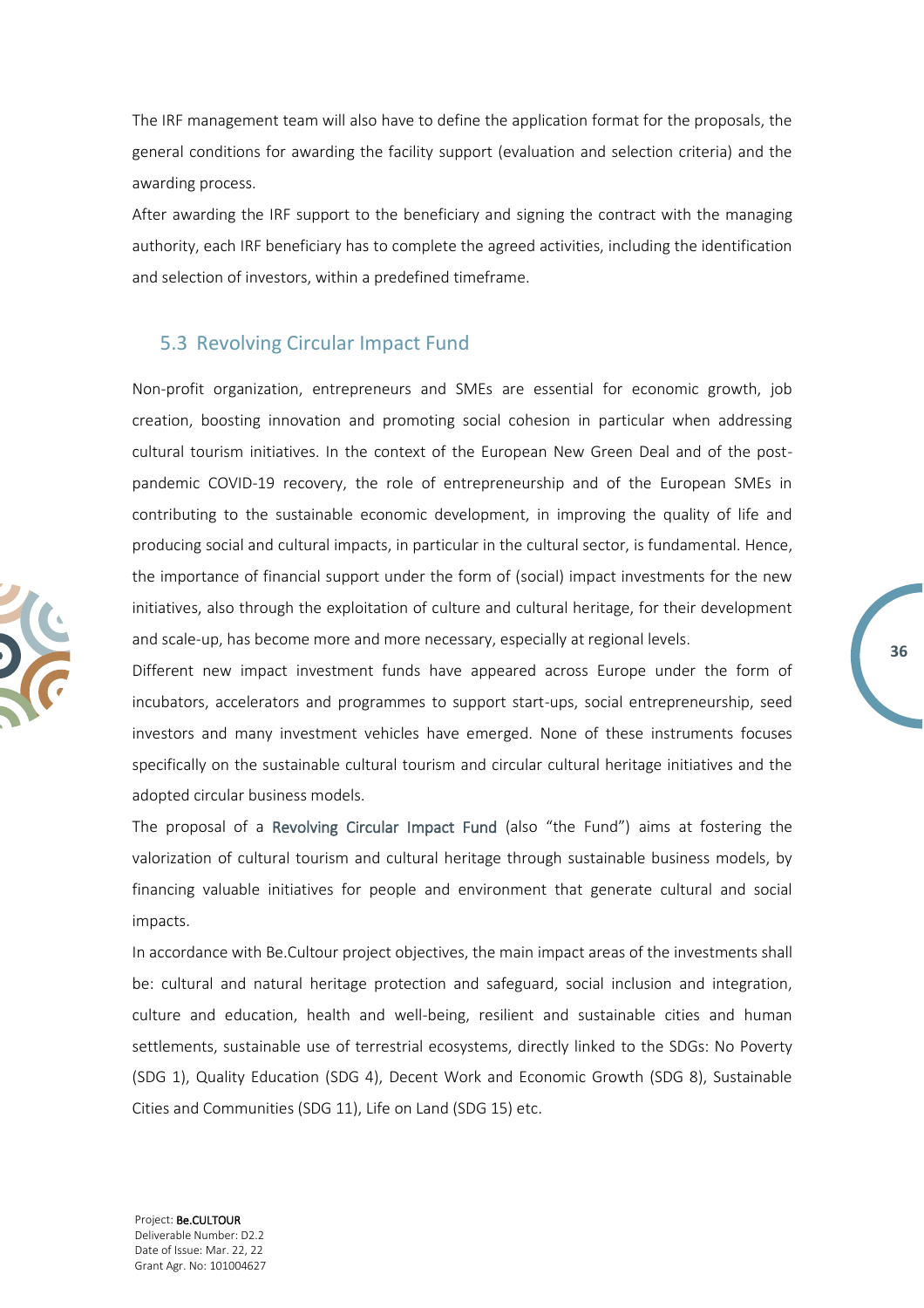The Revolving Circular Impact Fund has been designed on the following main features:

- Public ownership (financed through ESIFs) with private co-investment requirement;
- Revolving approach;
- Blended finance;
- "Use-of-proceeds" for the circular economy;
- Impact and/or ESG invest;
- Results-based financing;
- Project bundling.

In the Be.Cultour project framework, the Fund will be addressed at regional level with market application in different European geographical areas.

The Fund governance can be built on a public ownership (by a regional or local authority) with private co-investment requirement. In the Italian context, for example, in the last twenty years many public funds have been launched with the private co-investment approach for the financing of innovative start-ups: funds such as Innova Venture of Lazio Region, Start-up, Start-hope of Abruzzo Region, Venture Capital Fund of Basilicata Region with the newest experience at national level of Fondo Nazionale Innovazione of CDP Venture Capital Sgr. The final goal of these funds were to increase the offer of risk capital for innovative start-ups and SMEs leveraging private investments and enhancing regional impacts. Many of these funds have been partially funded through ESIFs. Under this perspective, the co-investment approach can represent an effective way to involve private investors in the financing of circular cultural tourism initiatives and businesses.

**37**

The Fund may also adopt a revolving approach with the meaning of a pool of "patient" capital to be dedicated, under different forms of financial instruments, to specific circular cultural tourism initiatives, with the restriction that the monies are returned to the Fund to be reused for similar activities. The most common source of up-front capital for the revolving funds is represented by grant aid from regional or local authorities but, also from local foundations and corporations. It is important to evidence one more time here the relevance of the ESIFs use to start-up the Fund. The Fund can include different circular financial instruments that can be also used under the blended finance formula. For example, the Fund can be set up with the following instruments:

- Equity and quasi equity;
- Low-rates loans;
- Sustainable bonds.

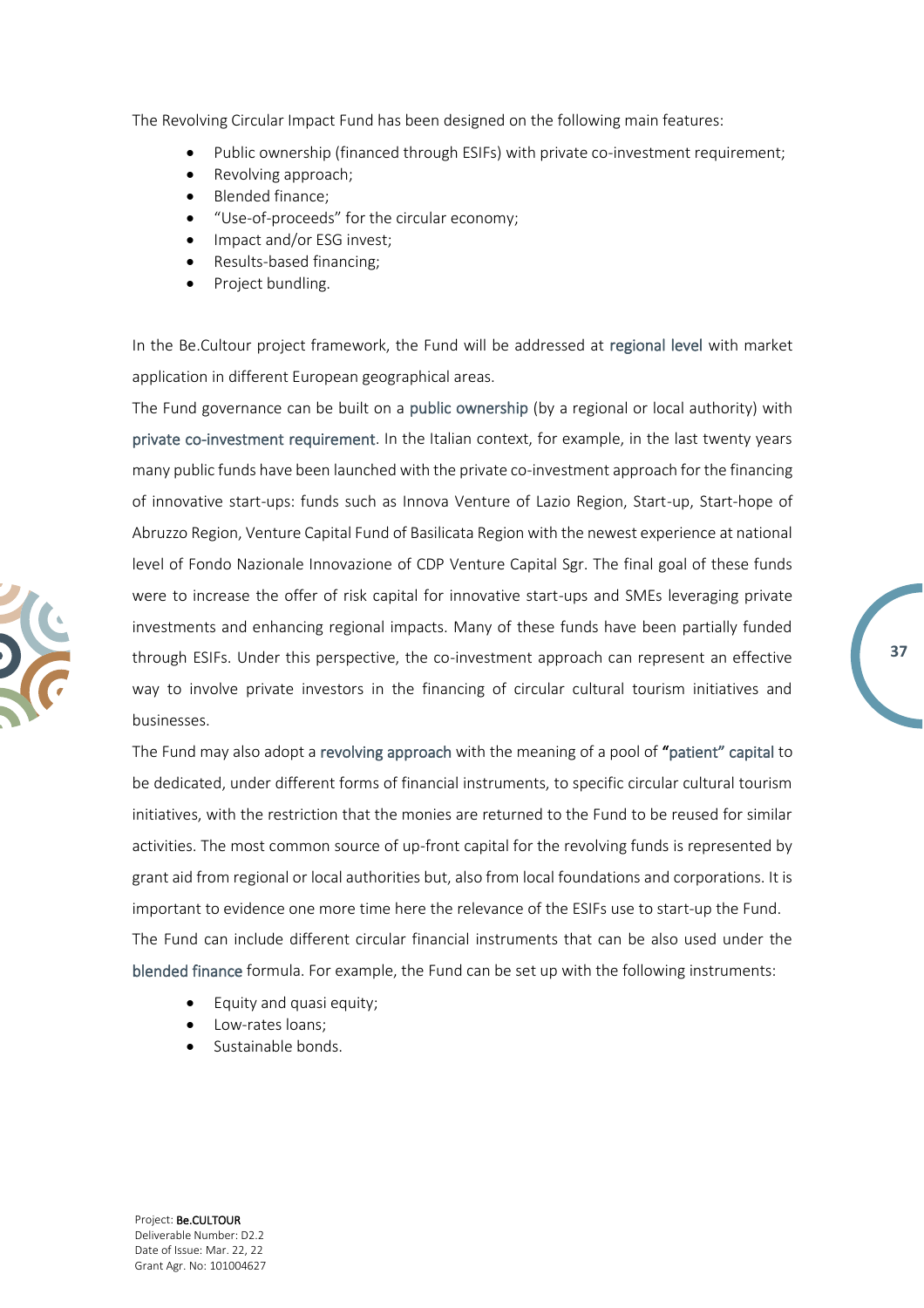All the financial instruments under the Fund management will be based on circular and sustainable finance principles and the EU Taxonomy. The use of different financial instruments on a case-by-case base and their blending, when necessary, can contribute towards further mobilization of private investments and long-term value creation.

Based on the recent best practices at global and European level in issuing green, social and sustainable bonds, a "use-of-proceeds" approach has been chosen for the design of the financial instruments under the Fund umbrella (EU Technical Expert Group on Sustainable Finance, 2020). Usually bond market used to raise capital for general corporate purposes, based on the risk profile of the issuer, which is explicated then in its credit rating and the interest paid. A "use-ofproceeds" approach provides transparency for investors, facilitate impact reporting, and allows the financing of any organization/company regardless their main business activity  $-$  thus, fostering the transition towards sustainable business models etc.

Adopting this approach, the financial instruments can be used to finance circular organisations or companies or projects/area-based projects supporting circular cultural tourism initiatives.

A crucial step in the circular financing is the impact assessment of the investments. The process shall regard the qualitative and quantitative assessment of all the generated impacts by the organization or by the project. Beyond the environmental impact assessment, an overarching importance has the evaluation of working conditions, human rights, gender equality, health and other determinants of wellbeing in the supported initiatives. All these impacts issues can be addressed through adjusted  $ESG<sup>11</sup>$  methodologies.

**38**

A common framework of indicators for the assessment of multidimensional impacts of cultural tourism initiatives adopting the circular economy principles developed under Be.Cultour project will be used to assess cultural, economic, social and environmental impacts.

Additionally, in coherence with the impact assessment framework, the Fund could increasingly adopt results-based financing (RBF) structures<sup>12</sup> in the financial instruments in a core evolutionary step to foster impact-driven investments and contribute to the sustainable development. RBF solutions may include *performance-based contractual agreements* and *pay by results schemes*. These formulae can be included in the agreements underpinning the Fund umbrella of financing instruments mentioned at the beginning of this section. This type of approach of RBF schemes can generate cost-savings for investors by ensuring that funds are spent only if the results are



<sup>11</sup> Environmental, Social and Governance

 $12$  RBF programs are an evolution from traditional government programs and interventions focusing on the achievement of measurable outcomes (such as job placements, retention, and increased wages/income).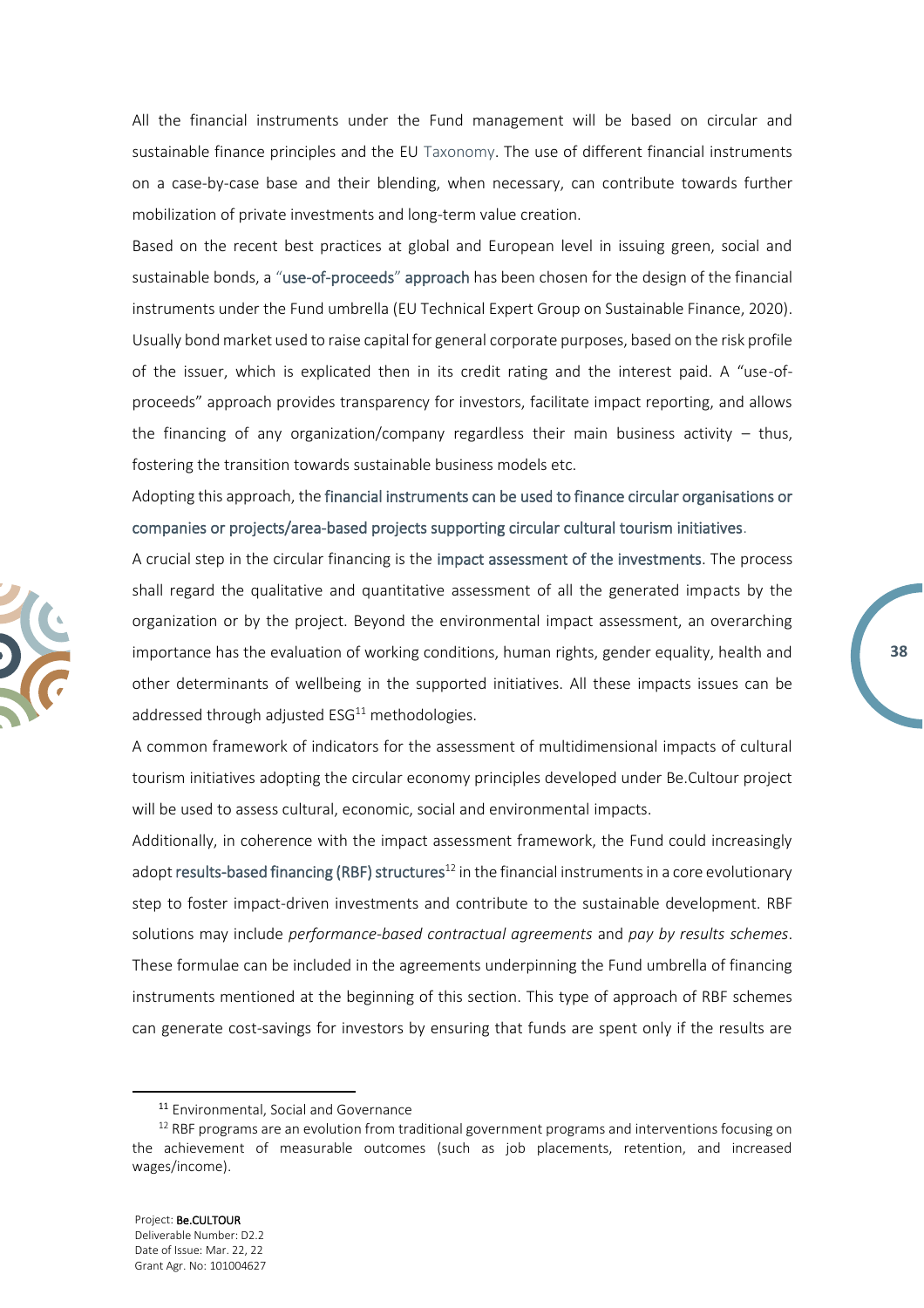achieved. Amongst other benefits, such vehicles can help promote stronger performance management, enabling constant improvement of investment programs, especially when funded partially by public resources.

### Process for circular tourism initiatives evaluation and selection, management of investments and reporting

The process for initiatives evaluation and selection will be detailed in the Fund regulation where each financial instrument goal will be described with respect to the Fund overall strategy and rationale. All expected socio-cultural and environmental objectives and economic-financial performance of the investments will be detailed. Furthermore, the Fund regulation will outline the eligibility and exclusion criteria or any other process applied to identify and manage material risks.

The investments or proceeds from the Fund should be transparently tracked in the accounts of the receiver of these funds, in order to verify that investments keep contributing to circular cultural tourism initiatives and to the shift towards a circular economy during the lending/investment period.

The reporting process can be set up at project/portfolio level and at the Fund level. The funds receivers should report on the allocation of funds and the impact of the financed activities. The Fund managers should report on their investments and monitor the impact generated at project/portfolio levels. The reporting shall include reference to the alignment with the EU Taxonomy and, if necessary, with other similar guidelines (e.g. EU Green Bonds Standards). The reporting shall be done at least annually.

**39**

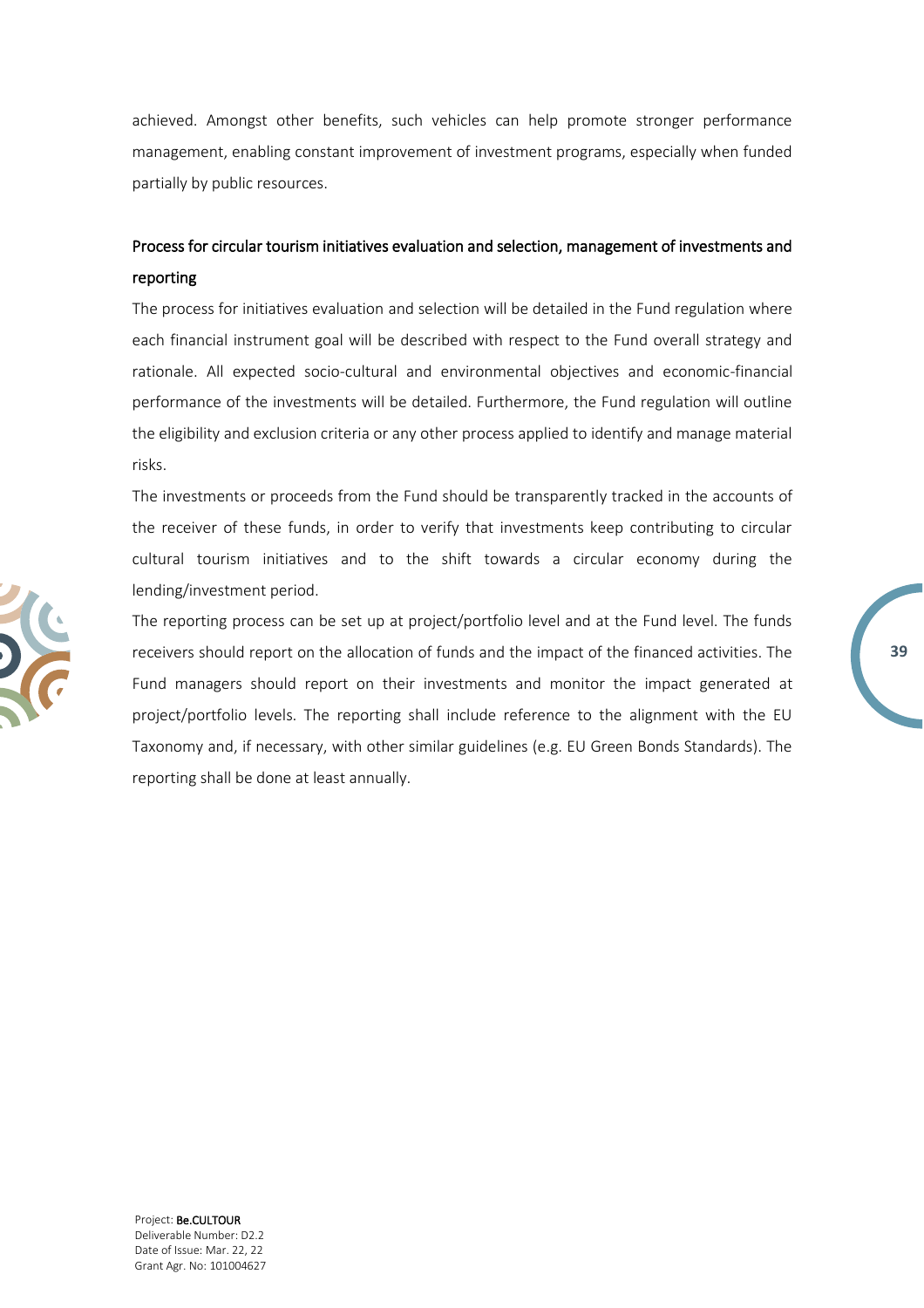### <span id="page-39-0"></span>**References**

- Allegro, I., Lupu, A. and Pickerill, T. (2021) D4.2 Circular financing models for cultural heritage adaptive reuse https://www.clicproject.eu/deliverables/
- Biagi, B., Brandano, MG. & Ortega-Argiles, R. (2021). Smart specialisation and tourism: Understanding the priority choices in EU regions, Socio-Economic Planning Sciences 74 (2021)100883. DOI: https://doi.org/10.1016/j.seps.2020.10088
- Castro-Nuño, M. & Molina, José & Del, María & Pablo Romero, Maria. (2013). TOURISM AND ECONOMIC GROWTH: A meta-analysis of panel data studies.
- Council of Europe (2014) *Draft Council conclusions on cultural heritage as a strategic resource for a sustainable Europe*.
- EBLIDA Secretariat, 2020 http://www.eblida.org/Documents/The-European-Structural-and-Investment-Funds\_%202021-2027.pdf
- Economic Commission for Europe (2019) *Guiding Principles on People-first Public-Private Partnerships in support of the United Nations Sustainable Development Goals*.
- European Commission (2018), Seventh report on economic, social and territorial cohesion, https://ec.europa.eu/regional\_policy/sources/docoffic/official/reports/cohesion7/7cr.pdf. EU Technical Expert Group on Sustainable Finance (2020) 'Usability Guide EU Green Bond Standard', (March).

**40**

- Foray, D. 2015. Smart specialisation: opportunities and challenges for regional innovation
- Foray, D., Goddard, J., Morgan, K., Goenaga Beldarrain, X., Landabaso, M., Neuwelaars, C., & Ortega-Argilés, R. (2012). Guide to research and innovation strategies for smart specialisation (RIS 3), S3 Smart Specialisation Platform. Seville: IPTS Institute for Prospective Technological Studies, Joint Research Centre of the European Commission. http://s3platform.jrc.ec.europa.eu/en/c/document\_library/get\_file?uuid=e50397e3-f2b1- 4086-8608-7b86e69e8553&groupId=10157
- Foray, D., McCann, P., & Ortega-Argilés, R. (2015). Smart specialization and European regional development policy. In D. B. Audretsch, A. Link, & M. Walshok (Eds.), Oxford handbook of local competitiveness, (458–480). Oxford: Oxford University Press.
- Hassan, S. (2000). Determinants of market competitiveness in an environmentally sustainable tourism industry, Journal of Travel Research, 38,3, 239–245
- Ikiz Kaya, D. *et al.* (2019) *CLIC D1.5 Report on Barriers and Bottlenecks*.
- Kozak, M. (1999). Destination Competitiveness Measurement: Analysis of Effective Factors and Indicators, European Regional Science Association Conference Papers, Dublin.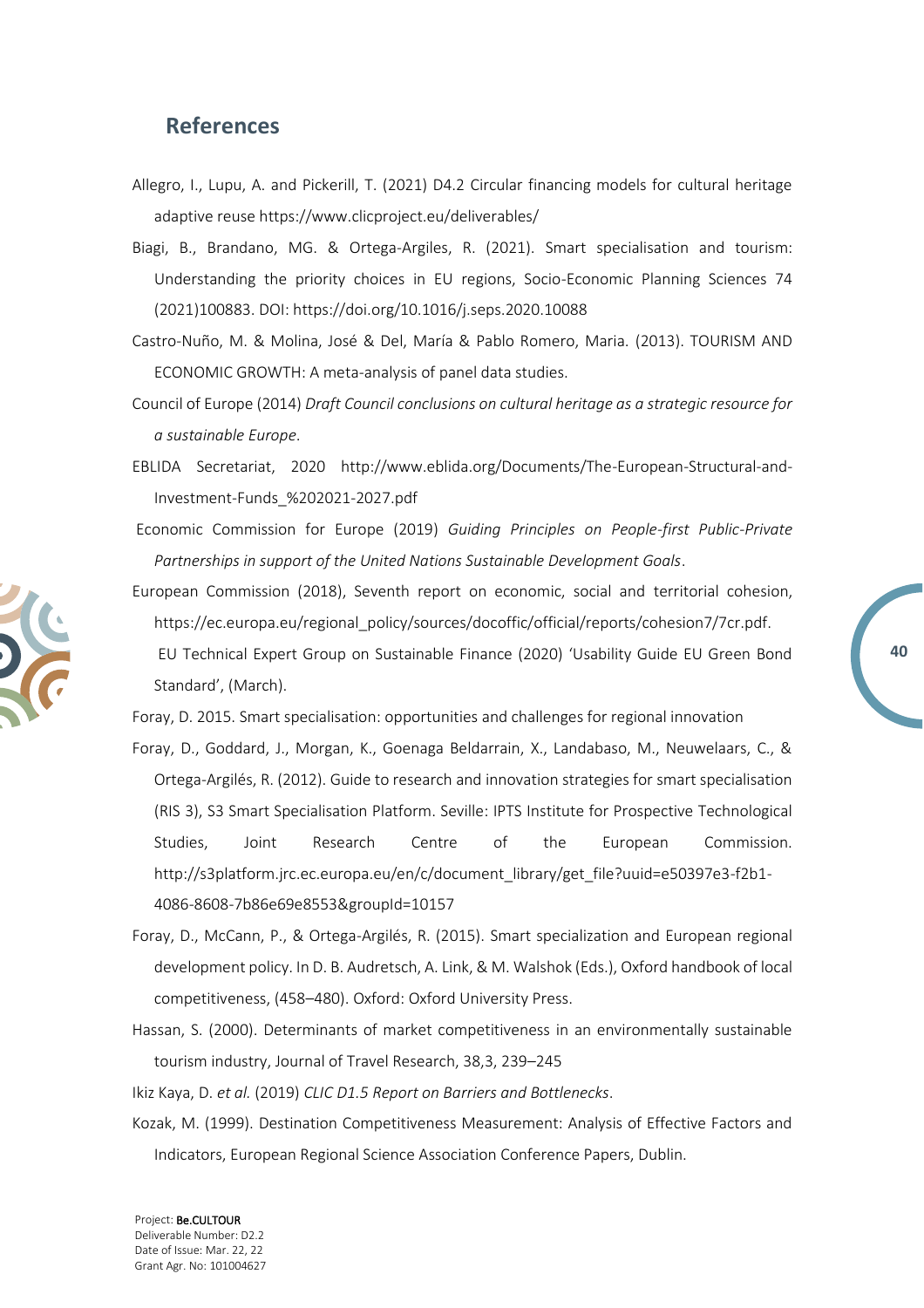Öztürk, H.E. (Un)related variety, urban milieu and tourism-company differentiation. Tour. Geogr. 2016, 18, 422–444

Page, S. J., & Dowling, R. K. (2002). Ecotourism. Harlow, Prentice Hall. policy. Routledge, Abingdon Pickard, R. (2009) *Funding the architectural heritage: a guide to policies and examples*.

- Pickerill, T. (2021) 'D4.1 CLIC Overview of Hybrid Financial Instruments and Investment Leverage Enablers for Cultural Heritage Adaptive Reuse', pp. 1–184. <https://www.clicproject.eu/deliverables/>
- Ritchie, J.R.B. and Crouch, G.I. (2003) The Competitive Destination: A Sustainable Tourism Perspective. CABI Publishing, Wallingford.
- Romão J., Variety, Smart Specialization and Tourism Competitiveness, 2020
- Romão, J. Tourism, Territory and Sustainable Development: Theoretical Foundations and Empirical Applications in Japan and Europe; Springer: Singapore, 2018
- Schubert, S.F., Brida, J.G., & Risso, W.A. (2011) The impacts of international tourism demand on economic growth of small economies dependent on tourism, Tourism Management, 32(2), 377-385. doi:10.1016/j.tourman.2010.03.007
- Tödtling, Franz & Kaufmann, Alexander. (2001). The Role of the Region for Innovation Activities of SMEs. European Urban and Regional Studies - EUR URBAN REG STUD. 8. 203-215. 10.1177/096977640100800303.
- Treaty on the Functioning of the European Union https://eur-lex.europa.eu/legalcontent/EN/TXT/?uri=CELEX%3A12008E174

UNWTO TOURISM Highlights 2015 https://www.e-unwto.org/doi/pdf/10.18111/9789284416899

#### Websites

https://ec.europa.eu/info/funding-tenders/funding-opportunities/funding-

programmes/overview-funding-programmes/european-structural-and-investment-funds\_en https://ec.europa.eu/regional\_policy/en/2021\_2027

Project: Be.CULTOUR Deliverable Number: D2.2 Date of Issue: Mar. 22, 22 Grant Agr. No: 101004627